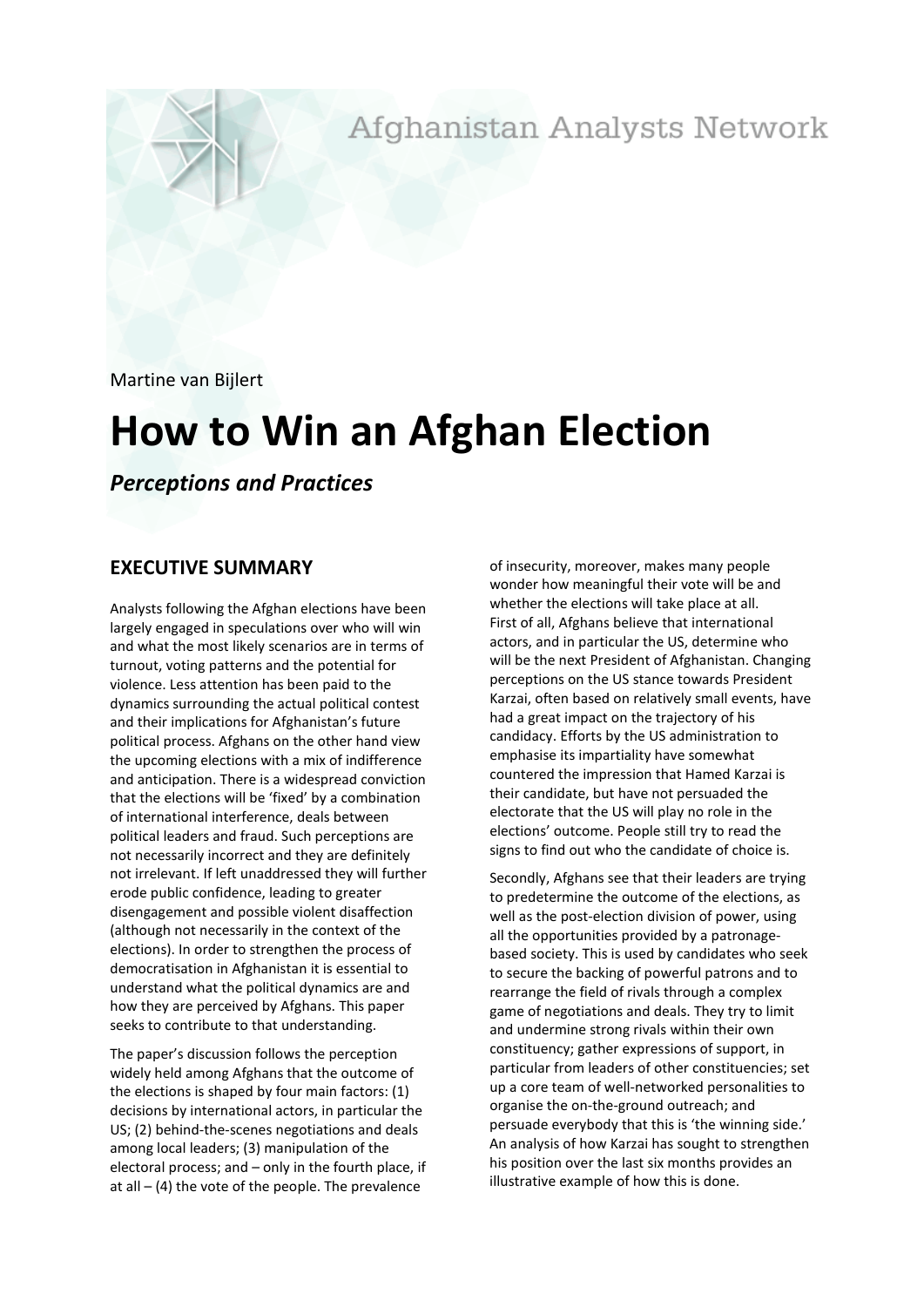Thirdly, Afghans witnessed the fraud and manipulation during the 2004 and 2005 elections and still feel a sense of disappointment over the range of characters that were allowed to run. There is a widespread expectation that things will not be better during the 2009 elections: the shortcomings of oversight and the challenges posed by insecurity provide ample opportunity for electoral fraud, in particular through overregistration (including 'phantom female voters'), mass proxy voting and cooptation of electoral staff, while the process of vetting was as arbitrary as it had been in the past. The recruitment of campaign networks that include violent commanders and the threat posed by the Taleban, moreover, means that the elections will take place in an environment of fear in considerable parts of the country.

The perception that the elections are being fixed, whether by the internationals, by factional dealmaking or by fraud, has led to a sense of disempowerment and disengagement among the electorate. This has however not prevented the political class, consisting of lower level political leaders and representatives, from being actively engaged in the process. They act as political brokers, mediating between candidates and vote banks. Because alliances are not fixed, there is a complex process of consultation, negotiation and courtship in which candidates, brokers and voters (often in blocs) engage. The ensuing alliances are unstable: political brokers exaggerate the size of their vote banks and the influence they have over it; voters ignore instructions or disregard their pledges; and candidates make promises they cannot or do not intend to keep.

The system of political brokers and deal-making is based on the assumption that voters will follow the instructions of their main ethnic, tribal and political or factional leaders. Voters and political brokers are however often unclear on how they will decide on who to align themselves to. This paper discusses six, partly overlapping, principles that play a role in voter decisions. The fact that voters are pulled in different directions makes their behaviour difficult to predict. Even though many of them will probably end up siding with what they see as the most powerful or stable party, there is an appetite for non-factional alignment. This, together, with the changing behaviour of the urban young, may chip away at the expected voting patterns along ethnic, tribal and factional lines.

This paper explicitly does *not* argue that elections as a system is unsuited for Afghanistan or that the population was 'not ready' for greater political representation. It also does not propagate an

exploration of alternative options, as they risk being dangerously messy and equally prone to manipulation and backroom deals. A study of the main political processes however does raise the question how to organise democratic elections in the absence of functioning democratic institutions, in an environment where there is little trust and where power continues to be defended through manipulation and violence. Key issues that will need to be further explored in order to ensure that elections are politically meaningful include: how to respond to a flawed election; what do 'good' elections look like in the context of patronage politics; and what should the role of the international community be.

Practical recommendations include:

- an unambiguous acknowledgement of electoral realities and a firm reiteration of the boundaries of acceptable behaviour, by the Independent Electoral Commission (IEC) and Electoral Complaints Commission (ECC), the international community, and the candidates, their campaign teams and the political brokers;
- a strategic but subtle use by the international community of its potential role as an impartial arbiter;
- a thoughtful political strategy on the part of the international community on whom to engage with and a greater acknowledgement of the importance of parties and networks other than those made up of the main ethnic and factional leaders;
- a renewed push by all actors to address the systemic and institutional problems that are hampering the holding of more democratic elections.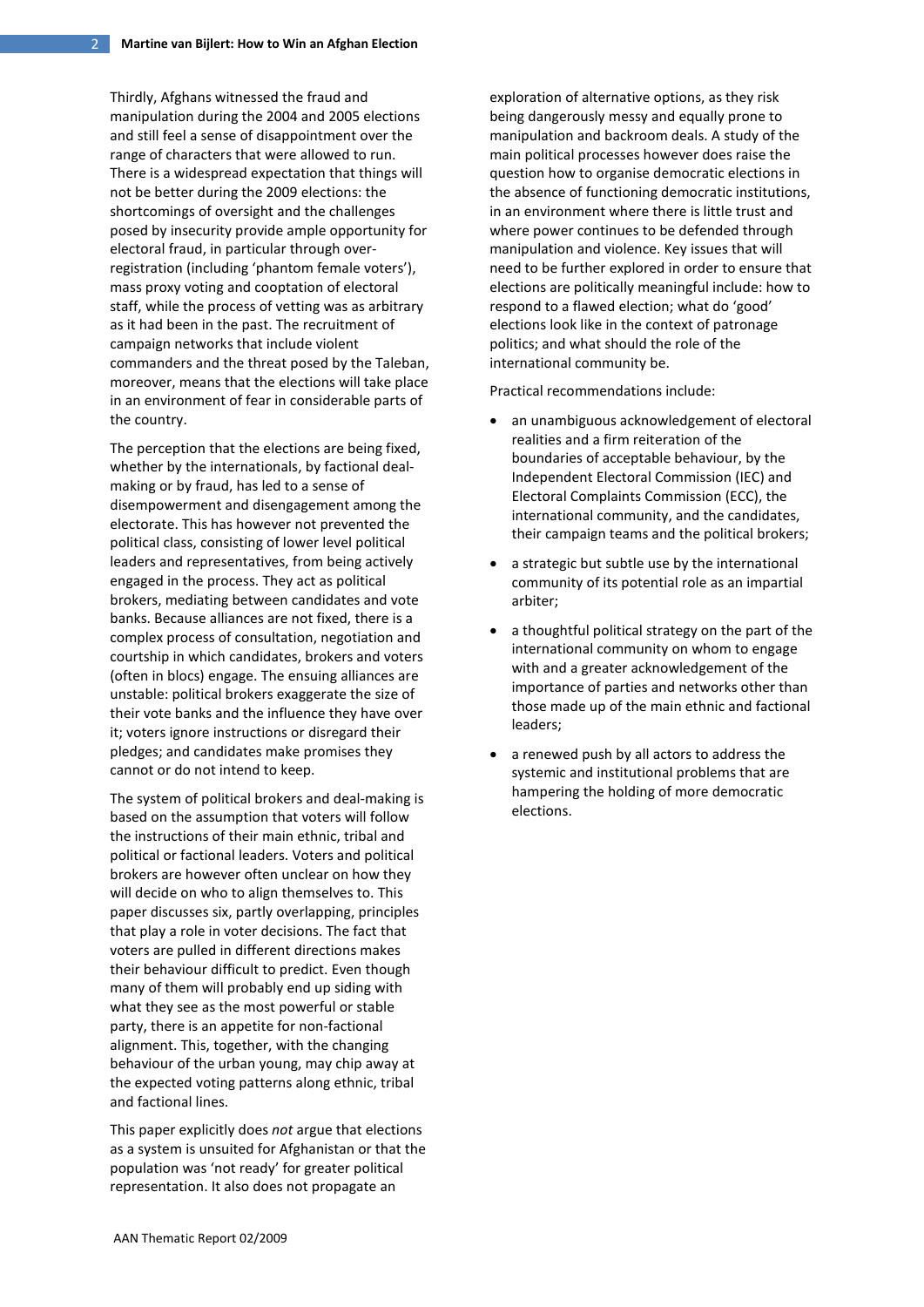#### **1. INTRODUCTION**

1.1 How to win an Afghan election 1.2 Background and context; challenges affecting the electoral process

#### **2. FIXING THE OUTCOME**

2.1 Securing the backing of patrons 2.2 Rearranging the field of rivals 2.3 Campaigning

#### **3. MOBILISING THE ELECTORATE**

3.1 The role of political brokers 3.2 Shows of strength 3.3 The complexity of voter decisions; six determining factors 3.4 How will voters vote?

#### **4. MANIPULATING THE ELECTORAL PROCESS**

4.1 Multiplying the vote 4.2 The exclusion of candidates, votes and voters 4.3 Partiality and misuse of government resources

4.4 The role of the 'international community'

#### **5. CONCLUSIONS**

5.1 How to respond to a flawed election 5.2 How patronage politics and democratic elections relate

5.3 What is the role of the international community

# **1. INTRODUCTION**

### **1.1 How to win an Afghan election**

Afghanistan is preparing for its second round of presidential and provincial council elections since 2001. In these elections most attention by international observers and analysts is being paid to questions of logistics and security; and to speculations over who will win and what the most likely scenarios are in terms of turnout, voting patterns and the potential for violence and social unrest. There has been relatively little analysis of the dynamics surrounding the political contest on the ground and their implications for Afghanistan's future political process. International actors largely seem to view the elections as another tricky phase in Afghanistan's journey towards greater stability, which needs to be endured with as little damage as possible.

<span id="page-2-0"></span>Afghans on the other hand tend to view the upcoming elections with a mix of indifference and anticipation. Although the political bargaining game has energised the political class, large parts of the public are confused by what seems to be the absence of a real competition in the presidential vote and by the mixed messages they perceive to

be getting from the main international actors. They are taken aback by the apparent preparations for fraud and are unsure how the internationals will react, particularly as in past elections the international community prioritised acceptance of election results over the acknowledgement of irregularities. Although Afghans have been told that an election will allow them to choose their own leaders, there is a widespread sense that the process is actually a cover for decisions made elsewhere.

This paper aims to explore the perceptions and practices surrounding the elections, in order to uncover the main political dynamics that are involved. [1](#page-2-0) The discussion follows the view widely held among Afghans that the outcome of the elections is shaped by four main factors: (1) decisions by international actors, in particular the United States (US); (2) behind-the-scenes negotiations and deals among local leaders; (3) manipulation of the electoral process; and – only in the fourth place, if at all  $-$  (4) the vote of the people. The prevalence of insecurity makes many people wonder how meaningful their vote will be and whether the elections will take place at all.

These perceptions, as will be discussed, are not necessarily incorrect. They are also not irrelevant, for two main reasons. Firstly, if left unaddressed and unacknowledged they threaten to continue to dangerously erode public confidence in the current political system, which in turn encourages people to disengage or to possibly turn to more violent means of challenging and defending power (although not necessarily in the context of the elections). Secondly, in order to change the way power is divided and fought over, which is in essence what the process of democratisation seeks to do, it is essential to understand what the political dynamics are. This paper seeks to contribute to that understanding. It is in the first place aimed at international policy makers and analysts and seeks to explain certain dynamics that are largely obvious to Afghans.

Although this paper discusses several problems related to the electoral process, it explicitly does *not* argue that elections as a system is unsuited for Afghanistan or that the population was 'not ready' for greater political representation. It also does not propagate an exploration of alternative options, such as the convening of a *Loya Jirga*, the

 $<sup>1</sup>$  The analysis in this paper is based on observations and</sup> key informant interviews over a period of several years, including during the elections of 2004 and 2005, and is rooted in the author's longstanding observation of the country's political processes, both as a diplomat and an independent analyst (see bio at the end for details).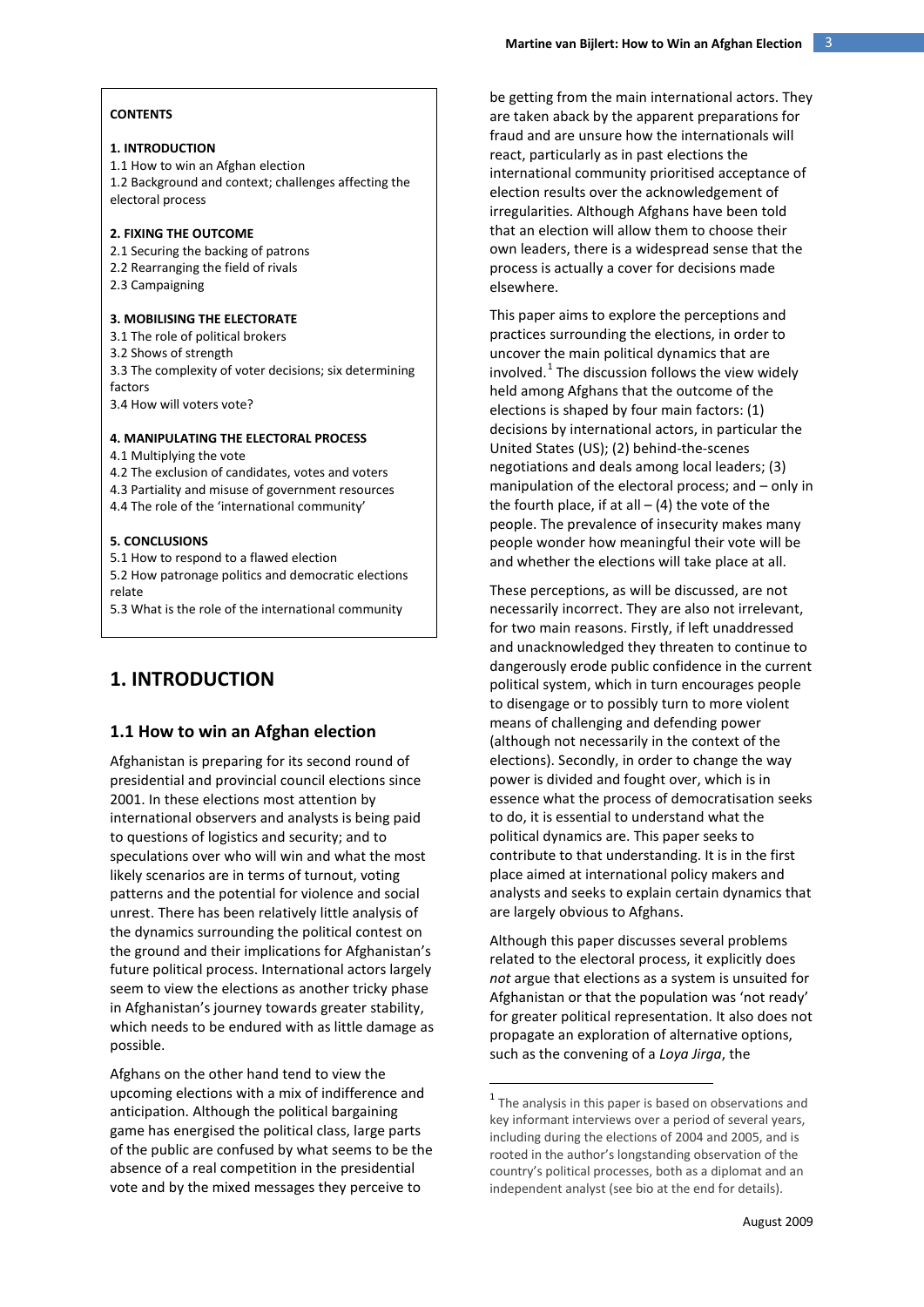establishment of an interim administration, the calling of a state of emergency or the selection of a 'benign dictator'. Although an election is not necessarily what Afghanistan needs most at this point in time, switching to a different process of power transfer (or power consolidation) risks being dangerously messy and equally prone to manipulation and backroom deals.

The premise of the analysis is that the challenges faced during an election tend to be a reflection of wider problems and that these cannot be addressed in isolation of broader efforts in the fields of state-building and civilian politics, including institution-building, rule of law, disarmament, political outreach and the fostering of a political and civil society. As pointed out in a recent report, an electoral process is only as good as the environment it takes place in and the electoral bodies driving and safeguarding it. $<sup>2</sup>$  $<sup>2</sup>$  $<sup>2</sup>$ </sup>

This paper starts with a brief discussion of the challenges that shape the Afghan elections. Section two discusses the ways in which candidates try to fix the outcome of the election before they even start, by securing the backing of powerful patrons (which in the case of the presidential elections are the international actors) and by co-opting, eliminating and undermining their rivals. President Hamed Karzai's candidacy in the 2009 presidential election is discussed as a case study of how such processes work. Section three explores the role of the political class in the electoral process, as they mobilise the electorate and try to further their agendas, as well as the pressures voters are under when deciding whom to vote for. Section four looks into the prevalence of fraud and partiality and its implications for the legitimacy of the process. Section five finally explores implications for the process of democratisation in Afghanistan and points to key issues that need to be further explored. The role of insecurity is a cross-cutting theme throughout the whole report.

# **1.2 Background and context: challenges affecting the electoral process**

<span id="page-3-3"></span><span id="page-3-2"></span><span id="page-3-1"></span>The first presidential election in the history of Afghanistan took place on 9 October 2004 and was contested by 18 candidates. President Karzai, who had until then headed both the transitional and interim administrations, won in the first round with 55.4% of the votes. Three other candidates representing ethnic vote blocs did relatively well,

but did not come anywhere near.<sup>[3](#page-3-1)</sup> Turnout was high, although there were already indications that irregularities may have inflated the figures (for further discussion, see section 4.1). The parliamentary and provincial council elections on 18 September 2005 were contested by 2,775 *Wolesi Jirga* candidates (12% women) and 3,025 provincial council candidates (8% women) respectively.<sup>[4](#page-3-2)</sup> Voter turnout was significantly lower, which was largely ascribed to a growing sense of public disaffection and disappointment over the range of characters that had been allowed to run for office.<sup>[5](#page-3-3)</sup> The 2009 presidential election registered an amazing 41 contenders (although four had stepped down by early August and more may follow), while the provincial council election finally registered 3,177 candidates contesting 420 seats.

#### **2009 electoral calendar:**

- voter registration update: 6 October 2008 to 20 February 2009
- publication of electoral calendar: 21 April 2009
- candidate nomination: 25 April-8 May 2009
- scrutiny of applications: 9-15 May 2009
- publication of preliminary candidate lists: 16 May 2009
- challenge period: 17-21 May 2009 (extended to 23 May)
- opportunity to respond to challenges: 22-27 May 2009
- adjudication: 28 May 2009-8 June 2009
- publication of final candidate lists: 13 June 2009
- campaign period: 16 July-18 August 2009
- polling day: 20 August 2009
- preliminary results expected: 3 September 2009
- final results expected: 17 September 2009
- run-off (if required): around 1 October 2009

Source: UNDP/ELECT

Afghanistan shares many characteristics with other so-called post-conflict countries. These include a young political system, a weak institutional system,

<span id="page-3-0"></span><sup>2</sup> International Crisis Group (ICG), *Afghanistan's Election Challenge*, Kabul/Brussels: Crisis Group Asia Report No 171, 24 June 2009, 24.

<sup>&</sup>lt;sup>3</sup> Yunus Qanuni (Tajik) received 16.3% of the votes, Mohammad Mohaqeq (Hazara) 11.7%, and General Rashid Dostum (Uzbek) 10.0%. The other 14 candidates received between 0.1% and 1.4% each. <sup>4</sup> Final candidate list published by the Joint Electoral Management Board (JEMB) on 12 July 2005.<br><sup>5</sup> Turnout in 2004 was around 80% with 8.1 million votes cast (this includes the out-of-country vote, which comprised around 730,000 votes). In 2005 6.4 million votes were cast, representing 51.5% of the 'total number of registration cards issued' (which by then had increased by 1.7 million to a total of over 12 million). JEMB, *2004 Presidential Election Results*, 3 November 2004; JEMB, *Final Report National Assembly and* 

*Provincial Council Elections 2005*, December 2005, 6.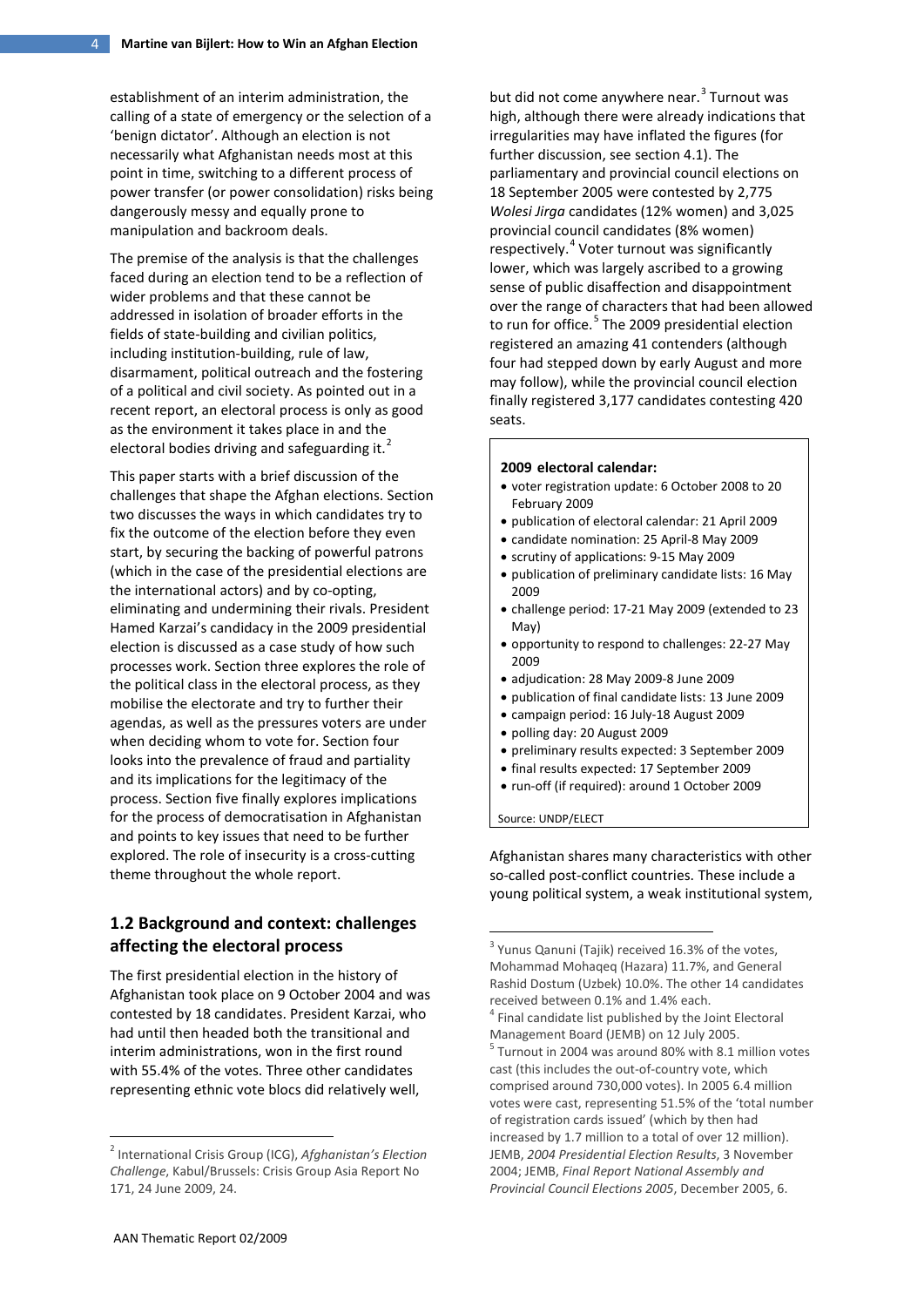a relatively large role for the 'international community' and a vulnerable and contested security situation.<sup>[6](#page-4-0)</sup> These challenges directly affect the nature of the elections. The novelty of the elections and the opportunity it provides for political positioning has led to a proliferation of candidates, making it more difficult for voters to make up their mind. The relative weakness of the institutions has allowed for a continued dominance of patronage politics. An unevenly implemented disarmament programme, coupled with trends towards rearmament (through private security companies and 'community-based' security initiatives) and the weakness of the rule of law institutions, means that there is a continued threat of violence and intimidation. And an active and effective insurgency, well entrenched in the south and the southeast and branching out into the west and the north, limits the government's access in considerable parts of the country and threatens to disenfranchise parts of the electorate.

Little has been done to address the various weaknesses that were identified during the last two electoral cycles.<sup>[7](#page-4-1)</sup> As a result the current election is still faced with a highly unusual electoral system that is considered ill-suited to the Afghan context (for a brief discussion, see chapter 4); the absence of a credible voter registry; allegations of partiality of the Independent Electoral Commission (IEC) both at the national and local level; the absence of an impartial arbiter; and a challenge and complaints mechanism that suffers from a limited mandate and the weakness of the court system. This means that there are still very few safeguards against electoral fraud and that even

relatively simple technical issues become the subject of highly politicised contests.<sup>[8](#page-4-2)</sup>

The 2004 and 2005 elections were led by the Joint Electoral Management Body (JEMB) and technically organised by the JEMB-Secretariat (JEMB-S). Both bodies were made up of nationals and internationals, with the internationals firmly in the lead. Afghans at the local level generally did not see the JEMB as separate from the United Nations (UN) and consistently referred to the JEMB as UNAMA (United Nations Assistance Mission for Afghanistan). UNAMA was thus widely perceived as having been directly involved in a flawed electoral process. For the 2009 elections international involvement has formally been scaled down, the IEC now being a fully Afghan body, but international support in terms of funding, security support, logistics and technical advice remains crucial. As a result, internationals actors continue to have a considerable say in decisions such as the delay of the election date. This in turn leads Afghans to believe that the internationals not only have a political stake in the outcome of the elections, but will have a hand in it as well (why have influence and not use it?).

The impact of the insurgency on planning and election politicking has changed, as compared to the 2004 and 2005 elections. The potential of armed insurgents to disrupt the process and to limit voter participation has greatly increased, both in terms of the affected areas and in terms of the level of effective control (or the government's inability to control). Insurgent activities have branched out into the northern and western provinces. Recent reports described a marked increase in casualties, both for International Security Assistance Force (ISAF) troops and Afghan civilians, as a result of fighting and insurgent attacks (increasingly through suicide bombings, improvised explosive devices (IEDs), and targeted assassinations).<sup>[9](#page-4-3)</sup> Several of the country's districts were considered too insecure for voter registration, while registration was only nominal or limited in large parts of the south and southeast.<sup>[10](#page-4-4)</sup>

<span id="page-4-0"></span><sup>6</sup> See ICG, *Afghanistan's Election Challenges* [see Footnote/FN 2] and Grant Kippen, *Elections in 2009 and 2010: Technical and Contextual Challenges to Building Democracy in Afghanistan*, Afghanistan Research and Evaluation Unit (AREU), November 2008. Kippen headed the Electoral Complaints Commission (ECC) during the 2005 and 2009 elections.

<span id="page-4-4"></span><span id="page-4-3"></span><span id="page-4-2"></span><span id="page-4-1"></span><sup>&</sup>lt;sup>7</sup> Relevant reports include: Andrew Reynolds and Andrew Wilder, *Free, Fair or Flawed: Challenges for Legitimate Elections in Afghanistan*, AREU, September 2004; OSCE Election Support Team (EST) to Afghanistan, *Recommendations*, 18 October 2004; European Union Democracy and Election Support Mission (EU DESM), *Final Report on the Presidential Elections*, 2004; the final report of the Impartial Panel of Election Experts (IPEE) concerning the 2004 Presidential Elections, 1 November 2004; JEMB, *Post-Election Strategy Group Progress Report*, 27 September 2005; JEMB, *Final Report* [see FN 5]; European Union Electoral Observer Mission (EU EOM), *Final Report on the Parliamentary and Provincial Council Elections*, 2005; and Andrew Wilder, *A House Divided. Analysing the 2005 Elections,* AREU, 2005.

<sup>&</sup>lt;sup>8</sup> ICG, *Afghanistan's Election Challenges*, 7 [see FN 2].<br><sup>9</sup> July 2009 was reported to have been the most violent month in terms of ISAF casualties since the beginning of the operations in late 2001, with 63 fatalities and a large number of injured, while the UN reported that Afghan civilian casualties had risen by 24% in the first half of 2009. UNAMA, *Afghanistan Mid Year Bulletin on Protection of Civilians in Armed Conflict*, 31 July 2009.<br><sup>10</sup> The areas where no registration took place included three districts in Helmand, two in Ghazni and Kandahar, and one in Wardak (IEC official). In June 2009 a total of eleven districts were considered out of government control, while 124 districts gave reason for considerable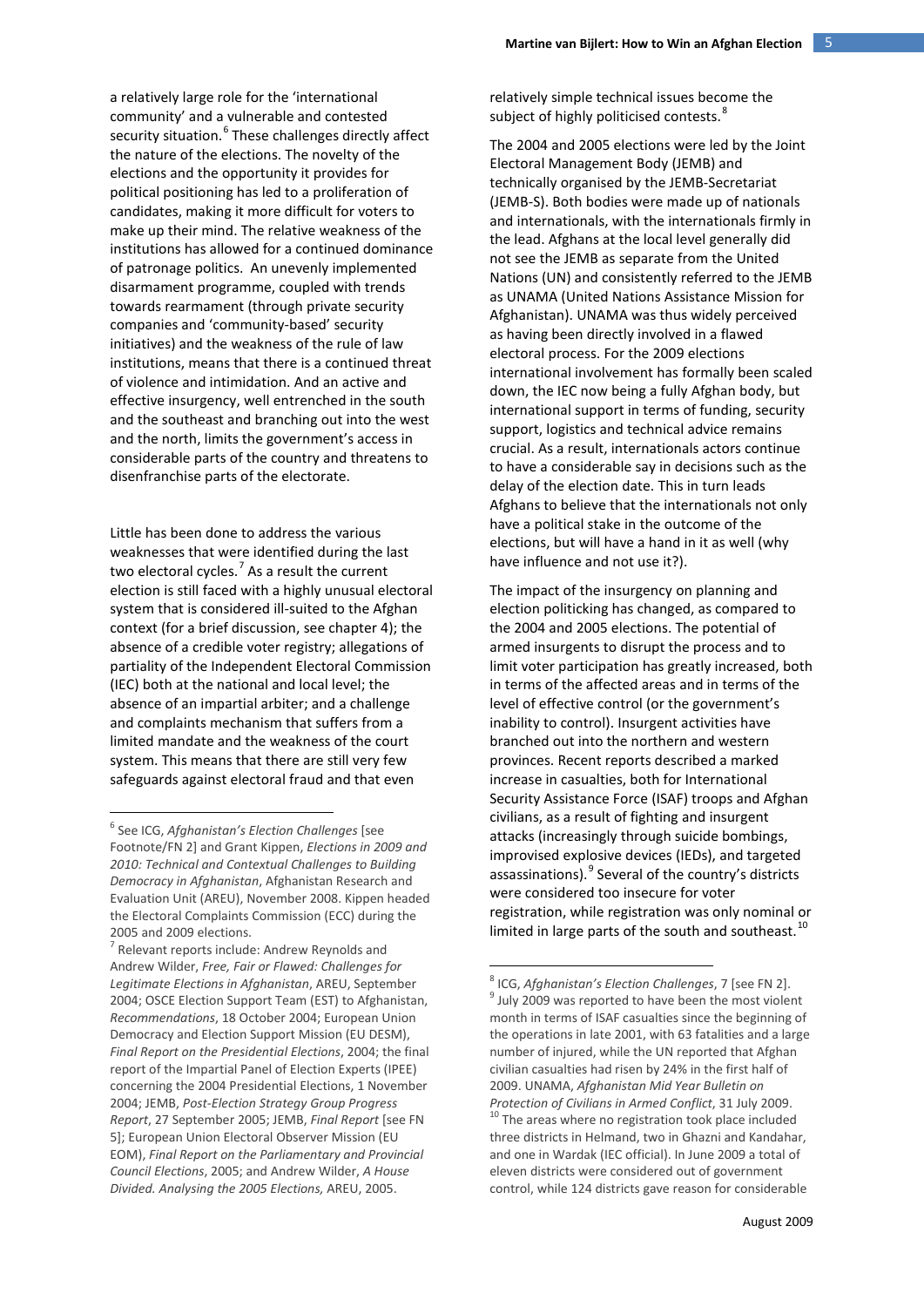It is by now widely accepted that polling will not take place in several of the country's districts due to lack of government control. In many other districts fear of the insurgents is likely to dissuade voters from participating. However, there are strong indications that despite a low voter turnout due to insecurity, final polling figures may still be high because of electoral manipulation and fraud, facilitated by the absence of monitors.

Public calls by the Afghan government and the UN for the Taleban and Hezb-e Islami to enter into talks and to participate in the elections have firmly placed the subject of political inclusion in the realm of election politics. The Taleban and Hezb-e Islami leadership have formally dismissed any such notion and regularly reaffirm their intention to disrupt the process, but there has not yet been a concerted push to do so. This does not mean that there have been no incidents or that their threat is not felt. At the beginning of August, three provincial council candidates had been killed, as had several members of the IEC and of the various campaign teams. Candidates, campaigners, electoral staff and voters limit their travels and seek to conceal their involvement in the process for fear of attracting Taleban retribution. Women are particularly affected. There have been statements and 'night-letters' (pamphlets) dissuading voters from participating in the polls and calling on them to prevent the elections from happening. There have however to date been no strong indications that the disruption of the elections is a major priority for the Afghan insurgents, who will make their presence felt but may otherwise hold back. There have been reports of a possible split in the Taleban leadership with regard to the elections, which – if true –may be linked to a 'wait and see' approach within certain sections of the movement as a result of the US military surge and the increased 'talk about talks' (but so far very little action). $^{11}$  $^{11}$  $^{11}$ 

<span id="page-5-1"></span>At the local level there have been isolated cases of individual insurgent commanders allowing voter registration and possibly polling in their areas – usually at a price – as well as reports that local Taleban have acquired voter registration cards (mainly to ease travel through government

controlled areas).<sup>[12](#page-5-1)</sup> Taleban commanders at the local level tend to be more affected by local allegiances, grievances and feuds than ideological fervour, and unless instructed otherwise may be prone to enter into local deals or to support their local tribesmen (even in an election).<sup>[13](#page-5-2)</sup>

# **2. FIXING THE OUTCOME**

Afghans participating in a political contest try to ensure victory before the contest has formally started. They do this by securing the backing of powerful patrons and supporters and by rearranging the field of rivals through a complex game of negotiations and deals. In a presidential election the most important patron to court is the US, in particular as Afghans believe that it was the US, together with the UN and other international donor countries, who selected and appointed President Karzai in the first place. They assume that it will be no different this time. Perceptions regarding possible US backing (or the lack of it) thus strongly affect how candidate are viewed. The same is true for the efforts to secure the backing of ethnic and factional leaders, and to eliminate or undermine important rivals. A string of seeming successes provides a sense of momentum, which is important in any contest but particularly in a society where people prefer to side with the winner.

This chapter illustrates these principles by exploring some of the ways in which President Karzai has sought to strengthen and consolidate his position as a presidential candidate. It also provides an example of how such deals can sway perceptions and why political fortunes in Afghanistan are so changeable.

<span id="page-5-2"></span>-

<span id="page-5-0"></span>concern (press conference Minister Atmar, 22 June 2009). For a description of registration in Wardak, see Anand Gopal, 'Afghan voter registration marred', *The Christian Science Monitor*, 23 December 2008.<br><sup>11</sup> For a further discussion of the Taleban structure and 'talk about talks' see Thomas Ruttig, *The Other Side. Dimensions of an Afghan Insurgency: Causes, Actors – and Approaches to Talks*, Afghanistan Analysts Network (AAN), July 2009.

<sup>&</sup>lt;sup>12</sup> Personal communications with international analysts and residents from Zabul and neighbouring provinces, March-August 2009. See also Jessica Leeder, 'Taleban use voter cards as 'visas', *The Globe and Mail*, 13 May 2009.

 $13$  For a discussion of the role of local grievances and alliances see Ruttig *The Other Side* [see FN 11]; and Martine van Bijlert, 'Unruly Commanders and Violent Power Struggles. Taliban Networks in Uruzgan', in Antonio Giustozzi (ed.) *Decoding the Taliban*, Colombia Hurst, 2009. An example of a local deal was the highlypublicised ceasefire brokered in Bala Morghab, Badghis, in late July 2009. For details, see *The Telegraph*, 'Afghanistan agrees ceasefire with Taleban in Badghis province', 27 July 2009; and Dean Nelson, 'Taleban peace deal was "bought" for £20,000', *The Telegraph*, 28 July 2009.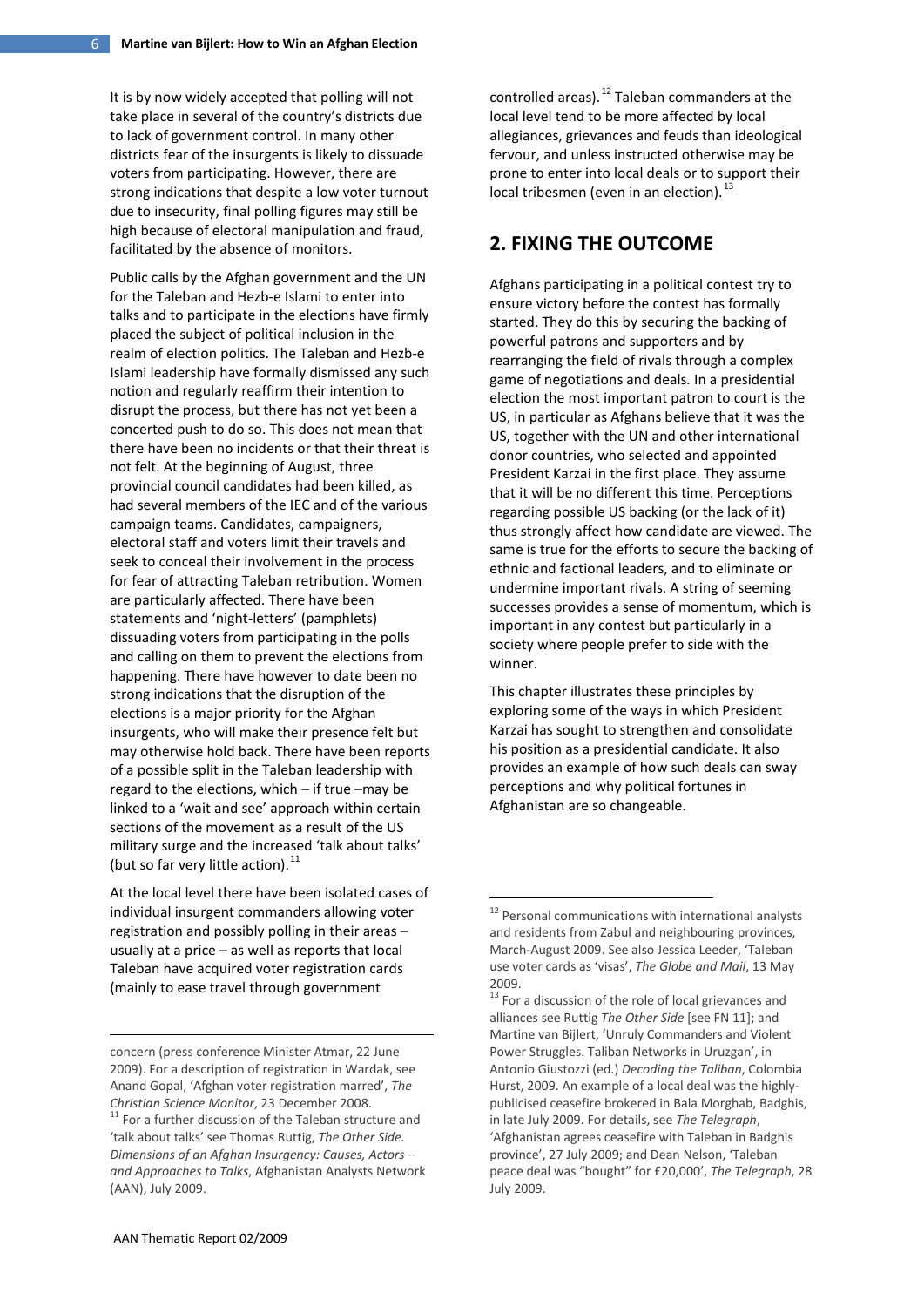#### **2.1 Securing the backing of patrons**

The consistent theme in almost every conversation with Afghans about the 2009 elections – regardless of their political background, level of education or area of origin – has been the conviction that the outcome of the presidential vote will be predetermined by the international community and that the next President of Afghanistan will be handpicked by foreign actors.<sup>[14](#page-6-0)</sup> Interlocutors laughed when asked whom they would vote for. The answer of an elder from Uruzgan was echoed by others from all over the country: 'Why do you ask me, it is you foreigners who decide who the next president will be.<sup>'[15](#page-6-1)</sup> In the eyes of Afghans this had also been the case during the 2004 presidential elections, with Karzai widely – and not wrongly – being perceived as the choice of the international community. This was precisely why so many Afghans voted and campaigned for him at the time: he was seen as a national figure with no blood on his hands, transcending ethnic and factional divides, and as a leader who would be able to deliver on the reconstruction promise through his close relations with international donors.

<span id="page-6-2"></span>In early 2009 as the political class, consisting of lower level political leaders and representatives, started to mobilise around the theme of the elections, there was a widespread sense among Afghans that President Karzai's tenure was most probably over. A recurring theme in conversations was the perception that in a free and fair election Karzai would receive very few votes, due to widespread disappointment over his failure to address corruption, unemployment and a deteriorating security situation. As public criticism increased, including in the international media and by major donors, Afghans frantically tried to determine who the next international favourite would be, while potential candidates went out of their way to forge and suggest close relations with the new US administration. Several potential presidential candidates made a point of being in Washington in January 2009, suggesting they had received personal invitations for President Obama's inauguration (and that Karzai had not). Encouragement by international diplomats to individual candidates to run in the election – essentially to encourage a real electoral contest –

were generally misunderstood as signs of personal endorsement.<sup>[16](#page-6-2)</sup>

In March 2009 the tide turned. The inability of the other contestants to agree on a strong and united ticket made international analysts and diplomats wonder whether there was in fact a viable alternative. The confusion and sense of crisis surrounding the IEC's decision to delay the election to August 2009 was also resolved in President Karzai's favour. The delay, which is in contravention of the Constitution, had been agreed on by the main donors and stakeholders in the course of 2008. [17](#page-6-3) The opposition protested but was caught off guard when Karzai decreed on 28 February that the elections would take place in April 2009 after all, which by then had become technically and logistically impossible. The inability of the opposition to unite and field a coherent response meant that the IEC's final re-confirmation of the August date and the subsequent endorsement by the Supreme Court of an extended presidential tenure went largely unchallenged and was practically welcomed by international actors as the resolution of a crisis.<sup>[18](#page-6-4)</sup>

A US Embassy statement in early March, in support of a delayed election day and an extension of Karzai's tenure was widely seen as a shift in the US position, in favour of Karzai. This perception was strengthened when reports about US discussions over the possible appointment of a National Executive Officer alongside the President were

<span id="page-6-4"></span><span id="page-6-3"></span><span id="page-6-1"></span><span id="page-6-0"></span><sup>&</sup>lt;sup>14</sup> This is consistent with the experiences of other analysts, journalists and diplomats in Afghanistan. <sup>15</sup> Personal discussions about the elections with a wide range of Afghans, January-August 2009.

<sup>&</sup>lt;sup>16</sup> The main figures vying for US endorsement were former Interior Minister Ahmad Ali Jalali; former US Ambassador to Afghanistan and Afghan Ambassador to the UN Zalmay Khalilzad; former Finance Minister and World Bank official Ashraf Ghani Ahmadzai; former Foreign Minister Dr Abdullah Abdullah; former Finance Minister Anwar ul-Haq Ahadi and Nangarhar governor Gul Agha Sherzai. In the end only Ashraf Ghani and Dr Abdullah registered their candidacy. Ahadi and Sherzai have since then publicly announced their support for Karzai's candidacy.

<sup>&</sup>lt;sup>17</sup> Article 61 of the Constitution determines that elections are to take place 30 to 60 days before the end of the presidential term on 1 *jowza*, which this year was on 22 May 2009. For a more detailed discussion of the Constitutional and legal implications see John Dempsey and J Alexander Thier, *Resolving the Crisis over Constitutional Interpretation in Afghanistan*, United States Institute of Peace (USPI), March 2009.

<sup>&</sup>lt;sup>18</sup> The Supreme Court issued an opinion on 30 March stating that the continuation of the President's term was in the interest of the country. There were disjointed calls for the elections to be moved forward or to be called off in favour of a *Loya Jirga*; for the formation of an interim government between May and August; or the calling of a state of emergency, but none of the suggestions were persuasive or widely backed.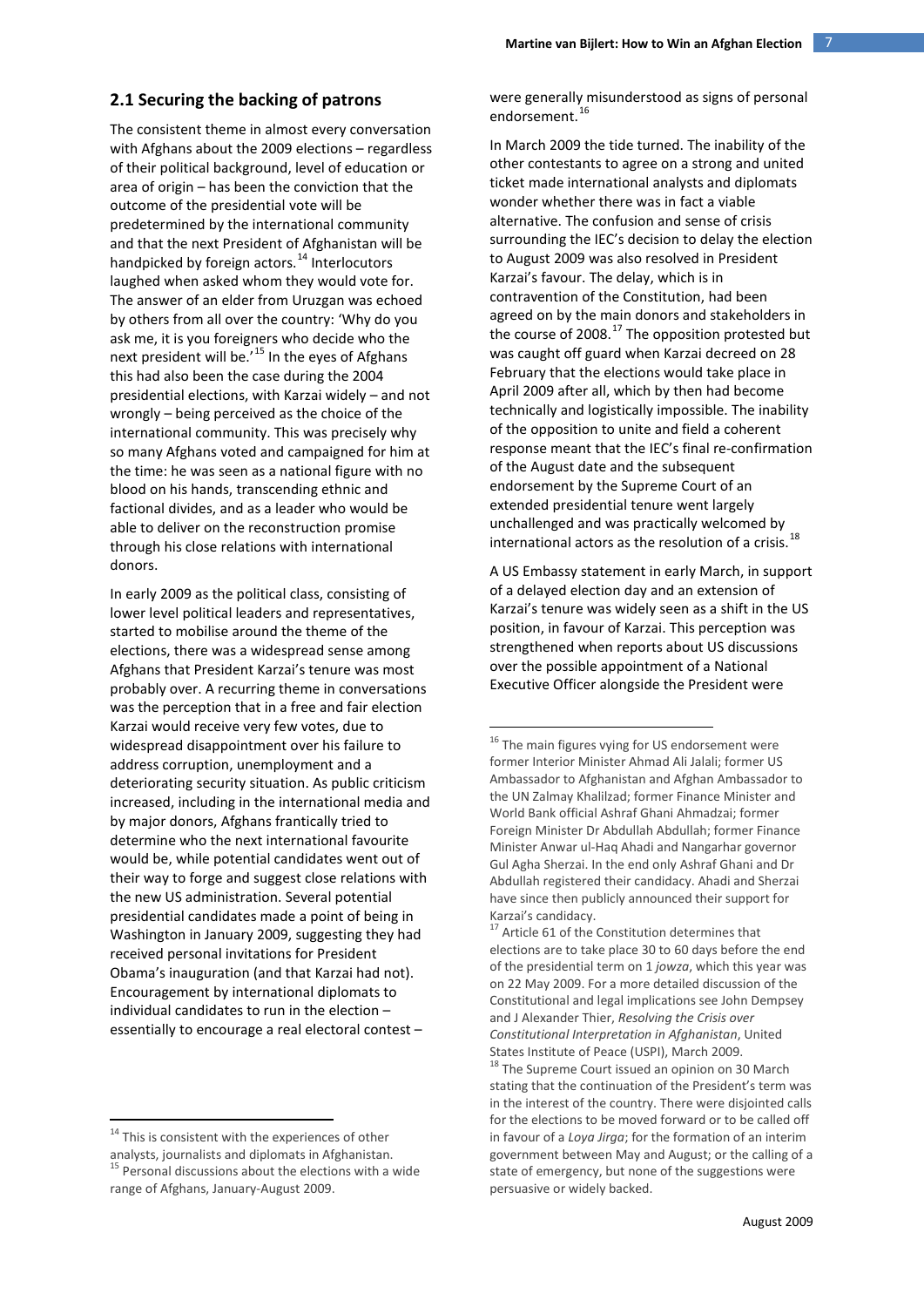leaked to the international press.<sup>[19](#page-7-0)</sup> The fact that discussions concerning a post-election set-up were held with the incumbent was widely seen as proof that the main international actors were preparing for another five years of Karzai as President. Many Afghans, as a result, felt that their vote had very little to add to a deal that was already done.

The US administration has actively sought to dispel this impression through public announcements that they are not backing any particular candidate. These statements have been acknowledged and sometimes welcomed by Afghans, but they do not seem to have significantly altered the conviction that it is the internationals that will choose Afghanistan's next President.<sup>[20](#page-7-1)</sup> The highly publicised visits by US Ambassador Karl Eikenberry to three presidential candidates in June 2009 (Ashraf Ghani Ahmadzai, Dr Abdullah Abdullah and Mirwais Yassini) led to speculation in the Afghan press and among the political class as to whether this signalled a search for a new favourite. The Karzai administration initially reacted quite strongly to the visits, which it considered an unacceptable interference, but has since then sought to walk the fine line between trying to curtail activities that threaten to undermine his image as the uncontested candidate and being seen to over-react.

It is sometimes assumed that a perceived close association with the US and other international donors can only harm the chances of a presidential candidate, as it makes him look like a puppet. It is however not as straightforward as that. Although there is resentment over the country's enforced dependence on outside support, fed by growing impatience over civilian casualties and the perceived wastage of aid funds, many Afghans are quite pragmatic. They prefer a leader who has

good relations with the outside world and who is in a position to effectively attract resources, over one who has little access to international support and is thus not in a position to deliver. $^{21}$  $^{21}$  $^{21}$ 

Apart from the US-led 'international community' dominated by Western countries there is an assumption among Afghans that the neighbours – in particular Pakistan, Iran, India, Russia and Turkey – will be playing a role in the electoral process. These countries have actively courted and supported candidates in the past and are generally sought out as potential patrons, depending partly on prior relations.<sup>[22](#page-7-0)</sup> However, the fact that in particular Pakistan and Iran are seen to be preoccupied with their own domestic issues has meant that there are currently less and less virulent rumours than has been the case in the past. The events in Iran surrounding the contested election victory of Iranian President Mahmud Ahmadi-Nezhad have meanwhile been followed with interest by the Afghan public and media, who have wondered how the Afghan nation would respond to a stolen election. The Karzai government was swift to extend its congratulations to Ahmadi-Nezhad, probably expecting him to reciprocate if necessary. $^{23}$  $^{23}$  $^{23}$ 

## **2.2 Rearranging the field of rivals**

Candidates seeking to be successful not only try to secure the backing of powerful patrons, they also try to rearrange the field of rivals through negotiations and deals. They do this through mutual promises and favours, relationships of

<span id="page-7-2"></span><span id="page-7-0"></span><sup>19</sup> See for instance Karl Karlsson, 'Ex-US Envoy May Take Key Role in Afghan Government', *The New York Times*, 18 May 2009; Rajiv Chandrasekaran and Karen de Young, 'Khalilzad Said to Be in Talks With Karzai', *The Washington Post*, 20 May 2009; and Julian Borger and Ewen MacAskill, 'US Will Appoint Afghan "Prime Minister" To Bypass Hamid Karzai', *The Guardian*, 22 March 2009. The information invariably came from anonymous sources in the Washington administration, feeding the perception that this was a US proposal (which the US administration denies).

<span id="page-7-1"></span><sup>&</sup>lt;sup>20</sup> The announcements included formal statements by President Obama (16 June 2009) and Ambassador Holbrooke (4 July 2009) and repeated public statements by Ambassador Eikenberry over the summer. Although the US statements and actions did not convince Afghans that there would be no 'international selection', they were probably the single most important factor that helped 'level the playing field' between Karzai and his main contenders.

<sup>&</sup>lt;sup>21</sup> An independent Afghan daily even called on the US to declare its candidate, stating that its refusal to do so was hurting Afghanistan. Kow Nuri, 'America's green light should be lit', *Arman-e Melli,* 27 July 2009 (translated from Dari by BBC Monitoring).

<sup>&</sup>lt;sup>22</sup> This does not only hold true for the presidential elections. The neighbouring countries are generally also thought to be supporting candidates and possibly buying votes in the parliamentary and (to a lesser extent) the provincial council elections. Iran, Russia and India are often reported to be supporting mainly (but not exclusively) the Tajik and Northern candidates; Pakistan is assumed to be supporting Pashtun candidates who help further its agenda; Iran is still considered to be closely involved in Hazara politics; and there is a close association between the Uzbeks and Turkey.

<sup>&</sup>lt;sup>23</sup> Karzai was the first head of state to do so. He commented on the high voter turnout and congratulated the Iranian people 'for making a decision about their destiny.' *Radio Free Europe/Radio Liberty* (RFE/RL) 'World Leaders React Cautiously to Iranian Elections', 15 June 2009. See also a statement by the Afghan embassy in Australia at:

[http://www.afghanembassy.net/newsfront.php?NewsId](http://www.afghanembassy.net/newsfront.php?NewsId=55) [=55.](http://www.afghanembassy.net/newsfront.php?NewsId=55)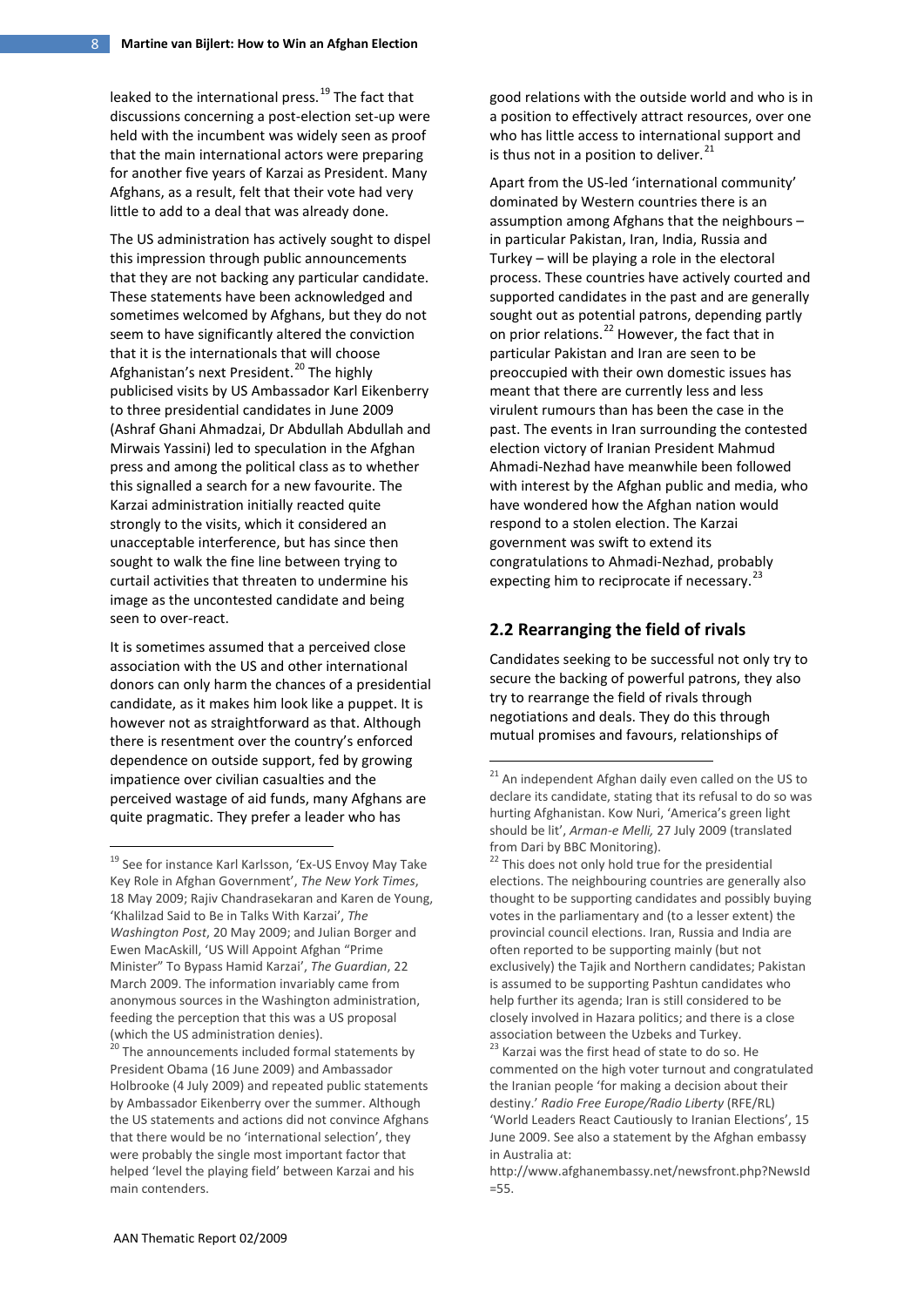loyalty and patronage, and the mobilisation of credible threats. This is particularly important in the face of a proliferation of candidates, when the sheer number of candidates makes it difficult for any candidate to win in a first round.

To understand why there are so many candidates, one should first realise that not everyone who nominates him- or herself intends to run, and that not everyone who runs intends to be elected. Many candidates are simply hoping to raise their profile. Some wish to establish themselves as the main leader of their constituency, as was the case for the three main contenders that were running against Karzai in 2004.<sup>[24](#page-8-0)</sup> Others intend to use their new found fame to negotiate a settlement with other candidates (and to step back in their favour), to be offered a high-level position after the elections, or to successfully run for parliament. Some candidates are asked to run in order to split the vote of rivals. There are usually attempts, by neutral mediators or by a joint council of candidates, to decrease the number of contestants in order to improve the quality of the contest or to prevent a seriously split vote. The issue is explored during several rounds of meetings but rarely leads to a decision. Usually all participants agree on the principle, but do not want to be the ones to stand down.

Karzai has proven quite successful at his 2009 attempts to co-opt rivals, secure the backing of ethnic and factional leaders and undermine the remaining contestants – using the full range of opportunities provided by his incumbency. This initially provided his campaign with a strong sense of momentum, on the back of perceived US support. However, perceptions shifted under the influence of effective campaigning by other candidates and criticisms over the 'old ways of doing politics' (not in the least by his rival candidates, but also in the media and among voters). The key actions that Karzai engaged in, and that are described below, provide a good example of how Afghan politicians seek to secure a favourable outcome by rearranging the field of rivals.

Firstly, Karzai successfully managed to limit the number of strong contenders in his own primary constituency (the Pashtun vote). Several prominent politicians, who had prepared their candidacy and who would have contributed to a split vote, were persuaded not to run. These

included former Finance Minister Anwar ul-Haq Ahadi who resigned from his position in December 2008, when he was still planning to run, but was one of the first to announce his support for Karzai (reportedly in exchange for the promise of a ministerial post); former US Ambassador Zalmay Khalilizad and former Interior Minister Ali Ahmad Jalali whose reluctance to give up their US passports reportedly played an important role in their decision not to nominate themselves; and Nangarhar Governor Gul Agha Sherzai, whose possible candidacy had been followed with interest by the Barakzai and the disgruntled tribes in the south, and who was persuaded not to contest after a long private conversation with the President.<sup>[25](#page-8-1)</sup>

The appointment of Haji Din Mohammad, an influential tribal leader from the east, as Karzai's campaign manager undermined the chances of two candidates who were from the same family: tribal elder Nasrullah Barialay Arsalai and former Senior Minister Hedayat Amin Arsala. In July 2009 Barialay Arsalai stepped down in favour of Abdullah (after he had been put in an awkward position earlier when a prominent relative announced on his behalf that he had withdrawn in favour of Karzai).

Secondly, Karzai secured expressions of support from leaders of other constituencies, suggesting that he had their vote as well and indicating that he was able to split the main opposition group, the National Front. Although a wide variety of groups, shuras and political parties came out in support of his candidacy, none attracted as much attention as the deals made with personalities such as Marshal Qasem Fahim, Ustad Mohammad Mohaqeq and Sayed Nurullah. The nomination of Fahim as First Vice President was designed to undermine the National Front and to split the Tajik vote (although it is unclear how many votes Fahim will actually bring). Fahim's inclusion in the ticket together with current Second Vice President Karim Khalili, was a signal that Karzai was gathering the 'old guard' and restating his mujahedin credentials. The move was met with dismay by diplomats and human rights organisations, who had welcomed Karzai's 2004 decision to drop Fahim from the ticket because of his background of alleged human rights violations

<span id="page-8-1"></span><span id="page-8-0"></span> $24$  The three have not sought to reaffirm their position in the current elections – nor have any other clear ethnic contenders stood up – signalling that a repeat of that success is probably considered unlikely in the current situation.

<sup>&</sup>lt;sup>25</sup> Jason Straziuso, 'Afghan Governor Leaves Presidential Race', *The New York Times*, 2 May 2009. Sherzai claimed that he decided he could not evict Karzai and his family from the palace after he had met Karzai's young son. Others report that during the conversation with President Karzai he was put under considerable pressure to step back.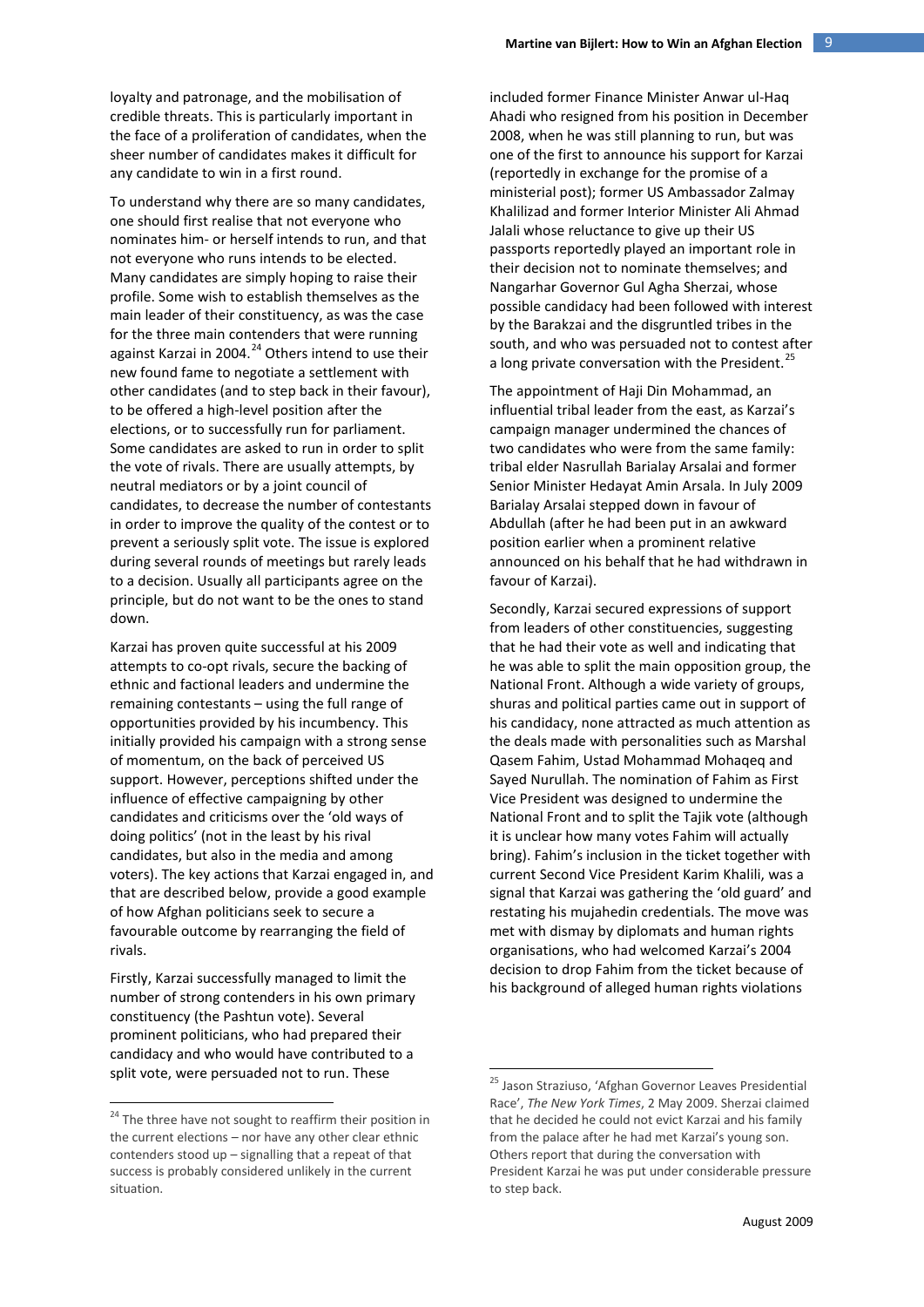and links to illegal armed groups and criminal networks.<sup>[26](#page-9-0)</sup>

National Front members Sayed Nurullah (acting head of Jombesh-e Melli) and Ustad Mohaqeq, representing respectively the main Uzbek political party and an important Hazara faction, announced their joint support for Karzai in late May 2009. An earlier round of negotiations with Karzai had broken down, reportedly over Karzai's refusal to put the agreements in writing, and it was only after Nurullah broke a subsequent agreement with Abdullah – reportedly at Turkish prompting – that discussions with Karzai were reopened. Since then Mohaqeq has sought to ensure that the details of his deal with Karzai were upheld by making them public. He claims – not implausibly – to have been promised five ministerial posts and several governor posts, as well as the upgrading of two Hazara districts to provinces, while members of Jombesh say they have received similar promises.[27](#page-9-1) The fact that the deal with Dostum seemed to have included the disqualification of rival Akbar Bay from the presidential contest and the possible rehabilitation and return to Afghanistan of Dostum, has been controversial.<sup>[28](#page-9-2)</sup> Shia cleric and former leader of Harakat-e Islami, Ayatollah Asef Mohseni, shifted his allegiance from Abdullah to Karzai in June 2009, reportedly after an agreement was reached over amendments to

the controversial shia personal status law.<sup>[29](#page-9-3)</sup> The leaders of Hezb-e Islami (reportedly all three factions of the formally registered branch) and some branches of Afghan Mellat announced support for Karzai in the face of internal dissent; earlier decisions to support Karzai had been overturned by provincial party delegations.<sup>[30](#page-9-4)</sup>

Thirdly, Karzai mobilised his networks. The main figures in his campaign team – among others acting Minister for Border Affairs Assadullah Khaled, former Interior Minister Moqbel Zarar and Member of Parliament (MP) and mujahedin leader Abdul Rabb Sayyaf – were chosen for their active networks rather than their popular appeal: Khaled for his networks in the south and the southeast based on his (controversial) tenure as governor in Ghazni and Kandahar; Zarar for his MoI based network, as well as his links into Parwani and Andarabi circles; and Sayyaf as Karzai's longstanding adviser because of his close connections to the country's conservative circles. On the local level the Karzai campaign has recruited local leaders and commanders, as well as pro-government MPs.

Through these deals Karzai has gathered several of the main Pashtun contenders, the leaders of the main Uzbek and Hazara factions, one of the prominent Panjshiri leaders and several prominent personalities with active networks. The high profile announcements of support have been followed by a steady stream of expressions of support by other political parties, tribal shuras and social groups, who are looking for a place on the bandwagon. But because this is a game of perceptions, relatively small events can have considerable consequences, in particular as political actors want to 'end up on the winning side.'*[31](#page-9-5)*

<span id="page-9-0"></span><sup>&</sup>lt;sup>26</sup> For details on human rights allegations see for instance Afghanistan Justice Project (AJP), *Casting Shadows: War Crimes and Crimes Against Humanity 1978-2001*, July 2005.

<span id="page-9-1"></span><sup>&</sup>lt;sup>27</sup> See for instance Makia Monir, 'Karzai Vow Draws Negative Reaction', *Pajhwok*, 18 June 2009; and Renee Montagne, 'Afghan Politicians Pursue Minority Hazara

<span id="page-9-5"></span><span id="page-9-4"></span><span id="page-9-3"></span><span id="page-9-2"></span>Voters', *NPR*, 7 August 2009.<br><sup>28</sup> See Sayed Yaqub Ibrahimi, 'Candidates Controversy as Presidential Race Kicks Off', *Institute for War & Peace Reporting* (IWRP) No. 323, 24 June 2009. The failure to bring Dostum back to Afghanistan before the elections somewhat undermined the Karzai-Jombesh deal, with certain Jombesh factions publicly joining the Abdullah campaign (organising campaign rallies in his favour and displaying large posters with Dostum and Abdullah in the same picture). This coincided with reports in the media about a possible US investigation into the killing of Taleban prisoners by Dostum's troops in 2001. Several northern analysts interpreted the move as biased, as other possible perpetrators of war crimes were not being investigated and as a possible concession to the Taleban in the context of wider talks. Others saw it as evidence that the US wished to undermine Karzai. See for instance *Payam Mujahed Weekly*, 'Does the Human Rights Book have One Page?', 25 July 2009 (translated by *Haqiqat Media Monitoring* 2, 6).

<sup>&</sup>lt;sup>29</sup> UN Electoral Assistance Team, weekly electoral report for the period 9-22 June 2009. The weekly reports can be downloaded fro[m www.afghanelections.org.](http://www.afghanelections.org/)<br><sup>30</sup> *Mandegar Daily*, 'Hezb-e Islami Supports Karzai', 30

June 2009 (translated by *Haqiqat Media Monitoring Newsletter* 1, 7). As well as personal communications with Hezb-e Islami party members, May 2009.<br> $31$  The following description of how war is waged in

Afghanistan also holds true for Afghan politics: 'After continuing uninterrupted for more than 30 years, war in Afghanistan has developed its own peculiar rules, style, and logic. One of these rules is side with the winner. Afghan commanders are not cogs in a military machine but the guardians of specific interests -- the interests of the fighters pledged to them and of the tribal, religious, or political groups from which these men are recruited. Few factors have motivated individual Afghan commanders over the years more than the desire to end up on the winning side. They have often switched camps midconflict. In doing so, they have not declared their loyalty to a new cause or a different tribe; they have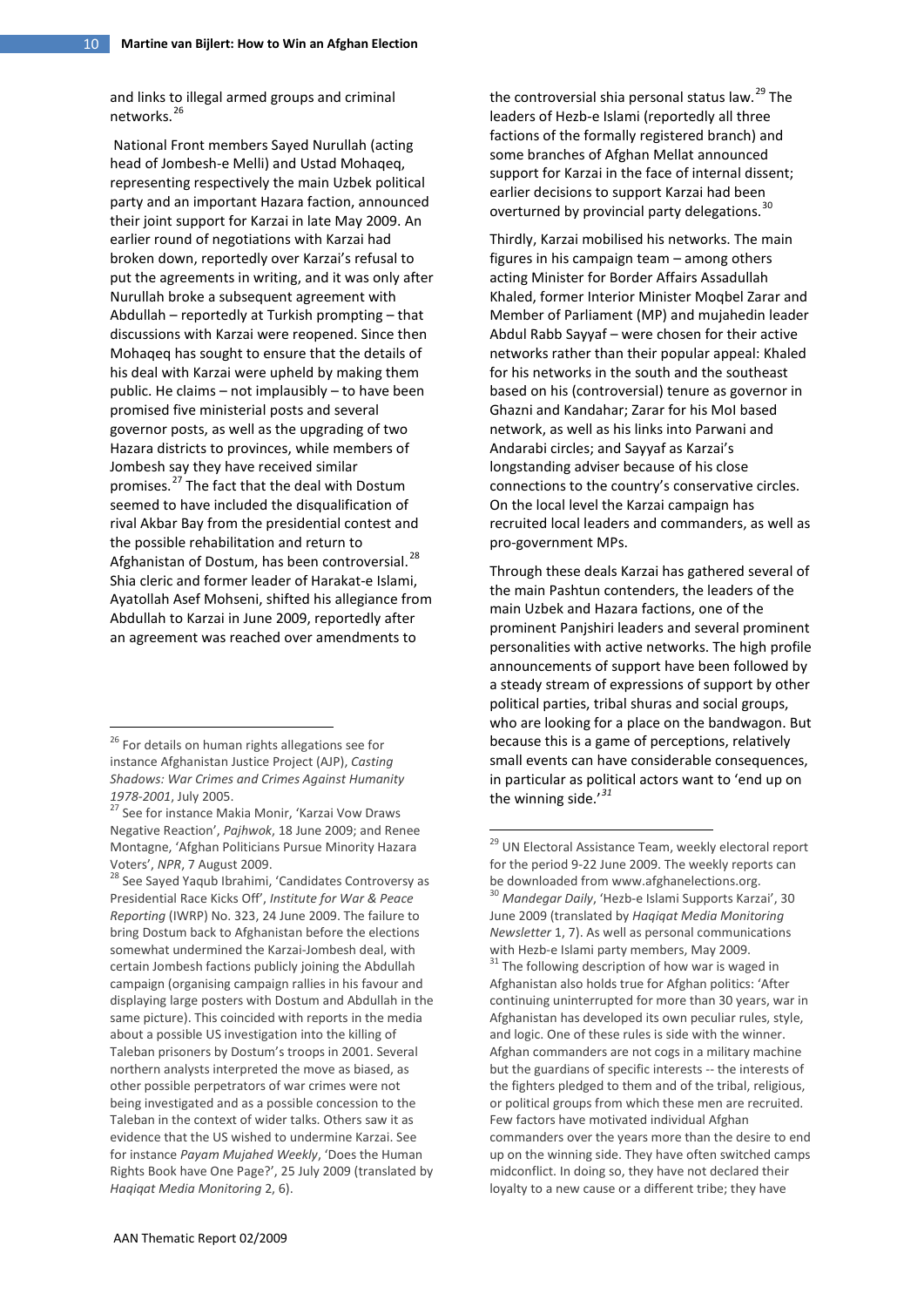Strategic and well-timed defections and popular criticism over ill-advised deals can cause alliances to unravel. In the weeks before the election Abdullah in particular managed to attract several defectors, which chipped away at the sense of momentum of Karzai's campaign. [32](#page-10-0) A few of Karzai's deals also seemed to backfire, most prominently the one relating to the pardoning of several drug traffickers by presidential decree.<sup>[33](#page-10-1)</sup> One of them, a relative of Karzai's campaign manager Haji Din Mohammad, was pardoned 'out of respect' for his well-known family in a move that was seen as blatantly related to Din Mohammad's support for Karzai. Deals with the main ethnic leaders also attracted criticism, with even people from their own constituencies sometimes referring to them as *tikka-dars* (contractors) and *commisionkars* (people who sell things or work for a commission or small fee).<sup>3</sup>

Because support is traded for future promises or immediate gains (money and favours), alliances are highly unstable. Promises are only useful if your candidate of choice wins and gains once received still leave the door open to switch sides. This means that if perceptions sway, allegiances start shifting. This whole process of negotiations, dealmaking and changing of sides, often without much consultation, leaves many Afghans feeling that this has simply become a way of dividing power among an 'old boys' network' and that if there is a contest at all, it is not one in which they play a role. The sense that the elections are being fixed over their heads leads to disengagement and to a focus on

<span id="page-10-3"></span>argued that changing circumstances, such as a shift in the balance of power, demanded a strategic realignment. Their rationale was obvious: in a war that drags on, changing camps means living and holding on to power, as well as saving one's family and one's village. Thus in Afghanistan, battles have often been decided less by fighting than by defections. Changing sides, realigning, flipping -- whatever one wants to call it -- is the Afghan way of war.' Fotini Christia and Michael Semple, 'Flipping the Taliban' *Foreign Affairs*, July/August 2009. Flipping is also the Afghan way of politics.

<u>.</u>

<span id="page-10-5"></span><span id="page-10-4"></span><span id="page-10-0"></span><sup>32</sup> These included an early announcement of support in a 9 June press conference by Akbar Qasemi, a Hazara MP from Ghazni linked to Mohaqeq; the high-profile defection of powerful Balkh governor Mohammad Nur Atta in late June; and a series of campaign rallies in his

<span id="page-10-6"></span><span id="page-10-2"></span><span id="page-10-1"></span>favour by Jombesh factions in late July.<br><sup>33</sup> See Farah Stockman, 'Karzai's Pardons Nullify Drug Court Gains', *Boston* Globe, 3 July 2009; Sayyad Salahuddin, 'Karzai Pardons Five Afghan Heroin Traffickers', *Reuters*, 9 July 2009; and Idress Daniel, 'Things Left Unsaid', *Kabul Daily*, 15 July 2009.<br><sup>34</sup> Personal communications, mainly with Hazara voters, March-July 2009.

localised interests and deals (as will be discussed in chapter 3).

## **2.3 Campaigning**

Campaigning in Afghanistan, as anywhere else, aims to consolidate support, reach out to new constituencies and project an image of success. This is done through large gatherings, often with lunch and transport costs provided; private faceto-face meetings; media interviews and advertisements; the distribution of campaign material; the giving of gifts, money and promises; and the plastering of large and colourful posters.<sup>[35](#page-10-3)</sup> But there are also cruder methods, as illustrated by the description of a former warlord who was engaged to conduct an election campaign during the 2005 Parliamentary contest in Paktika, and who was said to have used 'the full range of methods in favour of his patron – co-opting district level polling staff for ballot stuffing, detaining election personnel who failed to cooperate with the cheating and purchasing the cooperation of counting staff.'<sup>[36](#page-10-4)</sup>

The 2009 elections have shown an interesting diversification of campaign strategies, based on candidate backgrounds, assumptions, connections and resources. Some campaign staff moreover claimed to have adjusted their strategies midcampaign, which suggests a certain sophistication that did not surface during earlier elections. $37$  New campaign features included the use of websites and web-based fundraising (which in the first place seemed to be targeting overseas audiences) and the recruitment of international expertise – both most prominently by Ashraf Ghani Ahmadzai.<sup>[38](#page-10-6)</sup>

<sup>38</sup> *Huffington Post*, 'Carville Involvement in Afghan Race Complicates Situation for Clinton', 14 July 2009. Interlocutors also commented on the possibility of

 $35$  For a more detailed discussion on campaign activities during the 2005 elections, including a study of campaign messages and poster iconography, see Wilder, *A House Divided*, 25-6 [see FN 7].<br><sup>36</sup> Michael Semple, 'Afghanistan's Transitional Elections –

Learning from the Parliamentary Elections of 2005', *Symposium on Strengthening Democratic Practices in* 

Interviews with campaign staff members, June-August 2009. Mentioned adjustments included a greater emphasis on media advertisement as opposed to posters and banners; a greater reliance on face-to-face meetings with elders as opposed to large gatherings; a greater emphasis on security as a campaign theme instead of economic issues; and a greater focus on the explanation of political programs. The interviews seemed to suggest that the more serious campaign teams were calibrating their strategies to complement the ways their candidates normally related to constituencies.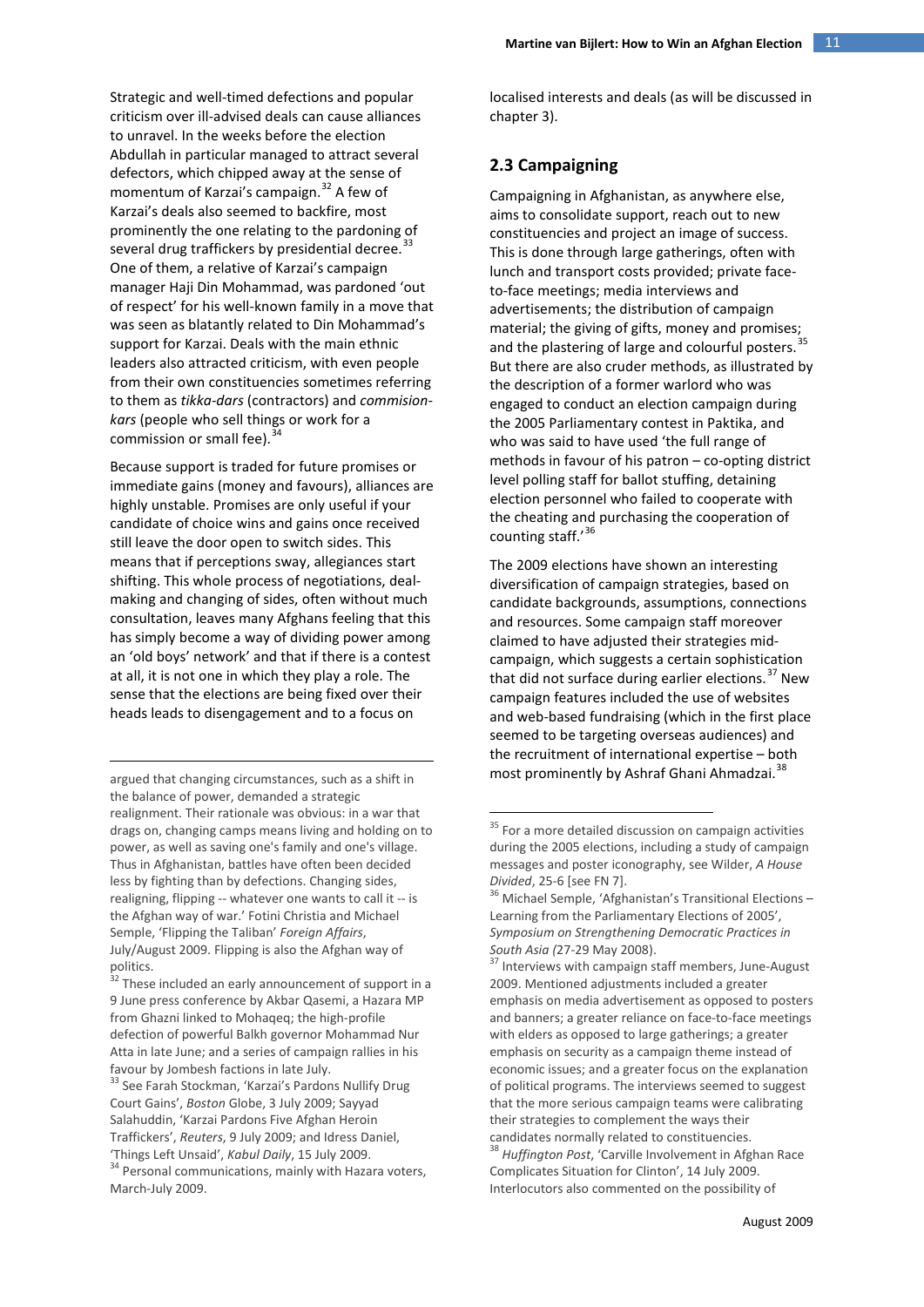There is an increasing range of professional campaign material on offer – ranging from pens and baseball caps with slogans to hot air balloons – but its use to date has been limited. The precedent of a televised debate between the three main contenders, which was to include the incumbent, caused considerable excitement. [39](#page-11-0) This seems to illustrate a greater emphasis on political programs, even though many still complain that the candidates are found lacking in this respect. Campaign themes and messages that stand out include: changing the country's political system (from presidential to parliamentary), giving power back to the people, protecting the legacy of the mujahedin, talking to the Taleban (possibly through a *Loya Jirga*), affecting an economic overhaul, creating one million jobs, initiating large infrastructure projects, addressing corruption, protecting the role of Islam as a culture and religion under threat, redefining relations with the international military, including the demand for the release of detainees and an end to civilian casualties, reversing the effects of a free market economy, and bringing change. Several candidates have taken their cue from President Obama's campaign messages and imagery (one female candidate has copied his Andy Warhole-like posters and is using the slogan 'positive change').

The revised campaign finance regulations briefly became part of the electoral campaign when candidates accused each other of not complying. <sup>[40](#page-11-1)</sup> Although it is unlikely that the regulations will significantly affect the candidates' campaign financing methods, the peer pressure to comply with the regulation is a welcome step towards

Iranian expertise being added to Abdullah's campaign, given his campaign themes and slogans.

-

<span id="page-11-2"></span><span id="page-11-1"></span>must declare their assets, open a separate campaign account, keep logs of donations and expenses, and regularly submit their financial administration to the IEC. 25 days after the start of the campaign period only 18 of the (then) 41 candidates had submitted their records. The highest expenses in the first reporting cycle were claimed by Abdullah (10 million afghani or \$200,000), and the lowest by Bashardost (10,000 afghani or \$200). *Afghanistan Daily*, 11 July 2009. Eight candidates risked sanctions for not reporting their expenses. *Nukhost Daily,* 'Eight Presidential Candidates are to be Disqualified', 25 July 2009 (translated by *Haqiqat Media Monitoring* 2, 13) and Tolo TV report 6 August 2009 (reported by BBC Monitoring Afghanistan, 8 August 2009).

transparency. The role of money in general is ambiguous. The distribution of money and gifts – to ensure the support of local leaders, finance campaign activities or persuade voters – are an integral part of Afghan campaigning, but opinions vary as to the impact this has on the actual behaviour of voters. An advertisement on private television channel Tolo TV captures the atmosphere quite well when it advises viewers to take the money but to vote according to their conscience.<sup>[41](#page-11-2)</sup> In a secret vote the provider of the money should have no way of finding out whether the voter has upheld his or her part of the bargain. However, with the count taking place at the polling station, it will be relatively easy to evaluate, and reward or sanction, voter behaviour at the community level.

# **3. MOBILISING THE ELECTORATE**

Although campaign activities are becoming more sophisticated, this probably does not draw in the bulk of the voters and the more traditional ways of reaching out to leaders and communities (through network mobilisation, deals and pressure) are likely to remain the dominant feature of an Afghan election. In the prevailing situation of popular disengagement of voters, candidates and their campaign teams need to persuade them to reengage. Political brokers, who act as intermediaries between candidates and voters, play a crucial role in this regard. They tend to be highly engaged in the electoral process even if they do not believe there is a true contest, because it provides them with opportunities for political repositioning and gain, either for themselves or their constituencies. Voters are often pulled in different directions by a wide range of political brokers and try to make sense of their multiple loyalties, preferences and pressures.

This chapter explores the role of political brokers in the electoral process and discusses six factors that affect voter decisions. It also explains why voter behaviour in Afghanistan is so difficult to predict, despite seemingly constant patterns of ethnic and factional alignments.

<span id="page-11-0"></span>Karzai however did not attend the debate. According to separate statements by his spokesmen this was because he had not received sufficient advance notice, he did not consider the network sufficiently impartial and opposed the fact that only three candidates had been invited – and he had been busy.<br><sup>40</sup> The regulations stipulate that presidential candidates

<sup>&</sup>lt;sup>41</sup> Such messages were also spread during earlier elections, among others by the Afghan Independent Human Rights Commission (AIHRC). See Almut Wieland-Karimi, 'The Presidential Elections in Afghanistan – A somewhat shaky step towards democracy', *Friedrich Ebert Stiftung*, September 2004, 3.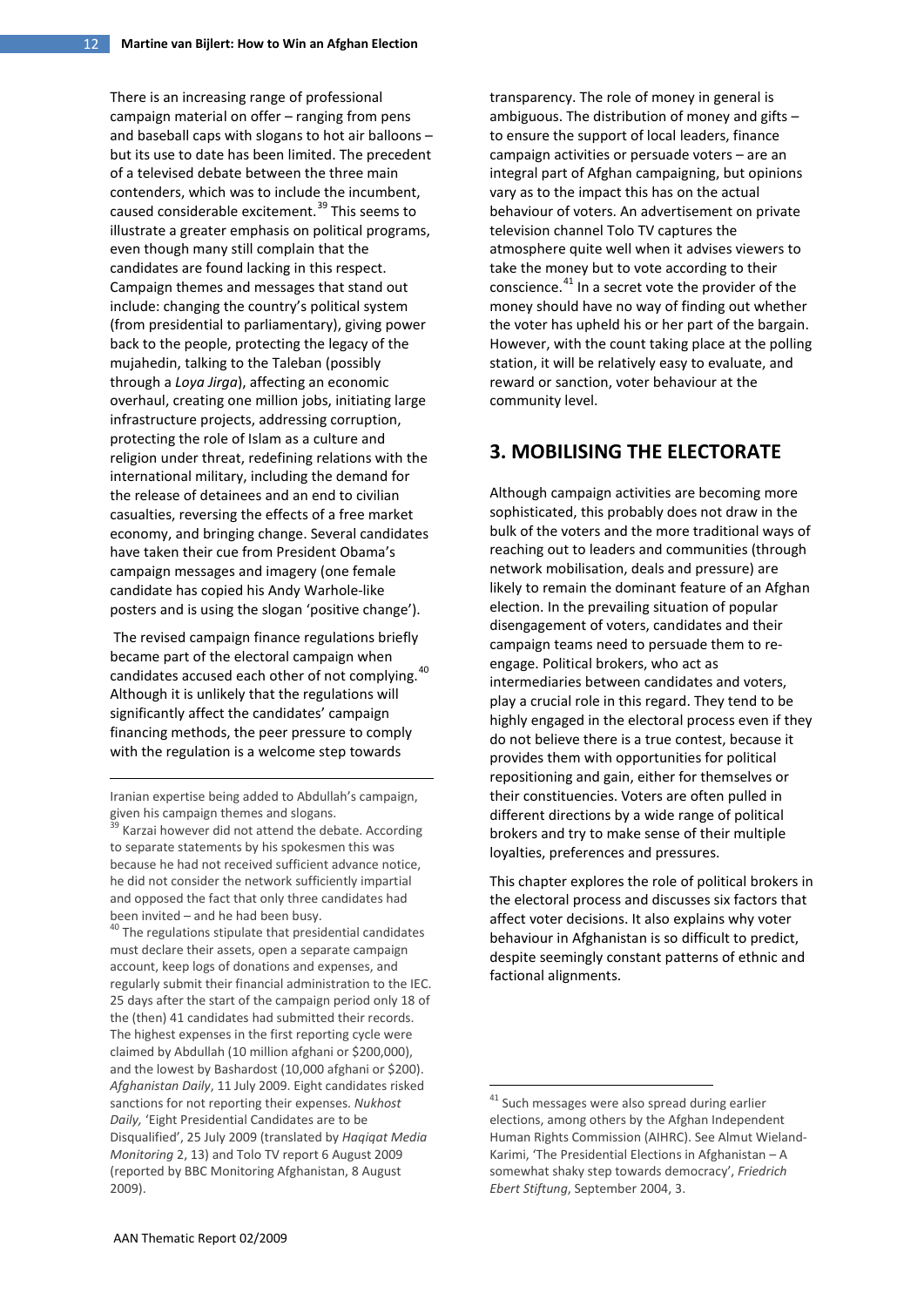#### **3.1 The role of political brokers**

The perception that the outcome of the presidential elections will be determined by international actors or through a clever game of behind-the-scenes deal-making has paradoxically not prevented political actors from becoming very much engaged. Communities, parties and solidarity groups go through several rounds of internal consultation and negotiation to make up their mind – in a process of communal decision making – about whom they will align themselves to. Representatives are sent to sound out the various candidates in search of the best alliance or the best deal in exchange for the votes on offer. To an outsider this process may seem highly opportunistic, but in a situation where institutions cannot be trusted to treat everyone in the same way, it is not enough to vote for a person with sound policy ideas or agreeable political positions. Instead, groups need to stake their claims clearly to ensure that they are not overlooked once the political competition is over. This can be done either by entering into direct agreements with potential winners or by a show of strength while supporting an opposing candidate.

The main political activity, in particular when it comes to mobilising the electorate, takes place at the level of the 'political broker'. The term political broker is used here to describe any person who acts (or seeks to act or is seen to act) as an intermediary representing a certain constituency or vote bank, which they claim or are believed to control.<sup>[42](#page-12-0)</sup> Such constituencies can be a tribe or sub-tribe in a certain area, a political party or mujahedin network, a village, but also a trade union, a women's council or a group of students. The process is a two-way street with candidates, often through their campaign teams, actively contacting as many political brokers as they can find and potential brokers making the rounds to explore their options. Although it is an ongoing process, there are various phases.

<span id="page-12-2"></span><span id="page-12-1"></span>In early 2009, while the potential presidential candidates were still deciding whether to run or not, the initiative was clearly on the side of the political brokers. They travelled to Kabul in great numbers and visited the various temporary campaign offices, gauging the strength, political positions and willingness to provide money of the various candidates. In the weeks after the nomination the emphasis moved to the recruitment and consolidation of campaign networks by the candidates' core campaign teams. As the campaign period heated up, the focus moved towards arranging public expressions of support. Political brokers reported considerable pressure to publically declare their allegiances on behalf of their constituencies, as illustrated by the comment from a local leader from Daikundi: 'What's new? The candidates and their people, they are calling all the time: "Come eat our food, declare your support". I really don't know what to  $do.'^{43}$  $do.'^{43}$  $do.'^{43}$ 

The motivation for political brokers to spend time and money visiting the various candidates varies. Some are genuinely motivated by a feeling of responsibility towards their constituencies and many of them act as local representatives outside the election period as well, travelling to the provincial centre or to Kabul to lobby the institutions and to solve local problems, for instance to secure relief items or school supplies or to seek the release of local detainees.<sup>[44](#page-12-2)</sup> For others it provides an opportunity to assert and reposition themselves, and to persuade potential patrons and clients of their (often exaggerated) influence and following. It is also an opportunity to solicit promises and privileges, either personally or for their constituencies. Finally, some are simply seeking to secure a share of the money that is being passed around and clearly not everybody posing as a community or tribal leader actually has a constituency.<sup>[45](#page-12-0)</sup>

Many political brokers seem to have an exaggerated sense of the size of their vote bank, as well as the level of control they have over it. A former head of a Kabul trade union, for instance, explained how he had used 'his' votes in the 2004 election. He had supported Karzai then, but had been impressed by Massuda Jalal, the only female presidential candidate, and by the fact that she had personally visited him to ask his support. So he

serious.

<span id="page-12-0"></span><sup>&</sup>lt;sup>42</sup> This definition seeks to describe political brokers within the context of the electoral process. Political brokers however also operate outside the electoral process, usually as intermediaries between communities and the formal or informal authorities (which can include the government, international organisations and military or local strongmen).

 $^{43}$  Phone conversation with a community leader from Daikundi, July 2009.

<sup>&</sup>lt;sup>44</sup> An interesting category of political brokers during the elections is made up of informal community and opinion leaders who are actively networking without linking themselves to a candidate, simply gathering opinions and encouraging voters to take part in the vote. <sup>45</sup> This is not limited to the electoral process. Anyone with influence or resources on offer (government institutions, aid organisations, the military) is regularly approached and petitioned by brokers, often in the form of tribal elders, party leaders or civil society actors, who claim to represent their constituency. Some of them are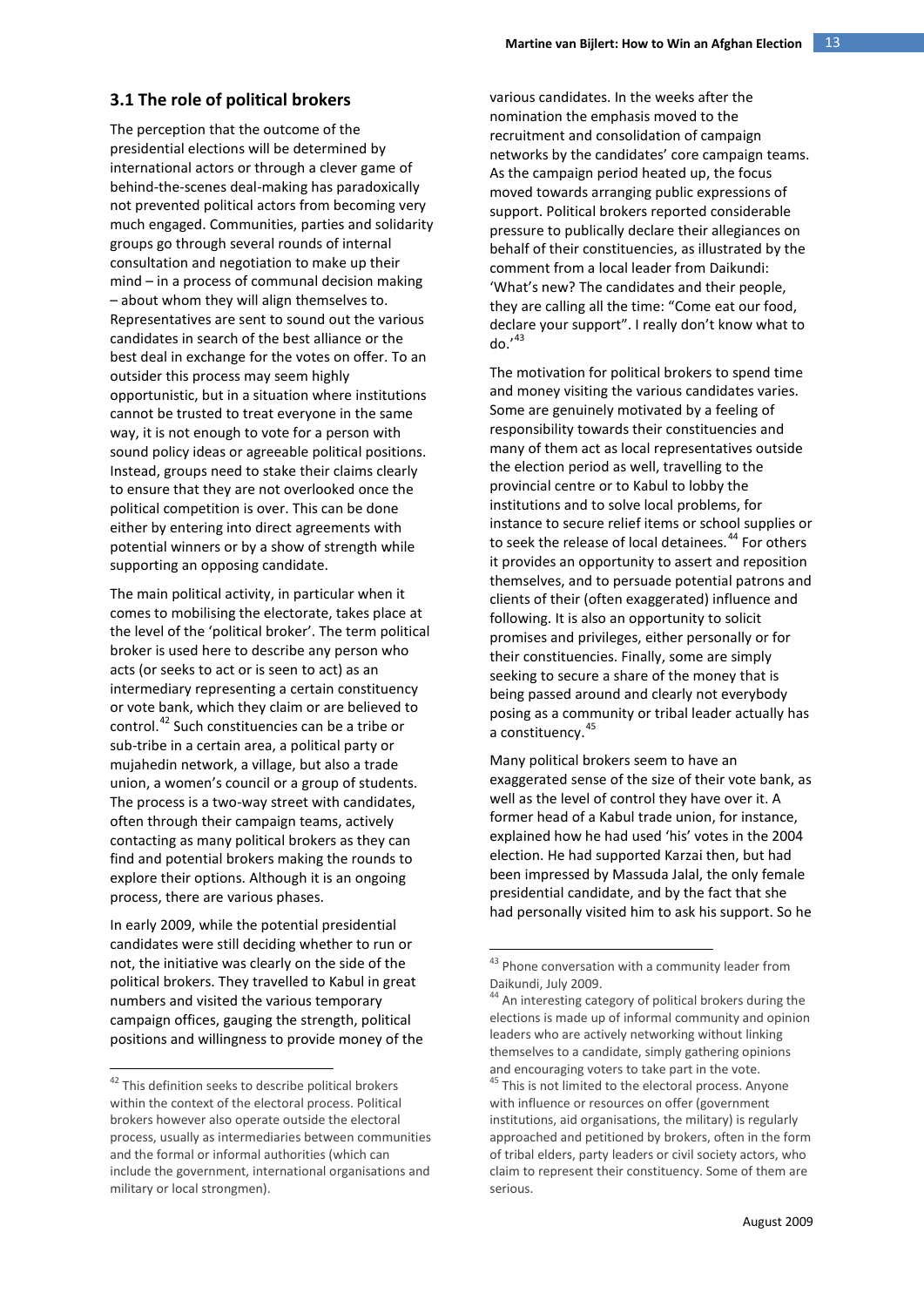promised her 50,000 votes (out of a claimed total of 250,000).<sup>[46](#page-13-0)</sup>

The decision on whom to support is often a complicated calculation. It includes factors such as the brokers' position vis-à-vis the various candidates, their own constituencies, their rivals and their powerful patrons. Although brokers claim to represent their constituency and its interests, they may also seek to 'trade' the vote bank they believe they control for unrelated gains. In many cases political brokers are linked to multiple and overlapping constituencies, which increases their options but also complicates their choice.

This is illustrated in the musings of a minor political leader who was exploring his options.<sup>[47](#page-13-1)</sup> He had not risen to prominence under the Karzai administration and was still undecided as to whom to support. These were his considerations: On one hand he reckoned that allying himself to a losing candidate would not help his predicament. On the other hand, if he joined the Karzai campaign as his party was suggesting he would be a minor supporter and his role in securing the vote would go unnoticed. If he, however, joined the campaign of one of the other major candidates as an important representative of his ethnic group, he figured he could claim credit for all the votes from his area and use that in future negotiations with the next President. He was also considering using his relations with one of the vice-presidential candidates of a third major candidate to persuade him to step down (in order to weaken the candidate's campaign), but this would depend on whom he allied himself to.

#### **3.2 Shows of strength**

<span id="page-13-2"></span>Many political actors seek to demonstrate their strength in the run up to an election in order to increase their value as an intermediary. There is a flurry of gatherings and party conferences, often attended by people who do not necessarily know what they have been invited to, including large numbers of students some as young as 15 years

old, to inflate participant numbers.<sup>[48](#page-13-2)</sup> Community leaders in the provinces are also regularly summoned to Kabul, expenses and accommodation paid.<sup>[49](#page-13-0)</sup> Such activities however can also backfire, as reports of participants having been paid or tricked into attending political meetings – whether reported in the media or passed around by word of mouth – can do considerable damage to the reputation of those involved. In June 2009, for instance, a relatively unknown group decided to organise a gathering with 10,000 participants with the sole purpose of proving how many people it could bring together. They reportedly gathered an estimated 500 people, but the police had to be called in when several of the 'demonstrators' turned out to be day labourers and started demanding their day's wages. $50$ 

In the early stages, gatherings are often simply a show of force without announcing support for a particular candidate or agenda. As the campaign period proceeds, groups are mobilised in order to show support for the candidates of choice. Campaign messages are delivered, participants speak glowingly in support of the candidate and often some form of general voter education is given (in particular explaining how the candidate can be found on the ballot).<sup>[51](#page-13-4)</sup> Voters and political brokers often attend multiple gatherings to listen to what the candidates have to say, to see whether they will be given anything, or simply because they were invited. Traditions of politeness make it difficult *not* to declare support for the host when asked, particularly if food is served or gifts are given. Obviously not everybody who attends a meeting ultimately votes for the candidate in question.

The mobilisation of the electorate is thus a rather unstable affair. Political brokers exaggerate their strength and promise votes they do not necessarily control or intend to deliver – often to multiple

<span id="page-13-0"></span><sup>&</sup>lt;sup>46</sup> Personal communication, March 2009. The man claimed that the figure of 250,000 was based on an assessment made during trips to 'all provinces', during which he also gave instructions on how to vote. He also commented that he somewhat regretted his support, as he had 'given' the votes on the condition that she was not running just to secure a government position (Jalal was appointed Minister of Women's Affairs after the election).

<span id="page-13-4"></span><span id="page-13-3"></span><span id="page-13-1"></span><sup>&</sup>lt;sup>47</sup> Personal communication with the deputy head of a political party, June 2009.

<sup>&</sup>lt;sup>48</sup> Reports by participants of political gatherings, June 2009. Other common ways in which political brokers seek to prove their relative strength include providing photocopies (sometimes originals) of large numbers of voter cards, and making claims about the numbers of votes they have delivered or received in the past. <sup>49</sup> This is not limited to election time. Delegations of elders are often summoned by their patrons in the capital to lobby a certain agenda with the President or other authorities (for instance the removal of a governor) and in many cases at least part of the delegation is not aware of what they have been invited along to.

<sup>&</sup>lt;sup>50</sup> Personal communication with political party leader, June 2009. See also *The Peninsula (Qatar)*, 'Afghan politicians arrested over "staged rally"', 6 June 2009. <sup>51</sup> See also Andrew Wilder, *A House Divided* [FN 7].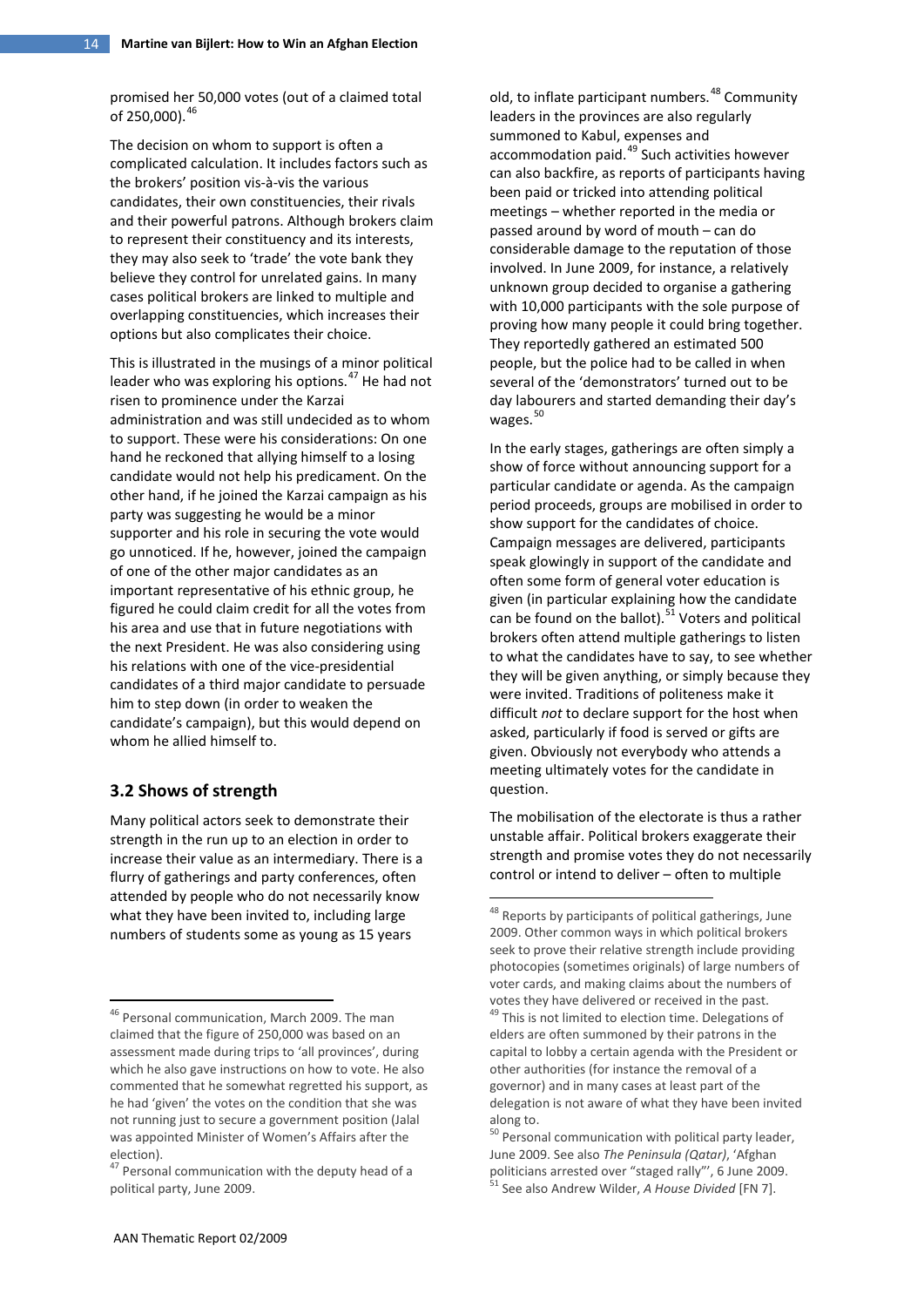candidates. Voters may ignore instructions or disregard their pledges. And there is always the suspicion that candidates may not uphold their part of the deal, if only because too much has been promised to too many supporters.

# **3.3 The complexity of voter decisions; six determining factors**

A complicating factor in the study of political alignments in Afghanistan is that loyalty networks are not clear-cut. This phenomenon has been described by anthropologists and seems to have only become more pronounced in the last decades, under the influences of upheaval, migration and modernisation.[52](#page-14-0) Whitney Azoy wonders: 'How is it that the political field is so full of persons potentially available as clients for self-styled patrons? How is it that such potential followers are not already bound by membership in some unit of social organisation whose authority they recognise in a comprehensive way?'<sup>[53](#page-14-1)</sup> He answers these questions by exploring the 'four ties, that do not always bind': kinship, residence, class and religion. He argues that they tie people together and place them within a social network, but that they do not provide a clear framework within which leadership status is unequivocally defined. He goes on to explain:

In the absence of institutions that specify authority, this critical element is vested instead in individuals who cast themselves as leaders and bolster their claims by the acquisition of followers. (...) recognition comes in the form of allegiances from other individuals who perceive such a patron-client relationship to be to their best advantage. Relatively unfettered by corporate obligations, such followers tend to come and go from situation to situation. [54](#page-14-2)

But how do those followers choose who they will link themselves to? The idea underlying the system of political brokers is that voters in Afghanistan generally do not decide for themselves, but that they are waiting for instructions from their seniors – be they tribal leaders, economic patrons, commanders, husbands or elder relatives. The assumption is then that if the leaders are co-opted, the voters (and their votes) will follow. This link is however not at all as straightforward as political brokers and candidates like to project. Living in a communal society, many Afghans do indeed look to others for instruction or advice on important decisions, but they often find themselves pulled in multiple directions. In-depth conversations with a large number of voters and political brokers have uncovered at least six, partly overlapping, principles that play a role when deciding who to vote for. These six principles, which will be briefly discussed below, are: instruction; loyalty; patronage and proximity; pressure; positioning; and considerations of substance. Most decisions are a result of the interplay between multiple principles, making voter behaviour difficult to predict.<sup>[55](#page-14-3)</sup>

#### *Factor 1: Instruction*

When following the principle of instruction voters simply adhere to a leader's lead, based on the assumption that this will somehow further the group's interest or, alternatively, based on a lack of appetite to challenge the leader's authority. This principle tends to be particularly pronounced in rural areas where levels of education are low and coercive commander networks are strong, and in areas with sharply drawn factional lines where patterns of instruction and mobilisation are constantly reaffirmed. Examples of such areas are Daikundi or Faryab, where the various factional parties are locked in a longstanding and fierce competition over power and government positions.

The behind-the-scenes deal-making is based on the assumption that once a leader has announced his support, his followers will follow.<sup>[56](#page-14-4)</sup> The

<span id="page-14-3"></span><span id="page-14-0"></span><sup>52</sup> Fredrik Barth, *Political Leadership Among Swat Pathans,* London School of Economics Monographs on Social Anthropology, Berg Publishers, 1965; and G. Whitney Azoy, *Buzkashi. Game and Power in Afghanistan*. Illinois: Waveland Press, 2003 (second edition). Andrew Wilder commented more recently: 'In Afghanistan this type of analysis [of political alignments and divisions] is notoriously tricky, as allegiances and alliances are constantly shifting. Individuals may be allied to more than one group at any given point in time, and a top layer of alliances may hide multiple lower levels of complex relationships and allegiances.' Wilder, *A House* 

<span id="page-14-4"></span><span id="page-14-1"></span>*Divided*, 4 [see FN 7]. <sup>53</sup> G. Whitney Azoy, *Buzkashi,* 24 [see FN 52]. <sup>54</sup> G. Whitney Azoy, *Buzkashi,* 27-8 [see FN 52].

<span id="page-14-2"></span>

<sup>&</sup>lt;sup>55</sup> Voter behaviour in Afghanistan is not only difficult to predict, it is also difficult to credibly analyse (other than based on what people say they will do or have done). As will be discussed in more detail below, the prevalence of multiple and proxy voting, ballot stuffing and manipulation of the count means that it is unclear to what extent election outcomes actually represent voter decisions.

<sup>&</sup>lt;sup>56</sup> Other objectives of such deals, other than securing the votes of the followers, is to co-opt the networks linked to these leaders for campaigning or manipulation purposes, and to project a show of strength.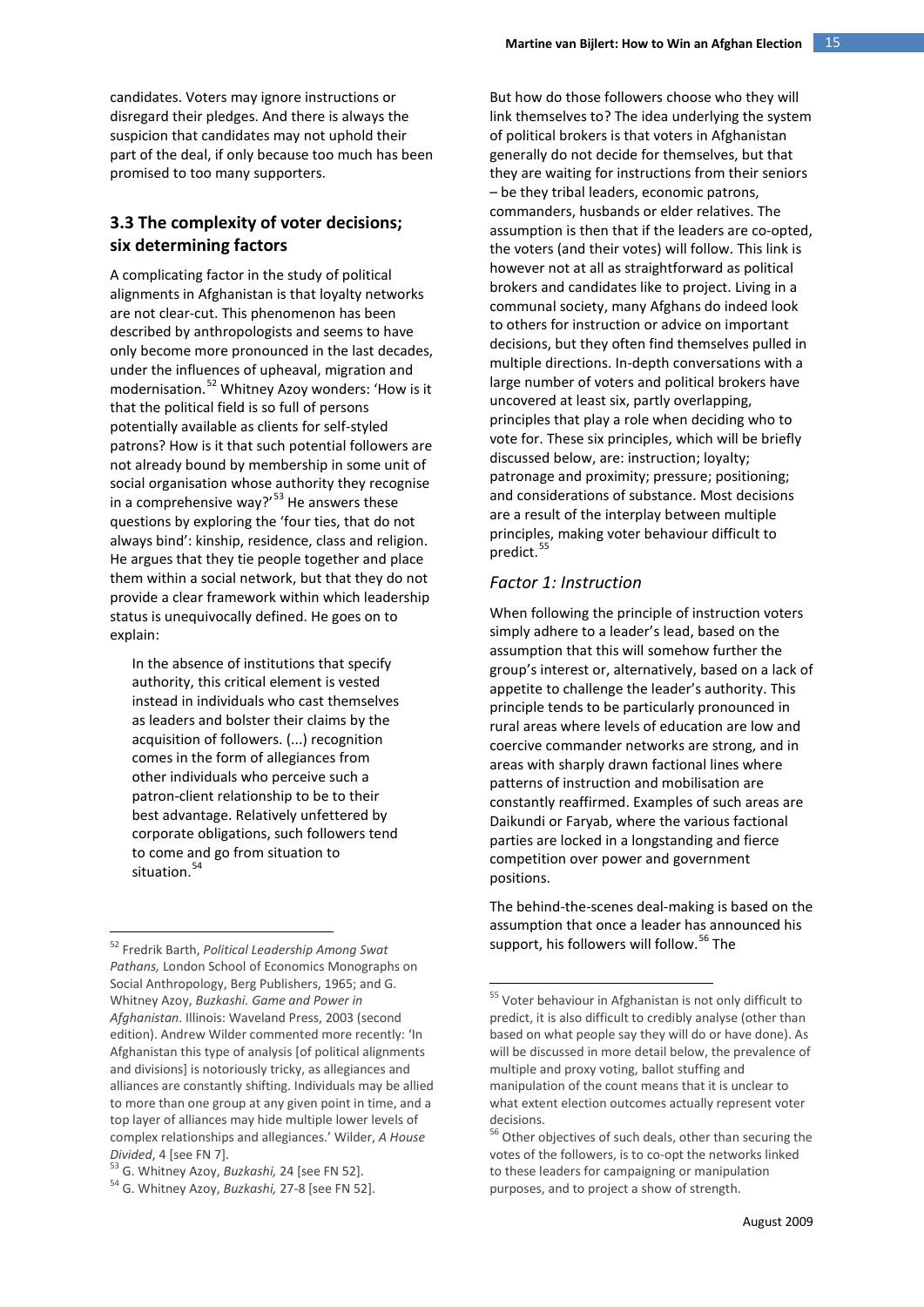endorsement of Karzai's candidacy by Uzbek leader Dostum and Hazara leader Mohaqeq was thus meant to deliver a large part of the Uzbek and Hazara minority vote (in particular in the absence of strong candidates running from these ethnic groups). Many interlocutors have however expressed frustration over the fact that these figures are still considered to represent them, despite their violent backgrounds and their failure to effectively represent the constituencies' interests. There seems to be a general and consistent appetite, at least at the level of political brokers, to support a new generation of leaders.<sup>[57](#page-15-0)</sup>

#### *Factor 2: Loyalty*

The principle of loyalty describes often very personal claims that are made on Afghans to provide support to a certain person or cause, based on ties of friendship, duty, obligation and reciprocity (often amounting to emotional blackmail). These claims are not necessarily made in the context of an unequal and hierarchical relationship, as is the case with instruction. The person persuading can be a senior or a peer, but also a very persuasive subordinate. It is these kinds of ties that often force Afghans to reluctantly enter into alliances or expressions of support, against their better judgement or preferences. One of the vice-presidential candidates for instance was unable to refuse the last minute request of a presidential candidate, who was also a close family friend, to join his ticket despite actually supporting a competitor (the candidacy was however later withdrawn). <sup>[58](#page-15-1)</sup> The principle of loyalty does not necessarily imply affinity for or proximity to the candidate, as support or votes are often given out of loyalty to the person who has sought to persuade them and who is seeking to consolidate his or her vote bank in the face of fierce competition.

#### *Factor 3: Patronage and proximity*

The principle of patronage and proximity is strongly inspired by the concept of *waseta*

(literally: connection) that permeates Afghan society. *Waseta* is based on the assumption that you will always need a person 'on the inside' in order to be given what you need – whether it is a government service, an appointment or a favourable ruling. Voters thus actively seek to uncover ties of tribal, geographical or social 'closeness' to the various candidates (or their entourage) in the hope that this will grant them access to the future leadership. This proximity can be quite tenuous. For instance voters in Logar explained how, in the absence of any candidates that they had direct links to, they were contemplating supporting a presidential candidate who had at least lived in their province for a few years.<sup>[59](#page-15-2)</sup> The principle of patronage and proximity is particularly important in the parliamentary and provincial council elections, as the chances of being able to make use of the access it provides is much greater.

An inversion of this principle is the consideration to vote for a candidate because he or she has shown relatively *little* consideration for tribal, geographical or factional ties. Several interlocutors have for this reason, both during this election and during earlier ones, considered voting for one of the female candidates – although it is by no means sure that they actually did so in the end.

#### *Factor 4: Pressure*

Voters are put under considerable pressure through intimidation and threats of violence or marginalisation. This is particularly the case in rural areas where it is more difficult to be anonymous and where commander networks, often linked to the local and central administration, tend to be the main conduits of power and influence. During the 2004 presidential elections, for instance, local leaders instructed people on how to vote and put them under considerable pressure (there was the rather infamous example in 2004 of the Terezai tribal shura in Khost announcing that they would burn the houses of anyone not voting for Karzai).  $^{60}$  $^{60}$  $^{60}$ Reports from the south describe how people were checked at bus stands and city entrances to verify whether they were carrying voter cards so that they could vote for Karzai. Those who did not have cards were reportedly 'fined' by the local  $m$ ilitiamen.  $61$ 

<span id="page-15-0"></span><sup>&</sup>lt;sup>57</sup> After the fall of the Taleban many Afghans had expected the return to power of the pre-war elites and the educated, and were surprised by the re-emergence of mujahedin networks as the main conduits of power. The return of these networks was facilitated by the fact that their forces were used as ground troops in the 'war on terror', by a half-hearted disarmament program, a lack of support for transitional justice, and the incorporation of former commanders in the security forces and government administration based on considerations of patronage and political inclusion rather than suitability for the task.

<span id="page-15-3"></span><span id="page-15-2"></span><span id="page-15-1"></span> $58$  Author's interview with associates of the vicepresidential candidate, May 2009.

<sup>&</sup>lt;sup>59</sup> Personal communication with voter from Logar, May 2009.

<sup>60</sup> See for instance *Swisspeace*, 'Update Afghanistan Quarterly Risk Assessment. September-December 2004', 2005.

 $61$  Personal communication with tribal elders from, among others, Uruzgan, 2008-2009.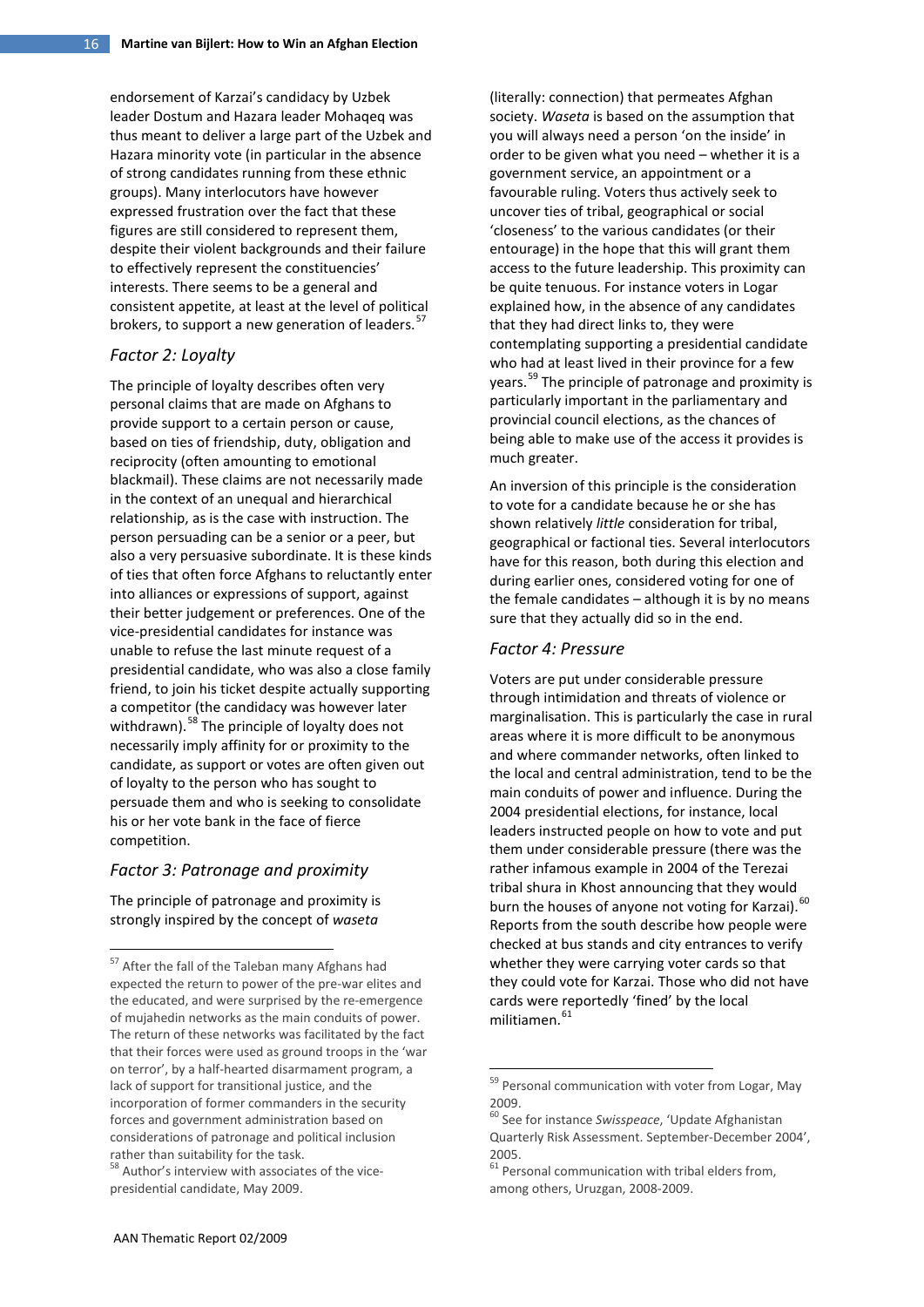Several interlocutors have reported how in the current elections local strongmen, whether campaigning for a presidential candidate or themselves running as candidates in the provincial council elections, have made it very clear to local populations that they will hold them responsible for a disappointing outcome. The fact that the votes will be counted at the polling station means that populations can be directly linked to voter behaviour (as opposed to during the last elections where the process of mixing batches of ballot papers made it difficult to determine how a certain area had voted). <sup>[62](#page-16-0)</sup> There is thus an increased likelihood of post-election 'punishment' towards communities who have not voted as they were told.

The principle of pressure is closely linked to the principle of positioning, as in many cases the threat is so much implied and so well-known that it does not need to be articulated. Voters thus adjust their behaviour without needing to be told.

#### *Factor 5: Negotiation and positioning*

The principle of negotiation and positioning is hugely important and tends to permeate the other considerations. Many voters do not simply blindly follow instructions or ties of loyalty, if only because they often find themselves pulled in different directions. Instead they seek to evaluate the consequences of their decisions by assessing the risks, estimating the value of the deal they are being offered and comparing the various ties of loyalty. This is particularly the case when people doubt whether their vote will have any impact at all and many then seek to at least use their vote to acquire personal benefits or to further the interests of their group. Voters may decide to vote for their (unpopular) ethnic leader, not so much out of loyalty or because they have been told to do so, but because it will help position their ethnic group as a force to be reckoned with. This is one of the reasons why minorities – for instance Hazara enclaves in insurgency affected areas – lobby so fiercely for voter registration to take place in their areas, as in the absence of statistics it is the only means of staking their claims based numbers and

political weight. Communities may also decide to collectively vote for the candidate who provided the most attractive and credible deal, in order to later claim whatever was promised.

Inversely, a tribal leader from the south of Afghanistan explained how he had advised his tribe not to campaign on anybody's behalf in the presidential elections (although, if asked, they would say they were working for the incumbent). Over the last few years he and his tribe had faced many problems in the area due to local rivalries, and it was obvious to him that the fact that he had chosen to support one of the president's rivals in the 2004 election had exacerbated the situation. In the context of a worsening security situation and the preponderance of false reporting by those linked to the government, he did not think it wise to further alienate those who were in power and who, in his view, would ensure the president's reelection, as well as the consolidation of their own power base.<sup>[63](#page-16-1)</sup>

#### *Factor 6: Considerations on substance*

Although the electoral contest continues to be dominated by politics of personality and solidarity networks, there are indications that the role of substance in terms of political programs and positions may be growing. During the 2004 elections the two main defining features of the contest had been the unequivocal international support for Karzai and the fact that every major ethnic group had its own candidate – giving many voters in essence two candidates to choose between (unless they had personal ties or a close political affiliation to one of the other less prominent contenders). In the current election however many voters feel that they are left without a natural choice. They are wondering whether they should vote for the candidate who seems to be the likely winner, but whom many perceive as having been unsuccessful during his tenure, or for one of the contesters who seem to be unknown quantities. In order to make their decision many Afghans seem to be paying more attention to the views and suggested policies of the candidates as compared to the last presidential election. The disappointment over the last eight years seems to have made Afghans aware of the necessity to have policies as well as politics. And

<span id="page-16-1"></span><span id="page-16-0"></span><sup>&</sup>lt;sup>62</sup> Although in some cases it remained very obvious. During the 2004 presidential elections, for instance, the Hazarajat voted overwhelmingly for Hazara candidate Mohaqeq (around 80%). Several interlocutors from Daikondi recounted how when their elders went to meet the President after the elections, he complained that they had not voted for him even though he had given them a province of their own (Daikondi and Panjshir were established as separate provinces shortly before the 2004 elections). Personal communications with community leaders from Daikundi, March-July 2009.

 $63$  Personal communication with a tribal elder from Uruzgan, June 2009. The comment on false reporting refers to a pattern of behavior which is most prevalent in the south but can be found in all parts of Afghanistan, in which local commanders use their close relations to the government and/or international coalition forces to marginalise and persecute rivals, for instance by reporting that they are linked to the insurgency.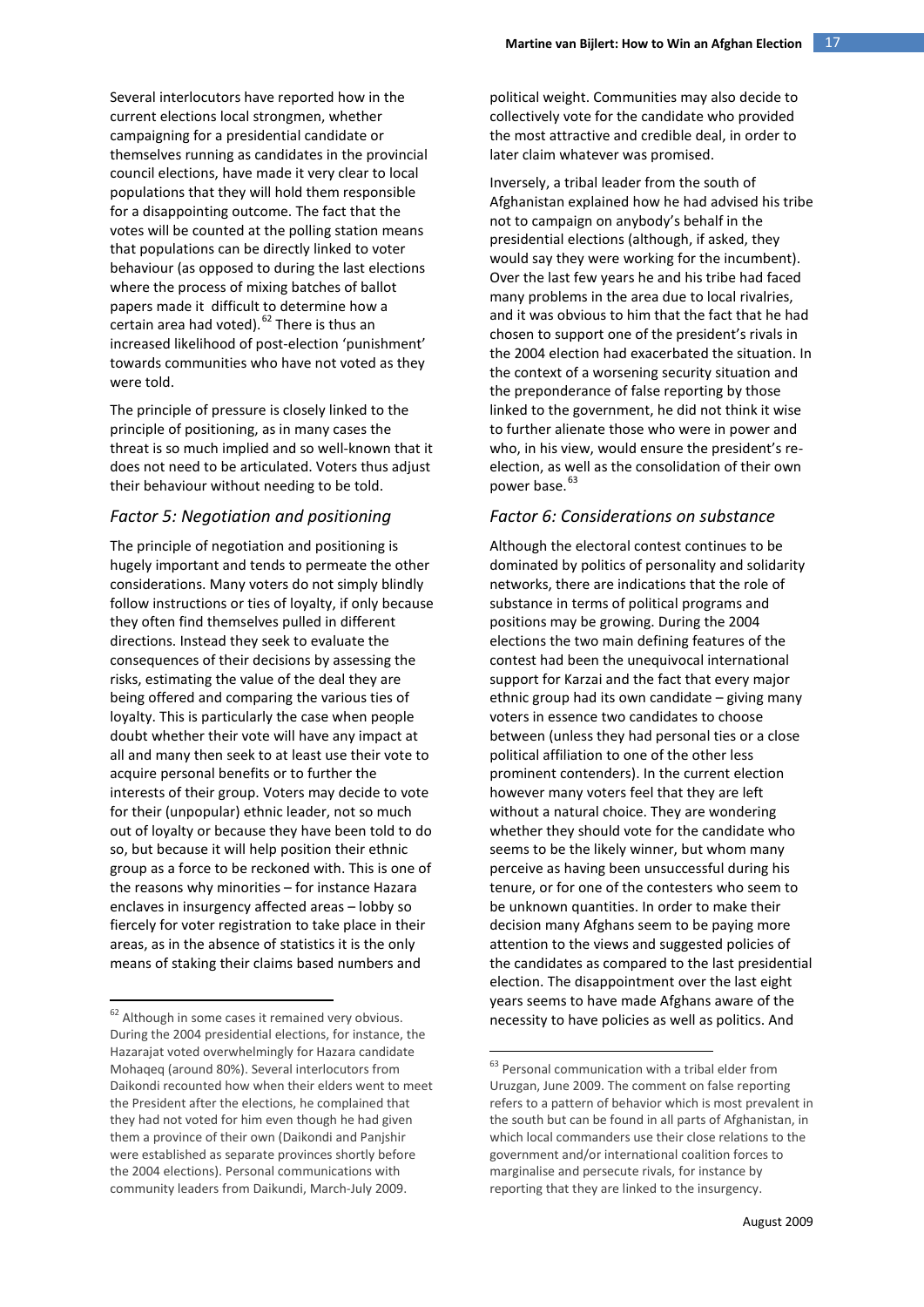although considerations of substance may ultimately not determine the decision of many voters, they do feature in the equation.

In the provincial council and parliamentary elections there may be a reversed trend, as illustrated by the new strategy of one of the democratic parties that did not manage to get any of its candidates elected in 2005. It claimed to be fielding 25 provincial council candidates in the 2009 elections in multiple provinces (all of them as independents). The party decided not to prioritise political messages this time, as this had proven unsuccessful during the last election. Instead, they decided to focus on communities and families who could be persuaded that the candidate was 'one of their own' – for instance because he or she was from the same area of origin or from the same tribe or sub-tribe. [64](#page-17-0) This approach illustrates three things: (1) a conclusion based on past experience that closeness in terms of social or ethnic ties is likely to be a more reliable basis to win votes than political convictions; (2) the realisation that in the provincial council contest relatively small numbers of votes can determine whether a candidate wins or loses, making it worthwhile to invest in winning over individual families; and (3) the assumption that families and communities can be persuaded to vote as a bloc. There seems to be a greater realisation, particularly among the smaller candidates, that every vote potentially counts.<sup>[65](#page-17-1)</sup>

#### **3.4 How will voters vote?**

It is difficult to predict voter behaviour in the absence of clear alliances and credible polling data.<sup>[66](#page-17-2)</sup> Voting patterns along ethnic and factionalised political party lines observed during the past two elections provide some guidance. However, the complex decision-making processes and the changing political environment could well lead to a shift in voter behaviour. Compared to the 2004 and 2005 elections there seems to be a

<span id="page-17-4"></span><span id="page-17-3"></span><span id="page-17-2"></span><span id="page-17-1"></span><sup>65</sup> The contest over the last male parliamentary seat in Ghazni in 2005 was famously decided by two votes, while other contests were decided by mere hundreds. Friends of the unlucky Ghazni candidate claimed that he had not bothered to vote and neither had his wife. <sup>66</sup> Although some organisations conduct polls and opinion surveys in Afghanistan, their samples are often small and the geographic spread across the country limited. More important, however, is the fact that in a low-trust environment respondents may not speak freely to strangers asking them sensitive questions. For this reason it is difficult to take figures describing for instance support for the government at face value, although a series of polls can indicate certain trends.

greater disaffection with the country's factional leaders (*rahbaran*) and a greater openness towards non-factional alignments, at least among the political class and at least in the presidential election. This does not necessarily mean that voters will not vote according to old patterns or that they will no longer listen to their leaders. During the 2005 parliamentary elections many people still seem to have voted for the candidates they had wished to see excluded. In the absence of obvious alternatives in terms of leadership and faced with declining faith in the 'new Afghanistan' Afghans may well stick with what they know. But there seems to be a growing constituency for a new generation and new type of leaders.

Moreover, the proportion of young voters is growing – even more than it should, due to underage registrations. It is not clear whether voting patterns of the youth differ significantly from those of their parents, but the fact that they grow up in a different world – with no memory of either the *jehad* or pre-war peace – and under the influences of globalisation and modernisation, is likely to affect their worldview and decisions.<sup>[67](#page-17-3)</sup> In particular among the Hazaras, whose children are 'flocking to universities and office jobs', there seems to be a generational and political shift, which may or may not play out in the elections.<sup>[68](#page-17-4)</sup>

In a situation, where many voters believe that the election has limited political meaning or that their vote is unlikely to affect its outcome, voters are more likely to vote out of considerations of loyalty (often to the political broker asking for the support), pressure, personal positioning or gain. In a way, the less voters believe that the election is a genuine exercise in representation, the more likely they are to vote in ways that they may feel unhappy about.

Finally, many voters are still not convinced that there is going to be an election (at all or in their area). Others are not sure they want to take the risks involved in participating, given the context of insecurity, insurgency threat, lack of government control and general disaffection. In the face of suspicions of international pre-determination it is unclear to many voters what the point of the

<span id="page-17-0"></span><sup>&</sup>lt;sup>64</sup> Personal communication with a democratic political party leader, June 2009.

<sup>67</sup> See also Thomas Ruttig, *Präsident Karzai vor zweiter Amtszeit? Sicherheitsprobleme und Legitimitätsdefizite bei den Präsidentschaftswahlen in Afghanistan*, Berlin: Stiftung Wissenschaft und Politik, SWP Aktuell 2009/A 43, August 2009, 7: 'The [electoral behaviour of] young urban voters [is] unpredictable to some extent. In an urban milieu, pressure to conform is less mighty, the level of information higher and interest in politics more developed.'<br><sup>68</sup> Pamela Constable, 'Hazaras May Play Key Role in

Afghan Vote', *Washington Post*, 26 July 2009.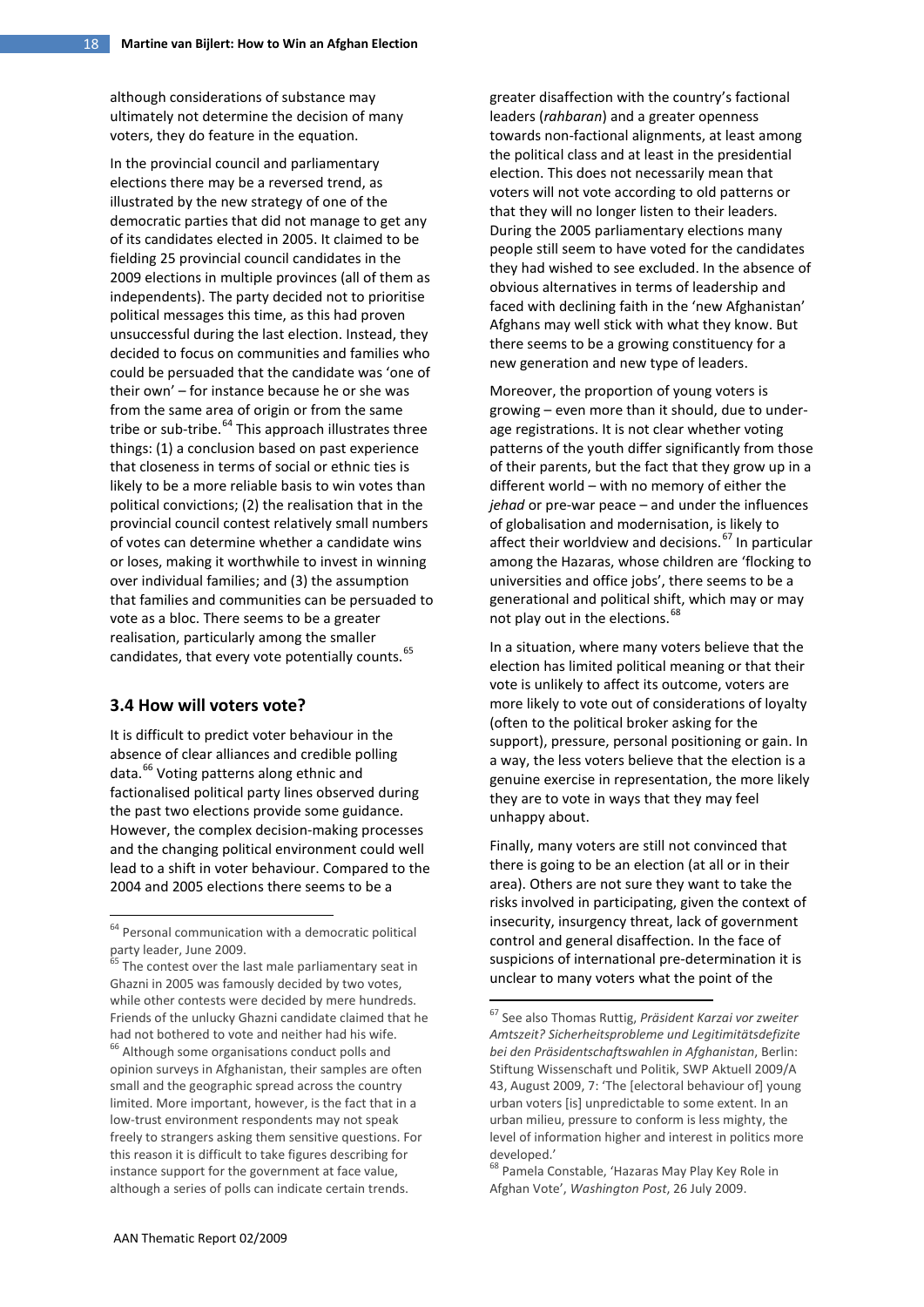current elections is. A young trader and political broker from southern Afghanistan had 'polled' people from three southern provinces on their views of the elections. He described how several of them said they had torn up their voter card and did not wish to participate in the elections. One of the factors affecting people's attitude, according to him, was the impact of military operations and the fear that there would be more of them in the runup to the elections: 'People wondered whether they should vote while still burying their dead. They said: "Why don't we just divide the votes without voting. Why don't we just look at the population and say: in this district so many people voted for so-and-so. Or why don't we leave it all together. It is inhumane to do a military operation just for a handful of votes."'<sup>[69](#page-18-0)</sup>

# **4. MANIPULATING THE ELECTORAL PROCESS**

We will decide as a tribe whether we vote and how we vote. We have not decided yet. Some want to vote, others say it is a *kafir* (infidel) process. If we vote, we will put all our cards in a bag and send a person to the provincial centre to vote there. We cannot vote in our area, even if there is a polling centre. There are Taleban everywhere. There will be no voting here. But at the end of the day the boxes will be full. $70$ 

The third factor that Afghans believe will determine the outcome of the elections – after international decision-making and deals between their leaders – is manipulation and fraud. The 2004 elections saw its share of irregularities, but the outcome matched what was generally expected (a victory for Karzai) and protesting candidates were persuaded to accept the results in the interest of political stability. The irregularities during the 2005 parliamentary and provincial council elections are more likely to have significantly altered the outcome of the vote, as the SNTV electoral system ensured that small margins could determine the difference between winning and losing.<sup>[71](#page-18-2)</sup> The

electorate largely stayed out of the controversy, but was certainly affected by it. The perception that most candidates (or their supporters) had been involved in some form of fraud or manipulation and had not effectively been challenged, added to the disaffection that many voters already felt about the range of candidates that had been allowed to participate. Many Afghans had assumed that those implicated in gross human rights violations or crimes, or even the uneducated, would be excluded from contesting and were somewhat taken aback to find that this was not the case.<sup>[72](#page-18-3)</sup>

The run-up to the 2009 elections has seen widespread preparations for another round of electoral manipulation. This chapter explores the main mechanisms of fraud and manipulation, which include multiple, proxy and underage registration and voting; manipulation during the count and the data entry; manipulation of the processes of exclusion; and partiality and misuse of government resources.

## **4.1 Multiplying the vote**

#### *Over-registration*

<u>.</u>

The first indications of possible widespread overregistration surfaced during voter registration in the run-up to the 2004 elections, when the total number of distributed voter cards (10.5 million) exceeded the total number of estimated voters (9.8 million).<sup>[73](#page-18-4)</sup> This was most pronounced in the east and southeast, where in four provinces – Nuristan, Khost, Paktia and Paktika – registration reached an impressive 140% of the number of estimated voters.<sup>[74](#page-18-5)</sup> The over-registration was

<span id="page-18-4"></span><span id="page-18-3"></span><span id="page-18-0"></span><sup>&</sup>lt;sup>69</sup> Personal communication with trader from Helmand, June 2009.

<span id="page-18-1"></span> $70$  Author's interview with tribal elder from Helmand, August 2009.

<span id="page-18-5"></span><span id="page-18-2"></span><sup>71</sup> SNTV is the Single Non-Transferrable Vote. Because voters are given only one vote in a multi-person constituency and have to choose between a wide array of candidates, all standing as individuals, popular candidates are often voted in with a surplus of 'wasted' votes, while the contest between minor candidates can

be decided with very small margins. This is particularly the case when the vote is split between large numbers of candidates with similar constituencies.

 $72$  Based on the Constitution, only those who have been *convicted* of a crime or crimes against humanity can be excluded from running for office. Many Afghans feel that this is overly formalistic, given the weakness of the justice system and the absence of a robust transitional justice process, often arguing that 'everybody knows who these people are.'  $73$  The estimated number of voters by UNAMA was an

extrapolated figure based on various sources, including the 1974 census and estimates of demographic changes. Although it is possible the UNAMA estimates were on the conservative side, this is insufficient to explain the massive over-registration.<br> $74$  In Panjshir the situation was even more pronounced,

with registration figures reaching 119% of the total estimated *population* (based on estimates by the Central Statistics Office). However on polling day only 44% of the registered votes were cast. Here over-registration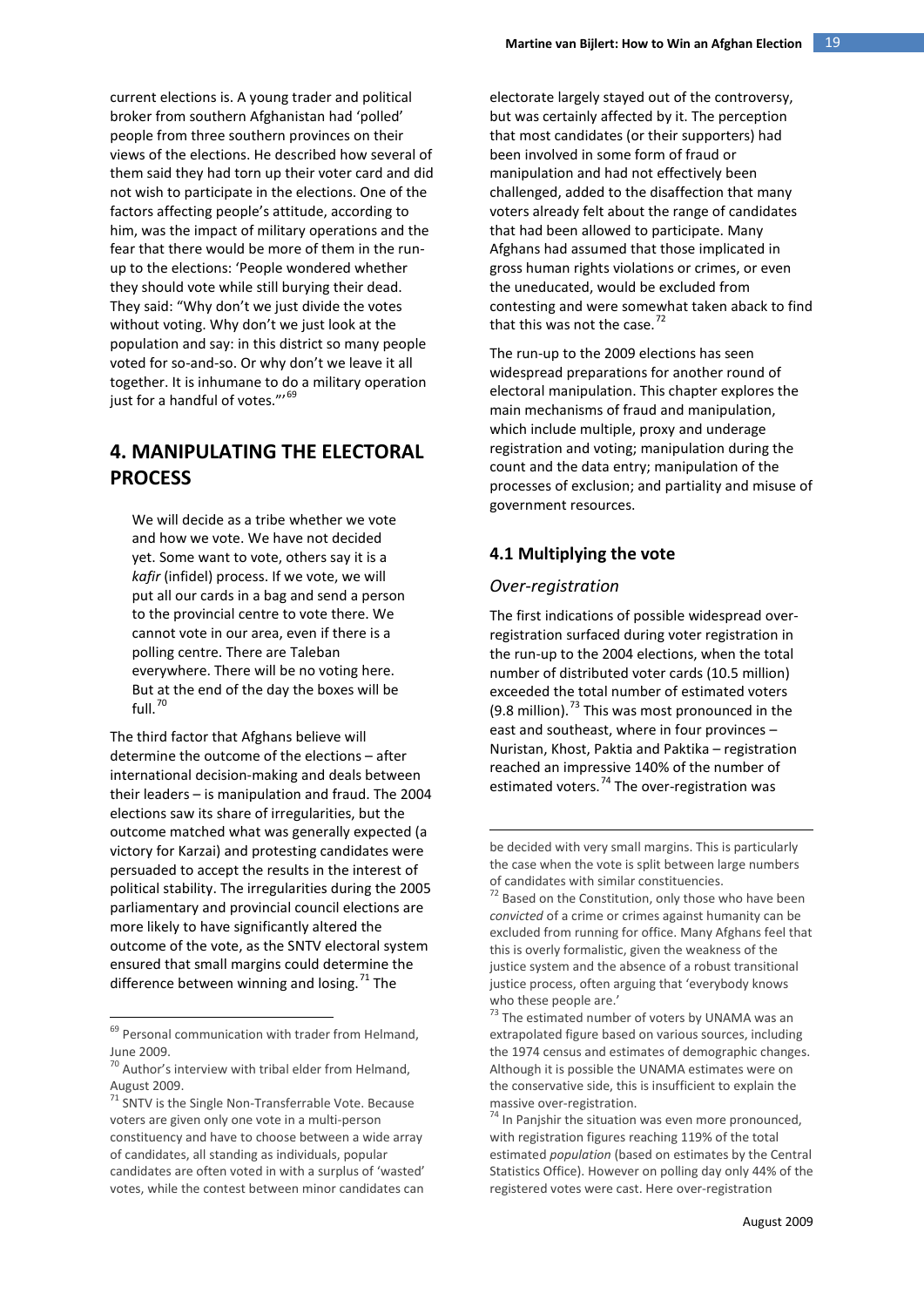generally considered to have been caused by multiple registrations and, to a lesser extent, the registration of minors. $^{75}$  $^{75}$  $^{75}$  During the registration process in 2005, aimed at those who had not registered before, an additional 1.7 million cards were distributed. The most recent voter registration update, which took place in four phases between October 2008 and February 2009, added another 4.4 million to the total. This has brought the total number of voter cards in circulation to a highly implausible 17 million (an election official who wished to remain anonymous recently estimated that up to 3 million of those cards may be duplicates).<sup>[76](#page-19-1)</sup> It is by now impossible to know how many actual voters these figures represent.

Extra voter cards can be acquired by registering more than once, by buying blank voter cards in the market, or by registering 'phantom voters', i.e. people that do not exist.<sup>[77](#page-19-2)</sup> Some people own so many cards that it would amount to ballot-stuffing if they used them all at once. And if the numbers of the cards are recorded correctly in the polling station registry, there is no trace of fraud having been committed.<sup>[78](#page-19-3)</sup> In the 2005 elections fraud of this nature was often easily detected, as voter registries tended to be incomplete and ballot papers had in many cases been neatly stacked or even folded in packs. There are, however, indications that people have learnt and that efforts will be made to more effectively cover up the manipulation. Some acquire large numbers of voter cards to sell them to the highest bidder. A voter from Logar was reported to have buried hundreds of voter cards in his garden, which he hoped to sell for five dollar each. The cards were genuine but with fake names (mostly of women)

-

and had been provided by a friend working for the electoral administration.<sup>[79](#page-19-4)</sup>

The absence of a credible voter registry, or any other reliable form of registry, and the lack of effective safeguards against multiple registrations has greatly facilitated the widespread incidence of multiple and proxy voting. The use of indelible ink (which failed famously during the 2004 elections, due to confusion over the various kinds of marker pens) is meant to prevent multiple voting. Such measures are however only effective if they are actually implemented. In remote, largely unmonitored and commander-controlled areas it is unlikely that polling staff will be in a position or will want to systematically enforce fraud-mitigating measures. Moreover, voters in insurgency affected areas will be reluctant to have their finger dipped in indelible ink – and rightly so – as this will make them stand out and leave them vulnerable to Taleban repercussions for at least a week.

#### *'Phantom female voters'*

A particular feature of the registration process, in particular in the Pashtun areas, has been the widespread 'proxy registration' of female voters, which is facilitated by the fact that women are allowed to register without providing photographs. In some cases the proxy registration is done in good faith with electoral staff allowing male voters to register their female family members in line with cultural sensitivities. In other cases male elders simply collect large numbers of cards by providing lists with random female names. A former election official from Kandahar recounted how he had recently sat next to a prominent community leader as the man phoned the female members of his family, instructing them to draw up lists of women's names so he could 'register' them. A community leader from Uruzgan reported how he had been approached several times by a member of his tribe who had been responsible for the registration update in his area and who was offering him the votes of a 'full register' for the candidate of his choice. [80](#page-19-5)

Paktika became particularly famous during the 2005 elections for being the most blatant case of over-registration and female proxy voting. In 2005 almost 160,000 registrations were added to the earlier total of 342,000 (which had already represented 140% of the estimated total voters in the province). The implausibly high proportion of alleged female registration in Paktika – 46.5% in

seemed related to a show of force, rather than a desire to defraud the elections.

<span id="page-19-1"></span><span id="page-19-0"></span><sup>75</sup> See EU DESM, *Final Report*, 9-10 [FN 7]. 76 'The Situation in Afghanistan and its Implications for International Peace and Security', UN doc A/63/751 – S/2009/135, 10 March 2009, 3. The total figure may still increase, as registration was ongoing at a low level in provincial centres and by mobile registration teams covering previously insecure areas. For the figure on duplicate cards see Carlotta Gall, 'Fears of Fraud Cast Pall over Afghan Election', *New York Times*, 3 August 2009.

<span id="page-19-2"></span> $77$  The going rate for blank voter cards in Ghazni in May 2009 was reported to be 10,000 afghani (USD \$200) for 200 cards. Similar prices were named for Kandahar. See also 'Britney Spears, Hamid Karzai and a "Nightmare Scenario"', *AfPax Insider*: www.afpax.com.<br><sup>78</sup> See Michael Semple, 'Why buy a voter registration

<span id="page-19-5"></span><span id="page-19-4"></span><span id="page-19-3"></span>card?', a letter circulated on the Afghanistan email list managed by Barney Rubin, March 2008.

<sup>79</sup> *Gulf Times*, 'Fraud casts shadow over Afghan Presidential vote', 25 July 2009.

<sup>80</sup> Author's interviews with southern tribal leaders, May and August 2009.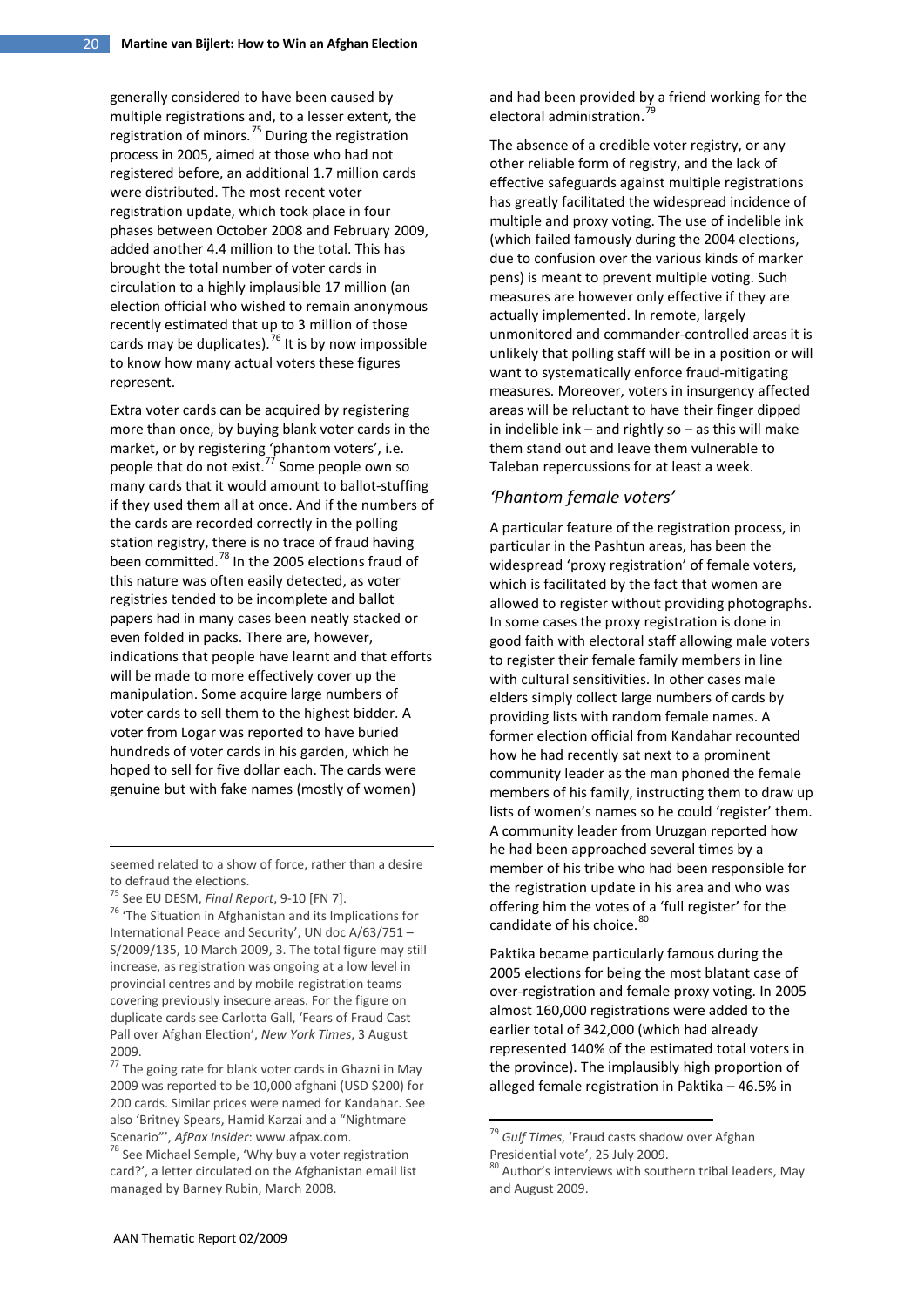2004 and over 57% in 2005 – despite highly conservative cultural norms, was welcomed as a major achievement. $^{81}$  $^{81}$  $^{81}$  Warnings to the electoral authorities that preparations for massive multiple and proxy voting were being made were largely ignored, which led to chaotic scenes at the provincial counting centre when large numbers of blatantly stuffed ballot boxes were quarantined (and later released by JEMB staff).  $82$  Interviews in the aftermath of the elections suggested that the manipulation in Paktika was by no means an exception, although it had been taken to the extreme there.<sup>[83](#page-20-2)</sup>

In 2009, there were even higher proportions of female registration than in 2005. In Nuristan, Khost, Logar and Paktia, respectively 71%, 68%, 66% and 62% of the total registrations were 'female voters', while Paktika still registered 50% women. There are moreover indications that the practice of female over-registration has spread to other provinces.<sup>[84](#page-20-3)</sup> Interlocutors from southern Afghanistan, in the meantime, suggest that there may also be proxy voting on behalf of whole villages located in insecure areas. All indications are that preparations have been made for another round of mass proxy voting.

Successful large-scale manipulation requires compliance, if not complicity, of the electoral staff. So candidates go to great lengths to get their people recruited in the electoral administration and to co-opt existing staff. Conversely, staff is also known to sell its services. A provincial IEC coordinator is credibly reported to having been offered USD \$20,000 to appoint a local notable as district field coordinator (DFC), indicating that IEC staff can reasonably expect to earn back such an investment.<sup>[85](#page-20-4)</sup> Possible lapses of integrity within the IEC are exacerbated by the cascading mode of recruitment, in which the provincial electoral officer recruits the DFCs, who in turn recruit all polling and counting staff. This has led to persistent allegations of nepotism and partisanship in hiring practices. Former staff members are moreover given priority over new staff, often with no proper evaluation of past performance or integrity and there have been allegations of dismissed electoral staff being rehired, despite having been banned from electoral responsibilities. [86](#page-20-5)

## *Manipulating the count and data entry*

The counting process during the 2005 election, which was observed by large crowds of national observers and candidate agents, became the focus of loud and often chaotic allegations that counting staff was involved in irregularities. Allegations included staff invalidating ballots of rival candidates (by adding tick-marks to the papers), tallies being changed when copied from one form to the other, figures on forms being manipulated (by for instance adding a zero), or total figures being changed during data entry.<sup>[87](#page-20-6)</sup> There are several examples of parliamentary candidates who at the last minute miraculously received the number of votes they needed. A *Wolesi Jirga* candidate whose scores were lagging behind described how he had received a phone call during the counting process, offering to boost his count in exchange for money (USD \$5,000). Although he claims not to have taken the caller up on the offer, his number of votes suddenly went up during the

<span id="page-20-0"></span> $81$  The JEMB described the high percentages of women registering in 'the more-traditional areas of the country' as 'a particularly encouraging trend.' JEMBS, *Voter Registration Update Period. End-of-Period Report: 25 June-21 July 2005*, 2005. The EU Election Observation Mission was more realistic: 'Women's participation in the elections was marked by a higher share of female voters (44.4%) compared to 2004. Surprisingly, however, the highest increase in the rates of female registrants took place in provinces which happen to be among the most socially conservative areas of Afghanistan, which may be an indicator of considerable proxy registration in these provinces.' EU EOM, *Final Report*, 2 [see FN 7]. <sup>82</sup> Michael Semple, 'Afghanistan's Transitional Elections' [see FN 36] and Semple, 'Why buy a voter registration

<span id="page-20-2"></span><span id="page-20-1"></span>card?' [see FN 77].<br> $83$  The generally more cohesive nature of tribal structures in the southeast facilitates the mobilisation

<span id="page-20-4"></span>necessary for this level of fraud, while the fact that two prominent leaders from the same family had chosen to compete in the same province may have led to a particularly fierce contest.

<span id="page-20-6"></span><span id="page-20-5"></span><span id="page-20-3"></span><sup>&</sup>lt;sup>84</sup> In provinces like Kandahar, Farah, Ghazni, Kapisa and Panjshir, there were implausibly high proportions of female registrations in selected districts, but it was not widespread enough to bring the provincial total over 50%. Some northern districts also showed signs of female over-registration, but the number of districts and excess votes was much more limited than in other provinces. Personal communication with international analyst, July 2009.

<sup>85</sup> Personal communication with UN staff, May 2009. 86 During the 2005 electoral process the JEMB fired around 50 staff because of electoral fraud. Their names were recorded so that they would not work in elections again, but reports indicate that some of them may have been rehired in 2009. JEMB, *Final Report*, 18 [see FN 5]; personal communications, June and July 2009.<br><sup>87</sup> For a detailed description of irregularities observed

during the count, see ANFREL, 'Summary of ANFREL's Post-Election Field Reports from 11 Long-Term Observers in 11 Provinces' (period until 30 September 2005), 2005.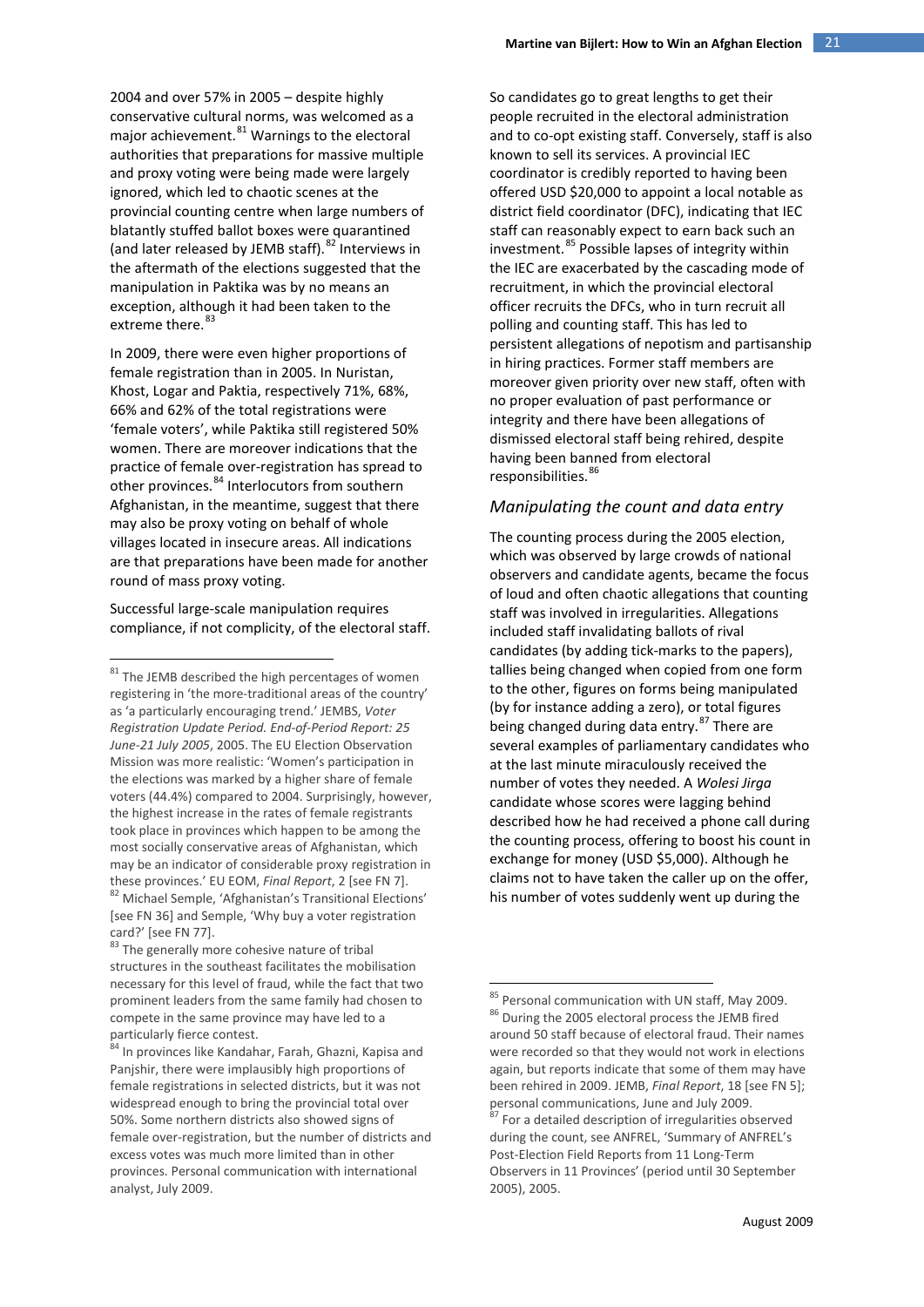final days of the count, securing him a seat in Parliament.<sup>[88](#page-21-0)</sup>

During the current elections the count will take place at the polling station in order to address some of these irregularities. Many candidates support the decision, arguing that it simplifies the process and decreases opportunities for tampering and 'after hours' ballot stuffing', as the boxes do not have to be transported and are counted immediately after polling ends. However, the absence of impartial observers in many of the more remote and insecure areas means that in many centres both polling and counting will go largely unmonitored. Moreover the fact that the count takes place at this level means that essentially the secrecy of the vote has been compromised, as it will be relatively easy to identify how certain areas and communities have voted (and locals will be able to easily guess who the 'dissident voters' were).

The count, tabulation and data entry is an area that (international) observer missions need to focus on. Although few foreign observers will be physically present during the initial count at the polling stations, it should be possible to gather reliable local information from the multiple sources of local observer networks and candidate agents, after which the data can be followed as it travels up the chain.

## **4.2 The exclusion of candidates, votes and voters**

#### *The quarantining process*

<span id="page-21-2"></span>During previous elections there have been credible allegations that the processes of exclusion were manipulated by candidates and their backers in order to strengthen their own position and to eliminate and undermine rivals. This has confused and discredited the process. The main areas of focus have been the processes of quarantining, candidate vetting and voter enfranchisement. The quarantining process aims to isolate votes that seem to have been irregularly cast, pending further audit. During 2004 and 2005 this mainly concerned ballot boxes that seemed to have been tampered with.<sup>[89](#page-21-1)</sup> During the 2004 elections, in the absence of clear guidelines, quarantining decisions were

initially left to the discretion of the counting staff. $90$  The final decisions were however made by a post-election Impartial Panel of Electoral Experts. 163 boxes were finally excluded from the count, representing a little over 64,000 votes (out of a total of over 8 million – i.e.  $0.8\%$ ). <sup>[91](#page-21-3)</sup>

During the 2005 elections the quarantining process became highly contentious and led to fierce arguments and lobbying by candidates and their agents, who flocked the count centres. Most candidates openly carried lists of 'their' ballot boxes, continuously calculating which boxes needed to be released in order to safeguard their election. They claimed to know which proportion of a certain community had promised them their votes, but interviews with people involved indicated that the contents of these boxes had in many cases been manipulated in their favour by electoral staff, as illustrated in the example below.

An unsuccessful *Wolesi Jirga* candidate provided a detailed report on how he had almost won the vote in his area. He had recruited the staff of several polling stations to use the whole night to add additional ballots in his favour to the boxes. The JEMB district field coordinator had also been part of the plan, as he had to fend off calls from Kabul asking for the final number of votes cast (he claimed for hours that he had been unable to raise the polling station staff on the phone). As a result, the candidate in question had detailed lists of the ballot boxes that were 'his', with estimates of the number of votes in his favour that they contained. As most candidates, he kept close track of the quarantining and release of ballot boxes, and was greatly relieved when sufficient boxes were released to ensure him a seat in Parliament – only to discover that he had been outdone by a rival candidate, who had apparently managed to recruit

<span id="page-21-0"></span><sup>88</sup> Personal communication with the successful *Wolesi Jirga* candidate, October 2005.

<span id="page-21-3"></span><span id="page-21-1"></span><sup>&</sup>lt;sup>89</sup> This includes boxes that were inadequately documented, that contained too many or too few ballots (as compared to the recorded voters), that had broken seals, or that had been blatantly stuffed (usually recognizable by the neatly stacked piles of evenly folded ballots).

<sup>90</sup> See DESM, *Final Report*, 2004, 24 [FN 7]: '...significant problems emerged during the reconciliation process because of a high proportion of erroneously completed General Return Forms. This meant that there was a high level of discrepancy between the number of ballot papers found in ballot boxes and the number of voters recorded as having voted. The JEMB had issued no formal instructions or guidelines on what steps should be taken where there was a significant discrepancy and considerable discretion was given to counting centre

supervisors to resolve problematic cases.'<br> $91$  145 boxes were excluded for suspected ballot-stuffing. Most of them came from the south and the out-ofcountry vote, respectively from Pakistan (24); Iran (22); Uruzgan (16); Kandahar (15); Wardak (14); Daikundi (14); Kabul (11); Helmand (10); Nimruz (8); Baghlan (6); Nuristan (1), Kunduz (1) and Badghis (1). Final Report of the IPEE, 32 [see FN 7].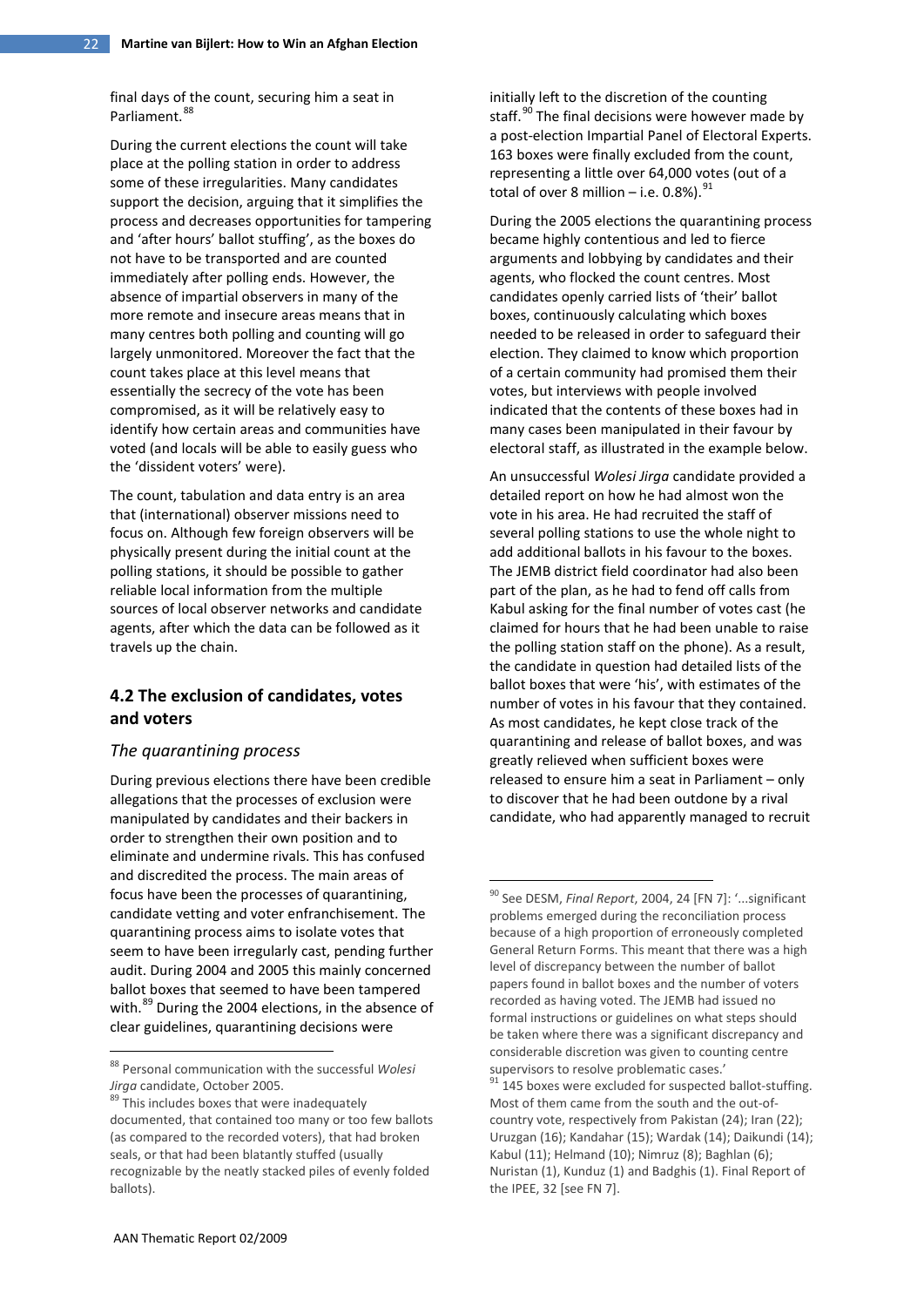the electoral staff in several of 'his' polling stations to ballot-stuff in his favour instead.<sup>[92](#page-22-0)</sup>

The process of releasing quarantined boxes back into the counting process was highly untransparent.[93](#page-22-1) In some cases it seemed random and driven mainly by a desire to decrease the percentage of invalid votes and to meet the counting deadline. In Paktika for instance, electoral staff was initially informally instructed that no more than 15% of the total votes should be kept in quarantine, despite the fact that a much larger proportion of the ballot boxes had been obviously stuffed.<sup>[94](#page-22-2)</sup> In other cases electoral staff gave in to pressure by candidates and candidate agents or was involved in intentionally manipulating the outcome. In the end boxes from 746 polling stations were excluded from the count, representing 3% of the total. $95$ 

In the 2009 elections, it is unlikely that many ballot boxes will be quarantined before or during the count, as the votes will be counted at the polling station by the same staff that helped cast them. However there are several instances in the tallying process where suspicious results can be isolated pending further investigation. Transparency with regard to the decisions to quarantine or release results will be key to battle the perception of undue interference and manipulation – particularly in the case of a close run-off in the presidential election and in the provincial council contests where small numbers of votes can determine who wins or loses. What needs to be avoided at all

costs is a repeat of the 2005 experience where, in the absence of clear guidelines and proper checks, the processes of containing and releasing suspicious votes was vulnerable to arbitrary decisions and manipulation.

#### *Candidate disqualification*

Although the process of candidate disqualification has affected much fewer candidates, it is probably viewed as one of the least fair and credible parts of the electoral process, in particular – but not exclusively – with regard to exclusions based on links to illegal armed groups. In this process there are two ways in which candidates and their backers can seek to exclude or undermine their rivals. They can formally challenge the rivals' candidacy or complain about their actions, or they can seek to influence the process of adjudication through patronage relations, pressure and bribery.

During the 2004 elections the complaints process was ill-defined and under-utilised.<sup>[96](#page-22-4)</sup> During the 2005 electoral process, however, the Electoral Complaints Commission (ECC) received over 5,500 complaints, which considerably challenged the commission's limited resources.<sup>[97](#page-22-3)</sup> The high number of complaints reflected a tradition of petitioning, rather than an understanding of the complaints process, which was illustrated by the fact that most complaints were not presented in ways that could be investigated or were not related to grounds for exclusion or sanction. The high number of complaints also reflected the fierceness of the local contest, as well as the expectation that fraud (particularly when done by rivals) would not go unpunished.

The exclusion of candidates has been even more contentious. After candidate nomination there is a short window in which the public can present challenges based on the criteria in the Constitution and the Electoral Law.<sup>[98](#page-22-5)</sup> The ECC investigates the

<span id="page-22-0"></span><sup>92</sup> Author's interview with unsuccessful parliamentary candidate, October 2005.<br><sup>93</sup> The situation had improved compared to the

<span id="page-22-1"></span>presidential elections in that there were now clearly defined 'levels of tolerance' for the quarantining of ballot boxes (a discrepancy of 10 between ballots cast and recorded voters), but these were increased (to 20) by the JEMB once it became clear how many polling stations would be affected. Observers recorded the regular release of 'suspect' boxes back into the count without proper audit. EU EOM, Final Report, 30 [FN 7]. white property properties properties and Personal communication with election observer, October 2005 and July 2009. In the end almost a third of the polling stations was excluded, but this still did not represent the full sample of the obviously suspicious boxes.

<span id="page-22-5"></span><span id="page-22-4"></span><span id="page-22-3"></span><span id="page-22-2"></span><sup>&</sup>lt;sup>95</sup> The list of irregularities included obvious ballot stuffing (297 polling stations), discrepancies beyond the 20-ballot margin (182 polling stations), and missing documentation which made the boxes unidentifiable. The provinces with the highest proportion of affected polling stations were Paktika (28.6%), Kandahar (8.9%), Nangarhar (4.6%), Helmand (4.1%), Uruzgan (3.6%), Laghman (2.9%), Ghazni (2.9%), and Badghis (2.8%). In Paghman district of Kabul initially all 120 polling stations were quarantined, but almost half were eventually included in the count. EU EOM *Final Report,* 31 [FN 7].

<sup>&</sup>lt;sup>96</sup> It was only after the controversies of Election Day, including the failure of the indelible ink as a safeguard against multiple voting, that a hastily established Impartial Panel of Election Experts (IPEE) received and reviewed several hundred complaints (representing 661 allegations). DESM, *Final Report*, 25; and Report of the IPEE [see FN 7].

<sup>&</sup>lt;sup>97</sup> 575 complaints that were deemed to have a possible impact on the results were prioritized for investigation; most of the complaints in this category were about fraud. EOM, *Final Report*, 32 [see FN 7].<br><sup>98</sup> Based on the Constitution (articles 62 and 85)

candidates are to be barred from running in the elections if they have dual citizenship, are below the minimum age specified, or have been convicted for crimes against humanity, a criminal act or deprivation of civil rights by a court. The Electoral Law (article 15) bars those who have not resigned from certain government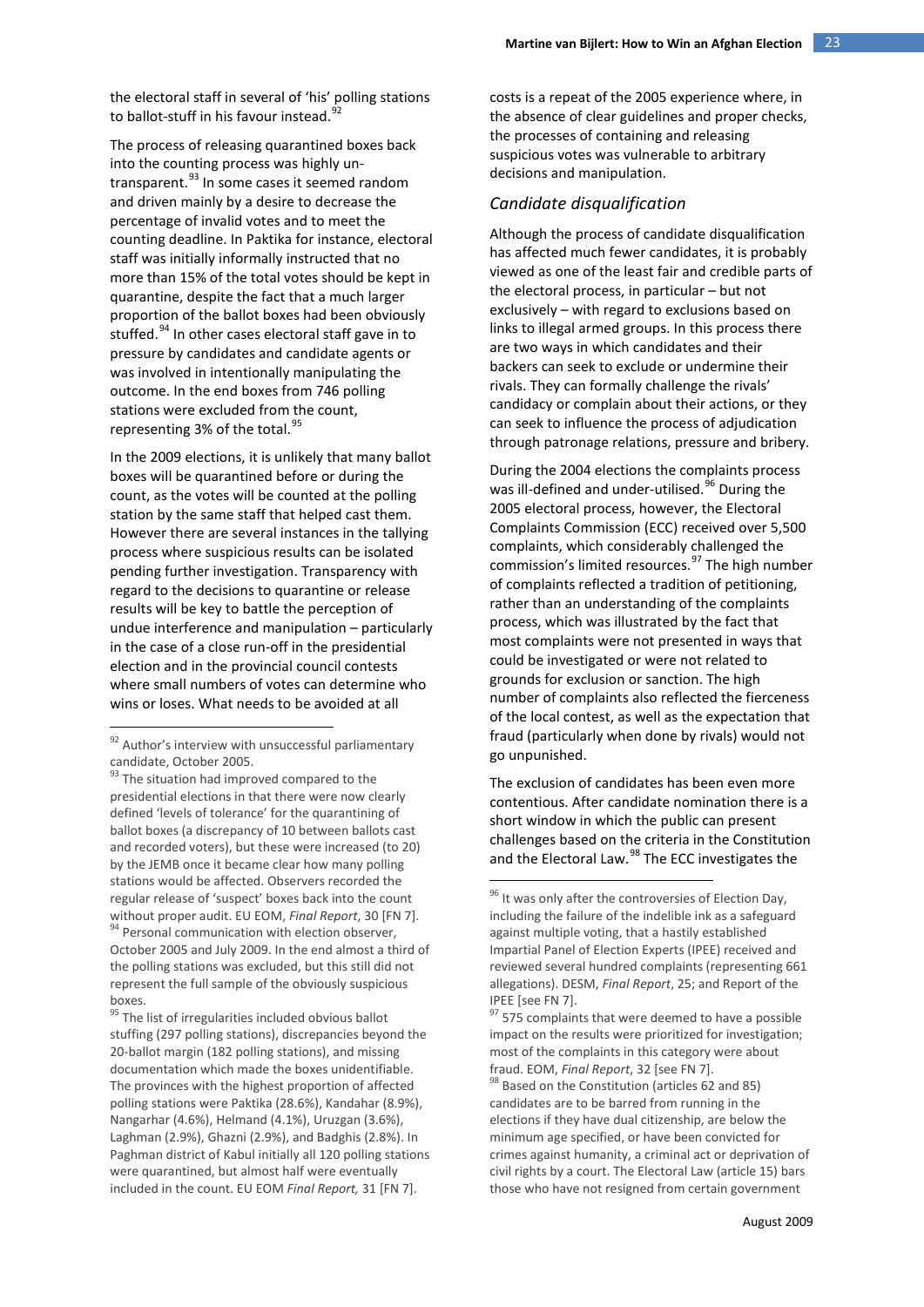challenges, mainly based on information provided by other institutions. For information on links to illegally armed groups the ECC relies on the Joint Secretariat of the Disarmament and Reintegration Commission (DRC). The information has been of varying quality and affected by bias and the process of deciding who should ultimately be excluded has been marred by manipulation and partiality.[99](#page-23-0) A governor-led 'remapping' exercise of commanders linked to illegal armed groups in 2008 and 2009 was delayed and did little to improve the quality of the information, so that the process of listing and delisting continued to be affected by political and factional partiality.<sup>[100](#page-23-1)</sup> Local reports suggest that the process mainly affected former commanders without ties to the electoral and government administration, as was the case last time. One of the disqualified candidates for instance claimed that when he went to the DRC to defend his case he was advised to 'withdraw his candidacy with dignity' as his earlier falling out with the head of the DRC rendered his case hopeless.<sup>[101](#page-23-2)</sup>

Although it was agreed that the IEC would have no formal role in establishing the eligibility of candidates (other than whether the application was complete), the IEC sought to expand the list of ECC exclusions after having received the final decision. IEC head Azizullah Ludin expressed frustration over the lack of legal basis to exclude the unsuitable, the uneducated and the allegedly insane, stating that if he had his way, probably not more than five of the current presidential candidates would have been allowed to run.<sup>[102](#page-23-3)</sup> The

positions, who are a candidate in more than one constituency and those who 'practically command or are members of unofficial military forces or armed groups.' *<sup>99</sup>* The EU Observer Mission reported that in 2005 'the

<u>.</u>

<span id="page-23-0"></span>ECC attracted credible allegations of political manipulation and favouritism' as many persons who could have been refused candidacy were not excluded, and that this brought the electoral system 'into serious disrepute in the eyes of much of the electorate.' *EU EOM Final Report, 11 [see FN 7].* 

<span id="page-23-1"></span><sup>100</sup> Personal communications with international officials involved in the process, May-July 2009. See also ICG, *Afghanistan's Election Challenges*, 20 [FN 2]. The report describes the process of listing and delisting as 'a very opaque process subject to political pressures' based on data of uncertain quality.

<span id="page-23-2"></span> $101$  Personal communication with disqualified candidate, June 2009.

<span id="page-23-6"></span><span id="page-23-5"></span><span id="page-23-4"></span><span id="page-23-3"></span><sup>102</sup> IEC press conference, announcement of final candidate lists, 13 June 2009. Ludin had stated earlier that the IEC had asked Parliament to introduce eight new criteria for presidential candidates in the Electoral Law, including that they should be a Muslim, hold at least a bachelors degree and must not have committed 'crimes and acts of treason against the nation.' BBC

push for more exclusions was seen by some interlocutors as inspired by the desire to get rid of specific candidates.

Past examples of successful interference to undo disqualification include the last minute re-inclusion of Parwan provincial council candidate Samia Sadat in 2005. She had been excluded by the ECC only six days before the election (together with 11 other candidates) for failing to give up her government position as head of the provincial education department. When the ECC proved unresponsive to lobbying, the Supreme Court was mobilised and asked to review all ECC decisions. In the end both parties backed down and three candidates were reinstated, just three days before the elections. A last-minute meeting between Sadat and Karzai's wife is one of the factors that had reportedly helped her case.<sup>[103](#page-23-3)</sup>

#### *Manipulation of voter participation*

In all elections there has been a latent suspicion that issues of voter participation and access to polling stations would be manipulated to favour or disenfranchise certain groups. During the 2005 elections there were complaints that population figures had been manipulated in order to affect the allocation of parliamentary and provincial council seats.<sup>[104](#page-23-4)</sup> More recently, in June 2009, a leaked letter from the Ministry of Interior suggesting to decrease the number of planned polling stations in the North by 1000, due to shortage of security staff, met with protests in the media and led to allegations that certain actors were seeking to disenfranchise the non-Pashtun constituencies. $^{105}$  $^{105}$  $^{105}$ In the south of Afghanistan, several interlocutors commented in the run-up to the elections on the potential willingness of local government officials to sacrifice security in certain districts where opposition candidates may make a strong showing.<sup>[106](#page-23-6)</sup> This has not materialised, mainly because potentially strong candidates have withdrawn from the race, but the dynamic may still play out in future processes.

Due to insecurity, mainly in the Pashtun areas, several hundred planned polling stations may need to be relocated to more secure areas (in many cases next to existing polling stations or into the houses of tribal elders), while others may not open

<u>.</u>

Persian website, 26 May 2009 (translated by *Haqiqat Media Monitoring* 2, 3).<br><sup>103</sup> Personal communications with Afghan political

analysts, September 2005.<br><sup>104</sup> EOM, *Final Report*, 10 [see FN 7].<br><sup>105</sup> Faisal Karimi, 'MPs Against Polling Centres' Shutting Down', *Quqnoos.com*, 22 June 2009.<br><sup>106</sup> Personal communications with local community

leaders and international experts, 2008-2009.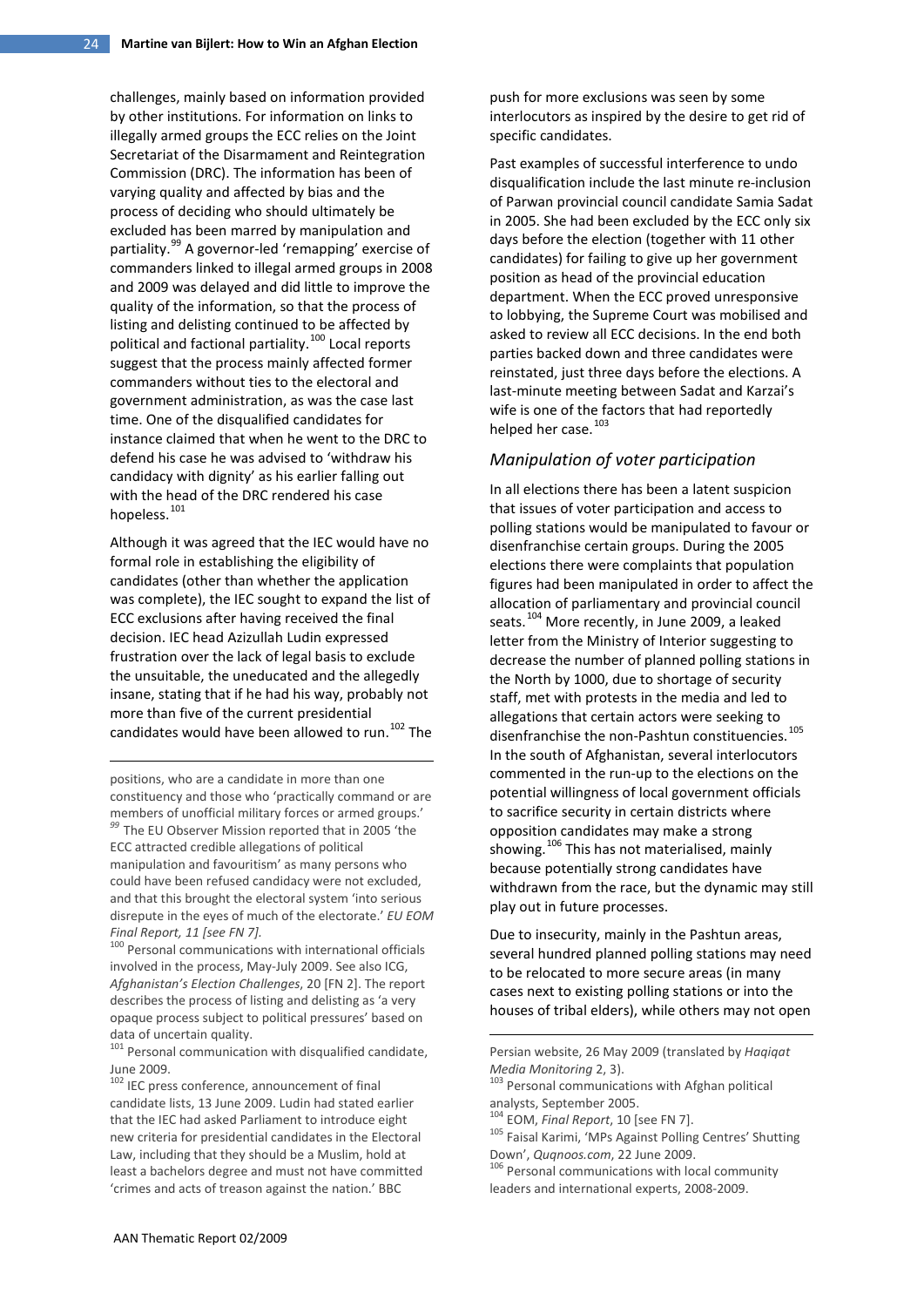at all. This means that voters may have to travel up to 50 km through largely insecure areas to cast their vote, which will obviously affect participation.<sup>[107](#page-24-0)</sup> The wider issue of voter disenfranchisement in insecure areas has, interestingly, not yet been raised with any great urgency by either politicians, local leaders or the press. Candidates and local actors may view the situation as a blessing in disguise, as it provides opportunities for unmonitored manipulation, while voters may not be engaged enough (or may be too fearful) to raise the issue. Others may be awaiting the results of the recent military operations.

#### There have also been reports of

disenfranchisement by partisan hiring. A community leader from a Hazara area in the south explained how monopolisation of the registration in his area by a local faction had threatened to destabilise the whole process. Local elders of the traditional landowning elite had been selected by the IEC officer in charge – who was considered factionally partial – to manage the process. This had angered the area's other main faction. A violent confrontation was prevented, but those who had been left out refused to participate in the registration process.<sup>[108](#page-24-1)</sup>

## **4.3 Partiality and misuse of government resources**

<span id="page-24-2"></span>The lines of demarcation between support for the electoral process and the government in general, and support for a certain candidate tend to be blurred. During past elections there has been considerable pressure from government officials and local 'notables' on the local populations to register and to vote for particular candidates. This has been particularly pronounced in favour of the incumbent. Despite a presidential decree banning the use of government resources for campaign purposes, in practice there is no real division between the public and the political. Campaign networks tend to mobilise whatever resources they can muster and in the current election Karzai's team is obviously in a better position to do so than his rivals. Government departments with potential sub-national networks, such as the Independent Directorate for Local Governance (IDLG) and Ministries such as Education, Religious Affairs and Border Affairs, are attractive vehicles

for campaign activities, while high-level local appointments, such as governors and district governors, have generally been informed by the wish to establish a sub-national network of Karzai loyalists. Atta's defection was an unexpected blow and the President and his team had been somewhat at a loss over how to respond.<sup>[109](#page-24-2)</sup>

The national observer network Free and Fair Election Foundation of Afghanistan (FEFA) has extensively reported on the illegal use of government resources and other electoral offences, as has the media.<sup>[110](#page-24-3)</sup> Most of the reporting has focused on misuse of government resources in support of the Karzai campaign. This has for instance included the use of government helicopters and police cars to transport supporters and goods; the use of government premises for campaign rallies, often in the presence of government officials; the levelling of threats and the issuing of voter instructions by government and security officials; and the withholding of government services to those expressing support for rivals. An example of how the various campaign efforts can be combined was provided by a gathering in Herat. The gathering – in support of both Karzai and a provincial council candidate – was organised by Sibghatullah Sanjar, who heads the Policy Unit in the Presidential Palace as well as the political party that fielded the particular provincial council candidate. The gathering was attended by a large number of government officials, was held in a government building and was broadcast on local state television.<sup>[111](#page-24-0)</sup>

The IEC has been accused of partisanship during every single election so far, including the current one. This perception is exacerbated by the fact that the commission is appointed by the President and that the current head of the commission, Azizullah Ludin, is an outspoken Karzai loyalist.[112](#page-24-4)

<span id="page-24-4"></span><span id="page-24-3"></span><span id="page-24-1"></span><span id="page-24-0"></span><sup>&</sup>lt;sup>107</sup> Personal communications with diplomats and UN staff, June-August 2009. At the release of this report the most quoted figure for polling stations that may not be able to open was 600 (roughly 10%). See also Gall 'Fears of Fraud Cast Pall over Afghan Election' [see FN 76].<br><sup>108</sup> Telephone conversations with community leader and Daikundi IEC head, June and July 2009.

<sup>109</sup> Posters and banners showing Atta and Abdullah were prominently displayed all over town in June 2009. The Cabinet briefly considered firing Atta, after he had indicated that he had no intention of resigning, but then thought better of it.

<sup>110</sup> See *FEFA*, 'Campaign Violations Report (16 June-16 July)'; FEFA press release 'Concerns of the Free and Fair Election Foundation of Afghanistan about the increasing violations in the campaign process ' dated 7 July 2009, as well as several interviews by the head of FEFA on local television networks. FEFA reports can be downloaded fro[m www.fefa.org.af/index.php.](http://www.fefa.org.af/index.php)<br>
<sup>111</sup> See open letter by FEFA to the Electoral Complaints

Commission. The undated letter was distributed in early June 2009. The other examples are taken from reports in local newspapers in the period June-August 2009.<br><sup>112</sup> The impression of IEC partiality is exacerbated by

Karzai's choice of his electoral symbol, which for the second time in a row resembles the IEC logo. After it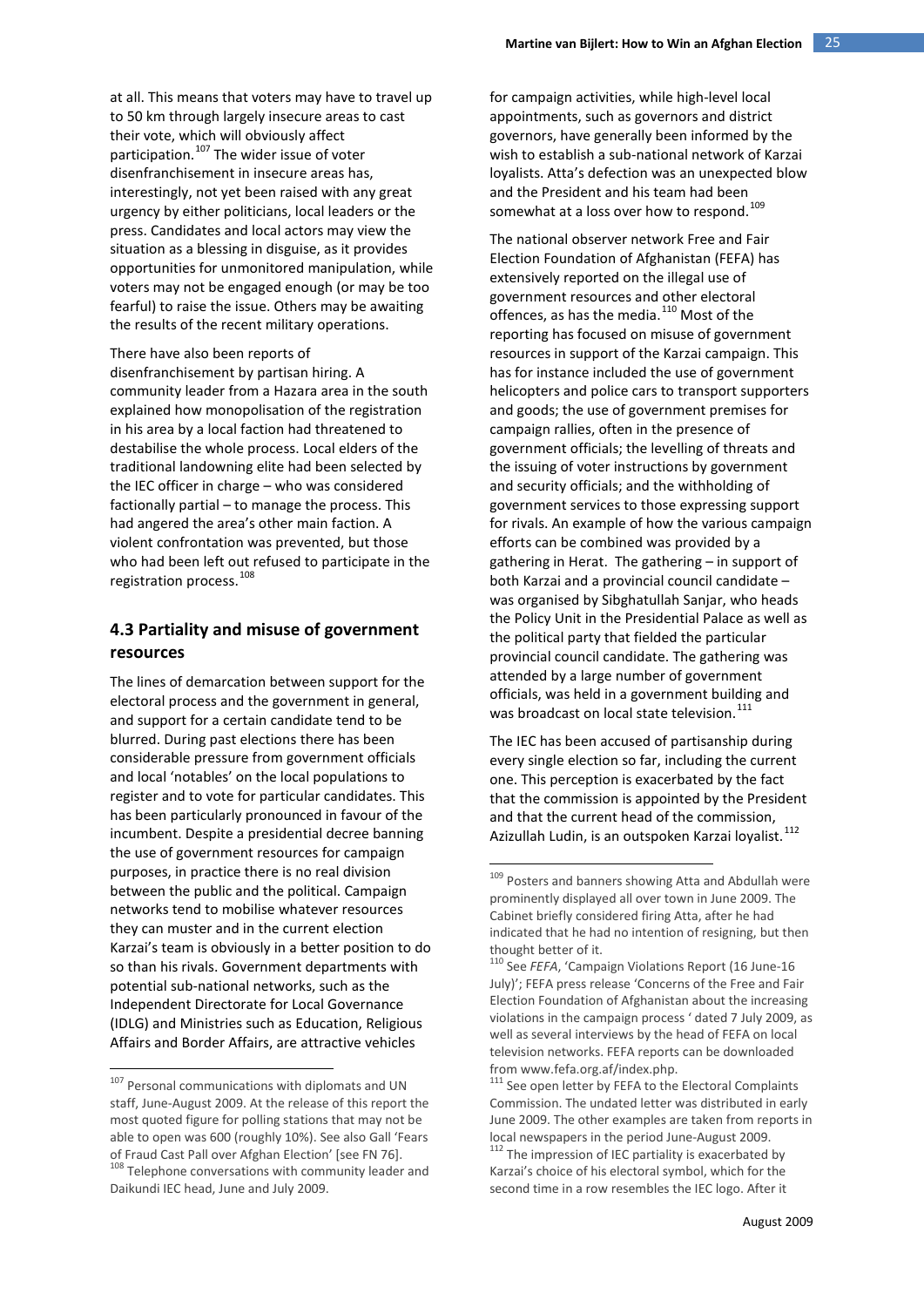Locally, due to the IEC's mode of recruitment, the electoral body is vulnerable to co-optation by local networks linked to certain candidates or open to be hired by them. This is illustrated in the complaint of a provincial council candidate from Samangan: 'The provincial head of UNAMA [IEC] is good but he is weak. [My rival] has put pressure on him and has managed to get all his people appointed as electoral staff. I also gave lists but UNAMA [IEC] ignored them, so now I have no one. Of course I have candidate agents but the polling staff will not let them near the boxes. They will tell them to monitor from a distance. Can you please call UNAMA [IEC] and tell them that they should also appoint some of my people. It should not be one-sided like this.'[113](#page-25-0)

# **4.4 The role of the 'international community'**

<span id="page-25-2"></span>During the 2004 and 2005 elections the international community largely focused its attention on the elections as the visible evidence of a democratisation process and on the logistical and technical challenges of the exercise. This focus translated into concerns over the prospect of violence and intimidation and the viability of pulling off the logistically complicated operations. The manipulation of the electoral process and the occurrence of fraud were treated as factors of limited political or practical importance. Electoral experts seemed to consider the occurrence of fraud a natural post-conflict phenomenon, which did not warrant specific attention, while they at the same time seemed to have underestimated the capacity of Afghan voters to understand and manipulate electoral procedures.<sup>[114](#page-25-1)</sup> However, the prevalence of irregularities during both elections have provided a precedent of vote manipulation and government support for the incumbent and have currently made fraud an integral part of the Afghan electoral contest. For instance, several former candidates and political party leaders who fielded candidates in the past recently commented that while during the last elections they had not engaged in any form of manipulation (either because they did not wish to or had not been sufficiently aware of the need to), they had now

became an issue the IEC decided to remove the logo from their material, where possible.

learnt their lesson and would definitely seek to outsmart their rivals in that arena as well. $^{115}$  $^{115}$  $^{115}$ 

The combined role of the 'international community' of simultaneously supporting, monitoring and validating the elections is somewhat complicated, although not unusual. In the past this has led international actors to, at least publicly, underplay the political implications of electoral flaws and declining voter confidence. Many of the international actors have a stake in favourably presenting the achievements of the Afghan state-building process (not in the least to ensure continued parliamentary support for their military and financial commitments in Afghanistan) and have prioritised acceptance of election results over the acknowledgement of irregularities. This time around, however, the increased sense of urgency pushed by a new US administration and the more critical relationship with the Afghan government seems to have led to a greater readiness to acknowledge problems. This is illustrated by relatively strong public comments, in particular by the UN and the US, which in the runup to the past elections would have been unthinkable.[116](#page-25-3) The pressure to declare that the elections were sufficiently 'credible, secure and inclusive', irrespective of the electorate's perceptions, will however remain considerable.<sup>[117](#page-25-4)</sup>

One thing should however be clear: the best efforts of observers, candidate agents, international advisers and the IEC will probably not mitigate the prevalence of fraud and interference in any serious way, in particular not in the remote

Afghan Election' [see FN 76].<br><sup>117</sup> See Carney, 'Ballots not Bullets' [FN 116]: 'Free and fair elections are not always easy to achieve, even in established democracies, including – at times – our own. In Afghanistan, *a realistic benchmark is that they are credible, secure and inclusive* [emphasis added].' UN Special Representative of the Secretary General Kai Eide however recently mentioned the 'long list' of criteria, stating that the elections should be 'free, fair, transparent, credible, secure and inclusive.' Kai Eide, *UN Envoy Kai Eide on Afghanistan's Critical Election*. Radio Free Europe/Radio Liberty (RFE/RL), 13 July 2009

<span id="page-25-4"></span><span id="page-25-3"></span><u>.</u>

<span id="page-25-0"></span><sup>113</sup> Author's interview with provincial council candidate from Samangan, August 2008.

<span id="page-25-1"></span><sup>&</sup>lt;sup>114</sup> The JEMB conceded after the 2005 elections that 'the level of allegations of fraud and the number of polling stations that required investigation was higher than expected.' JEMB, *Final Report*, 18 [see FN 5].

 $115$  Personal communications with political party leaders, March-July 2009.<br><sup>116</sup> See for instance a recent op-ed by Tim Carney, head

of the US Interagency Electoral Support Team, where he refers to the need to address 'potential fraud from bogus registration cards and polling staff collusion.' US Special Envoy Richard Holbrooke recently conceded that the US is 'worried about voter registration fraud and we are worried about voters who will be unable to reach polling stations because of insecurity. … And we are worried about the inaccuracy of the vote count, and we are worried about the ability of women to vote.' Tim Carney, 'Ballots not Bullets for Afghanistan', *Huffington Post*, 2 July 2009; and Gall, 'Fears of Fraud Cast Pall over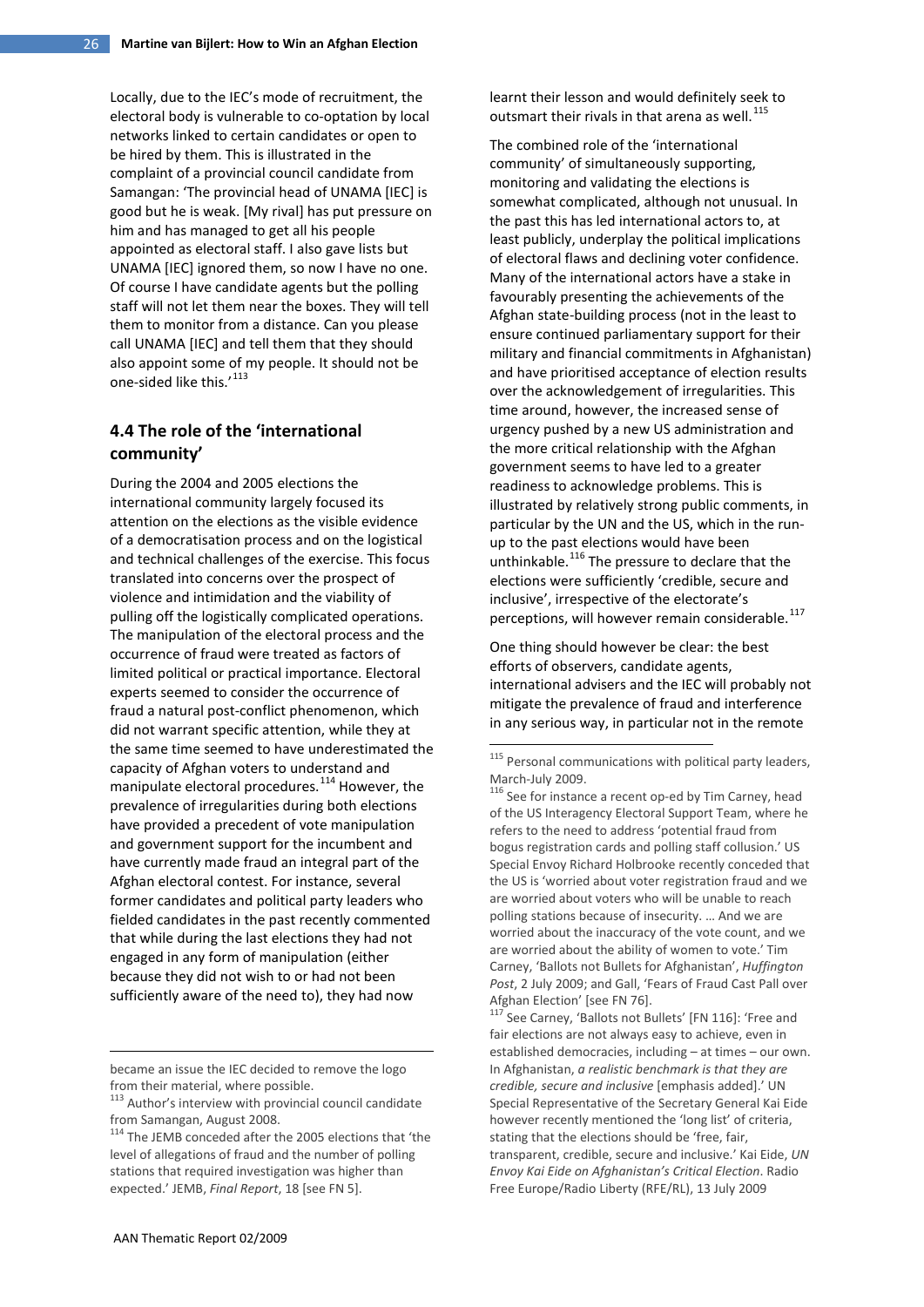and insecure areas. International actors will therefore need to make the difficult call on how to respond to the evidence and allegations that they will be faced with. This is complicated by the fact that many candidates have unrealistic expectations of their chances (there are multiple candidates and campaign teams that claim to expect 60-70% of the vote) and will use reports of fraud as proof that their victory has been stolen. The response of the internationals is also complicated by the fact that Afghans tend to overestimate the scope and authorities of international election monitoring missions (and of the international involvement in general). The failure to adequately respond to widespread irregularities will further feed perceptions that the international actors are either indifferent to the occurrence and effect of fraud or that its occurrence is actually part of a wider plot.

International actors will thus have to continue to walk the tightrope of being assumed to be partial (even though it may not be clear for whom and why), being expected to intervene in order to protect the integrity of the process, being told to step back and allow Afghans to take the lead, and being worried about the implications of a flawed process – both for the success of the efforts in Afghanistan and in terms of domestic support. This is a dilemma that is not confined to the elections.

# **5. CONCLUSIONS**

The elections in Afghanistan are strongly affected by the challenging environment in which they take place and by the perceptions and practices of the actors involved: the candidates, the political brokers, the voters and the international actors (both political and technical). The undermining effect of the insurgency, the lack of functioning democratic institutions, the continued dominance of violence and manipulation as ways to hold on to power, and the widespread lack of trust make it difficult to organise elections that can meet the hopes and aspirations of the Afghan electorate. The elections in Afghanistan have essentially become a 'contest of skills' in which the various candidates and networks compete. Several of the skills that are needed to win actually undermine the legitimacy of both the process and the successful candidate's mandate in the eyes of the voters.

The electoral process has as a result, left many Afghans feeling disempowered rather than empowered. There is a widespread perception that those in power – whether they are the main international actors, the current government or the various networks of ethnic and factional

leaders – will ultimately determine the outcome of the elections and ensure that their own interests are met. But there is also a more subtle form of disempowerment, where many voters feel that they will end up voting in ways that they do not wish to. These are not issues that can be addressed by better civic education. They are not lapses of understanding, but rather reflect justified misgivings about the nature of the elections and illustrate the pressures Afghans are under.

This study of perceptions and practices relating to the Afghan elections forces the question how to ensure that these elections are politically meaningful and that they uphold at least minimal standards of being free and fair. The key issues that need to be further explored and that are likely to remain central to future elections are: (1) how to respond to a flawed election; (2) what 'good' elections look like in the context of patronage politics; and (3) what the role of the international community should be? These issues will be briefly discussed below, but will need more elaboration elsewhere – preferably before next year's election.

## **5.1 How to respond to a flawed election**

During the first round of elections the impact of manipulation and threats was underplayed in order to safeguard the legitimacy of the process. For the upcoming elections however it is necessary to accept that the criticisms and misgivings expressed by Afghans and others are actually (potentially) part of the process towards greater democratisation and that to ignore them is counterproductive. The greater willingness of the main international actors, in particular the US and the UN, to publicly acknowledge some of the critical failings of the electoral process is an important step forward. Many Afghans have been confused for years over the ignorance and indifference of foreigners towards obvious fraud and manipulation, whether in the field of elections, development aid or government administration.

A firmer position on blatant fraud, abuse of power and misuse of government resources is essential. The IEC and ECC are the obvious responsible organs and they should be given all possible support and encouragement to fulfil their duties. However, given the alleged partiality and limited reach of these organs there is an important role for international actors, in particular the UN, the EU and other major donors, to act as impartial observers and possible arbiters. Finally, there is also a burden of responsibility on the candidates, their campaign teams and the political brokers that offer their services. They should be expected to refrain from engaging in manipulation and from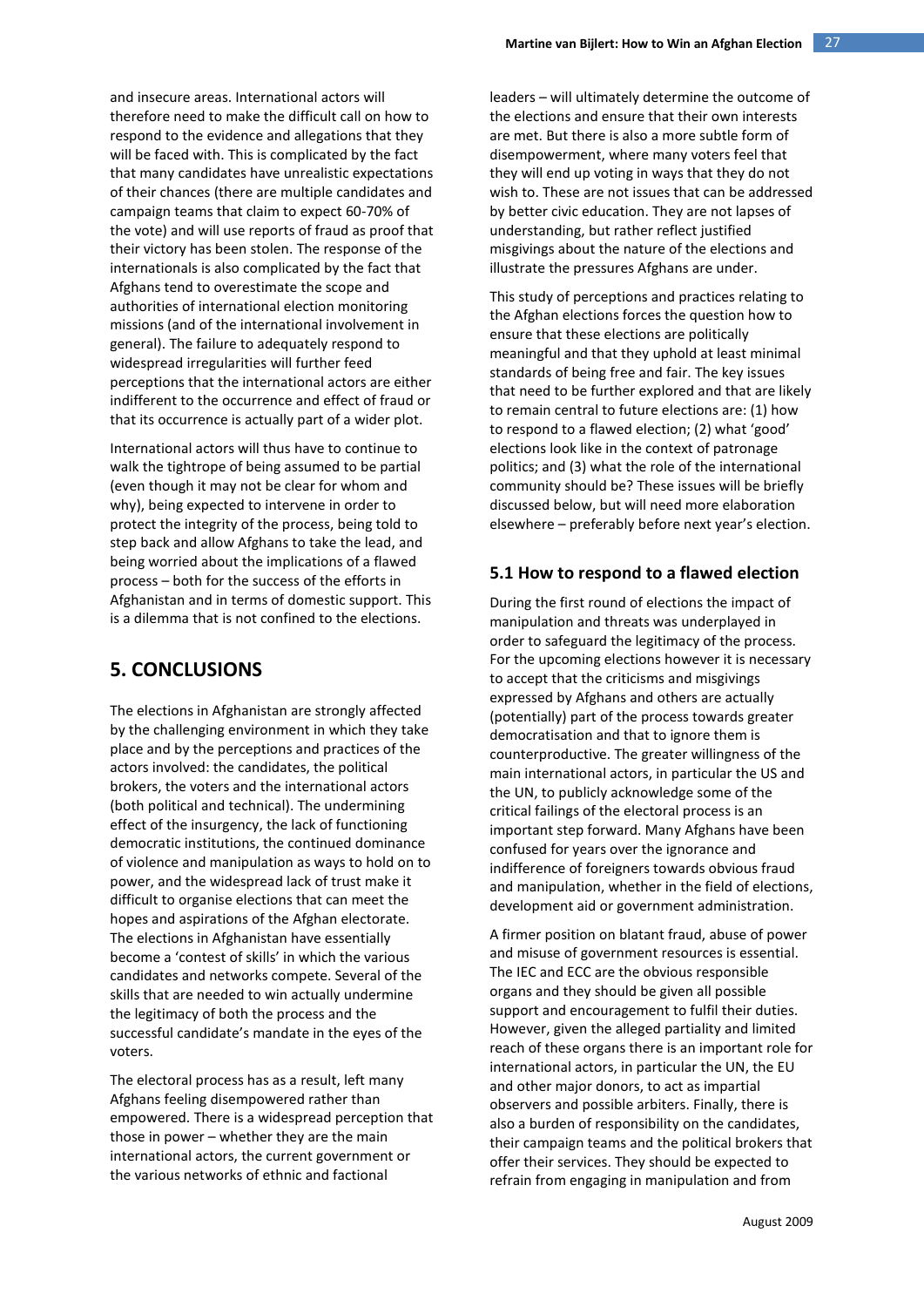clouding the process by exaggerated or fabricated allegations towards their rivals.

The firmer position on electoral irregularities should be seen in the wider context of the decreased tolerance of corruption perpetrated by government officials and those elected to representative bodies (as those appointed and elected to serve the nation should be held to high standards). The acknowledgement of fraud and abuse, even if it cannot be prevented or adequately addressed (yet), reiterates the boundaries of acceptable behaviour, possibly stemming the further entrenchment of bad practices.

It is often argued and feared that acknowledging the flawed nature of a process threatens to delegitimize the results, derail the process and ultimately destabilise the country. This is not outside the realm of possibility, in particular as the slate of candidates often includes a few 'bad losers' and the messiness which follows a contested election may result in ambiguity over who is in power or provide opportunities for spoilers. However the relative guarantee of stability provided by the presence of international forces and international observers (including the UN and political representations) provides an important opportunity to establish precedents of how to address flaws and arguments without the whole system being called into question.

## **5.2 How patronage politics and democratic elections relate**

<span id="page-27-0"></span>The study of political processes surrounding the election raises the question of what the place is of democratic elections in an environment of patronage politics, and vice versa. The exploration of this question needs to be based on the acknowledgement of two fairly obvious premises: (1) not all patronage-based politics are bad or counterproductive; and (2) not all existing local politics are appropriate or locally acceptable. There needs to be a balance between seeking to establish the impossible and simply accepting what exists. The practice of communal decision making and interest representation through a system of political brokers, for instance, fits relatively well with an electoral system. Although communal voting decisions and the deals that accompany them may not be the ideal realisation of the principle of 'one man one vote', it is certainly a form of representative politics. However what leaves many Afghans feeling disempowered and frustrated is that the field of patrons they can choose from has remained so limited and that

their choices have been curtailed by threats of violence and marginalisation.

For the process to improve it is imperative that new potential leaders emerge. There is in particular an appetite for 'new faces' that have not become prominent in the past decades of war. To allow for this to happen, Afghan voters and political brokers will need to start backing their wishes with actions. A less centralised government administration, with less incentive for the various factions to compete for the President's patronage, would also help foster a layer of possibly less factional mid-level leaders.<sup>[118](#page-27-0)</sup> Finally an adjustment of the international policies and practices (for instance in the security sector) which currently tend to automatically partner with whoever seems most powerful, regardless of their past or current behaviour, would provide the necessary political space for other actors to emerge.

# **5.3 What is the role of the international community?**

As the technical involvement of the international community in the elections decreases, there remains the question of the extent to which they should be involved in its political processes. Some may argue that the elections should be increasingly viewed as a matter of domestic politics and that Afghans should be allowed to reshape it to fit their own culture and practices. Such a hands-off approach seems inadvisable at this stage, given the continued heavy international engagement with Afghanistan's state-building process, the international and domestic stakes involved in a potential failure of the exercise, and the extent to which elections tie into the wider state-building objectives. As it is unrealistic to expect postconflict elections not to be to some extent flawed, the goal of the international community should be to act in ways that help make the elections more politically meaningful and more conducive to the development of truly representative politics.

There are in this regard four areas in which the international actors can act: (1) an unambiguous acknowledgement of electoral realities and a firm reiteration of the boundaries of acceptable

<sup>&</sup>lt;sup>118</sup> Currently the Afghan government administration is both highly fragmented and highly centralised. All important decisions are ultimately made by the President, often in response to lobbying efforts rather than a coherent vision or policy. For details see Martine van Bijlert, *Between Discipline and Discretion: Policies Surrounding Senior Subnational Appointments*, AREU, May 2009, 19-20.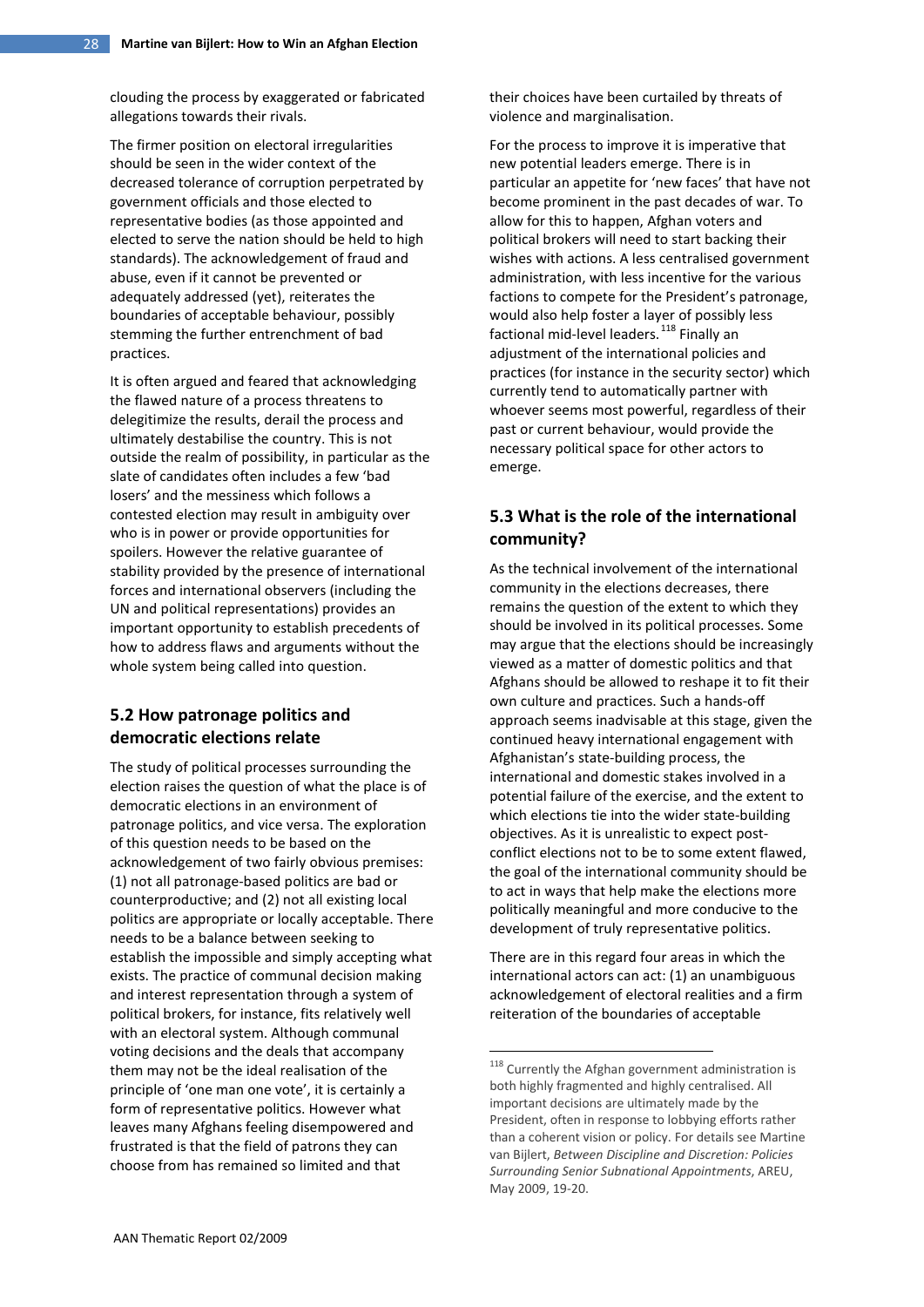behaviour; (2) a strategic but subtle use of their potential role as impartial arbiter;  $^{119}$  $^{119}$  $^{119}$  (3) a more thoughtful political strategy on whom to engage with, coupled with a greater acknowledgement of the importance of parties and networks other than those made up of the main ethnic and factional mujahedin leaders; (4) a renewed push to address the systemic and institutional problems that are hampering the holding of more democratic elections.

In practice this means that the tendency to cover up or ignore – at least in public – what cannot be adequately addressed should be resisted, even if in the short term it seems more expedient in terms of domestic politics. It also means that the international actors should guard their reputation as impartial actors as much as possible (in the face of a prevailing assumption that they are not). It means that they should expand the field of politicians that they deal with, to include more respected actors with a non-violent past and to allow for the emergence of a new generation of leaders.<sup>[120](#page-28-1)</sup> It finally means a continued investment, in terms of resources and political capital, in the strengthening of electoral processes and institutions and the reform of the government, the judiciary and the security forces.<sup>[121](#page-28-2)</sup>

The dissatisfaction of large parts of the electorate with the current electoral process reflects an understanding of what representative politics should *not* look like. It is not a threat to the process and it should not be ignored. Ignoring it will only lead to greater disengagement and anger.

monitoring networks and candidate agents; as well as wider improvements in the fields of good governance, rule of law, corruption mitigation, disarmament and security sector reform. See ICG, *Afghanistan's Election Challenges* [see FN 2]; Kippen, *Elections in 2009 and 2010* [see FN 6], as well as the various electoral observer reports.

<u>.</u>

<span id="page-28-0"></span><sup>&</sup>lt;sup>119</sup> There is a general assumption among Afghans that actions are driven by relations and are thus by nature partisan (you just need to find out in favour of whom). More specifically: UNAMA is widely perceived as having been part of the electoral institutional set-up during the 2004 and 2005 elections and is seen as having been involved in electoral malpractice. The efforts of actors like the UN, ISAF and donor countries to help expand the writ of the Karzai government, essentially by making it look better than it is (for instance by hoping that Provincial Reconstruction Team (PRT) projects would be interpreted as improved government performance), have also made them look partial. Large parts of the population however still hope and expect that internationals will play an independent and impartial role.

<span id="page-28-1"></span><sup>120&</sup>lt;br>Many international actors fail to sufficiently realise that they play a major role in determining who is influential by virtue of who they interact with, whose support and advice they seek and who they provide with resources (through security responsibilities, development projects and operational funds).

<span id="page-28-2"></span><sup>&</sup>lt;sup>121</sup> Specific recommendations to this effect have already been better described elsewhere. These include a review of the legal framework comprising the electoral system, the complaints process, and the role of political parties; the rationalisation of the electoral calendar; a decision on what to do with the voter registry; IEC reform, including improvements in the fields of fraud mitigation, civic education, and the processes of recruitment, training and asset management; and a greater investment in the observer capacity of domestic election